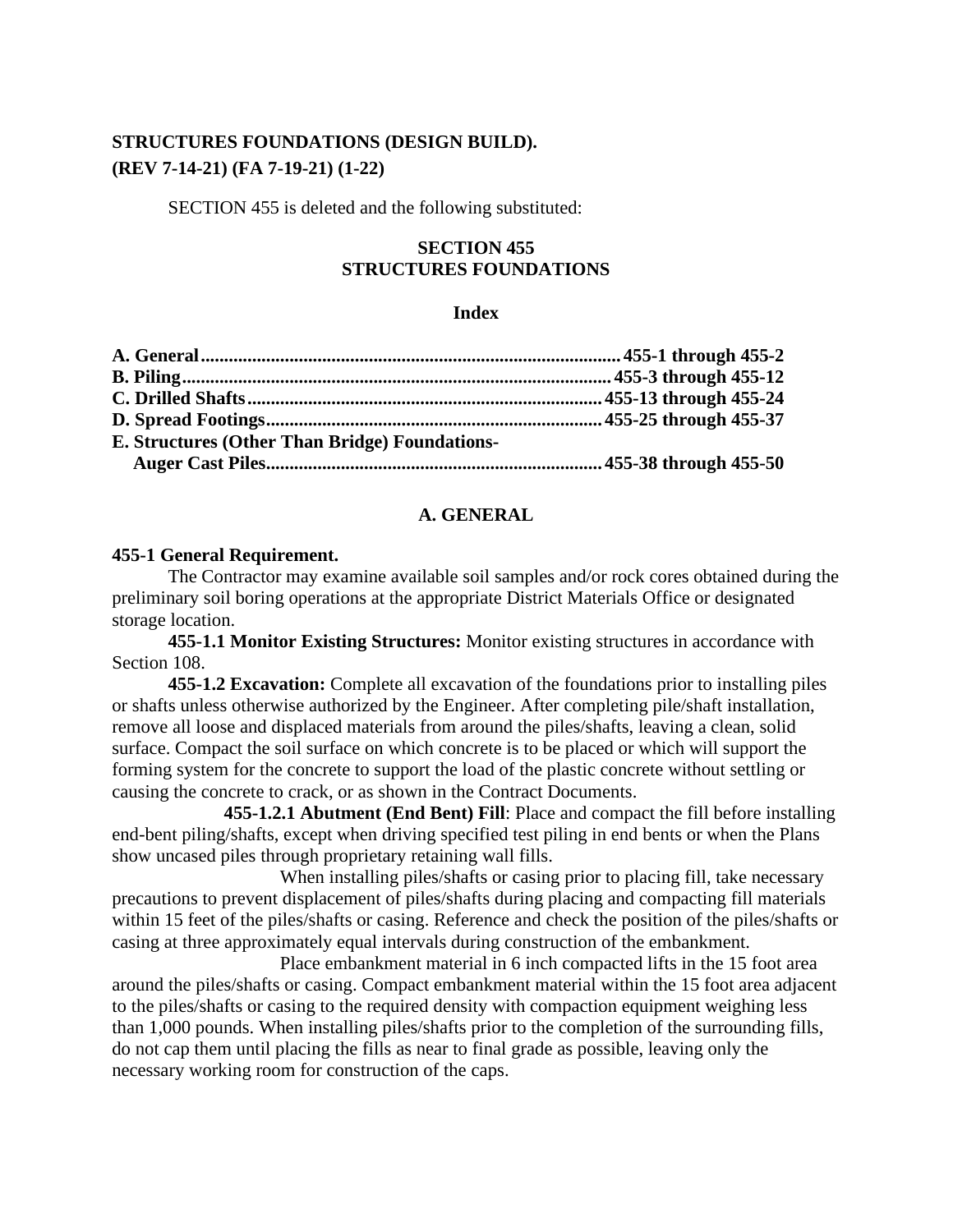When shown in the Plans, provide permanent casings installed prior to placement of the fill, for all drilled shafts through mechanically stabilized fills (for example, behind proprietary retaining walls) for shafts installed after fill placement. Install temporary casings through the completed conventional fill when permanent casings are not required.

Provide permanent casings, if required, before the fill is placed extending a sufficient distance into the existing ground to provide stability to the casings during construction of the abutment fill.

**455-1.3 Cofferdams:** Construct cofferdams as detailed in the Plans. When cofferdams are not detailed in the Plans, employ a qualified Specialty Engineer to design cofferdams, and to sign and seal the plans and specification requirements. Send the designs to the Engineer for his records before beginning construction.

Provide a qualified diver and a safety diver to inspect the conditions of the foundation enclosure or cofferdam when the Contract Documents require a seal for construction. Equip these divers with suitable voice communications, and have them inspect the foundation enclosure and cofferdam periphery including each sheeting indentation and around each piling or drilled shaft to ensure that no layers of mud or other undesirable materials were left above the bottom of seal elevation during the excavation process. Also have the divers check to make sure the surfaces of the piles or drilled shafts are sufficiently clean to allow bond of the concrete down to the minimum bottom of seal elevation. Ensure that there are no mounds of stone, shell, or unapproved backfill material left after placement and grading. Ensure that the seal is placed as specified and evaluate the adequacy of the foundation soils or rock. Correct any deficiencies found by the divers. Upon completion of inspection by the divers, the Department may also elect to inspect the work before authorizing the Contractor to proceed with subsequent construction operations. Submit a written report by the divers to the Engineer indicating the results of their underwater inspection before requesting authorization to place the seal concrete.

**455-1.4 Vibrations on Freshly Placed Concrete (Drilled Shafts and Piers):** Ensure that freshly placed concrete is not subjected to peak particle velocities greater than 1.5 inches per second from vibration sources located within 30 feet (from the nearest outside edge of freshly placed concrete to the vibration source) until that concrete has attained its final set as defined by ASTM C403 except as required to remove temporary casings before the drilled shaft elapsed time has expired.

### **455-2 Static Compression Load Tests.**

**455-2.1 General:** Employ a professional testing laboratory, or Specialty Engineer with prior load test experience on at least three projects, to conduct the load test in compliance with these Specifications, to record all data, and to submit signed and sealed reports of the test results to the Engineer.

Perform the load test by applying a load up to the load required in the Contract Documents or to the failure load, whichever occurs first.

Do not apply test loads to piles sooner than 48 hours (or the time interval shown in the Plans) after driving of the test pile or reaction piles, whichever occurs last.

Do not begin static load testing of drilled shafts until the concrete has attained a compressive strength of 3,400 psi. The Contractor may use high early strength concrete to obtain this strength at an earlier time to prevent testing delays.

Provide all equipment, materials, labor, and personnel required to conduct the load tests, including determination of anchor reaction member depths. In this case, provide a loading apparatus designed to accommodate the maximum load plus an adequate safety factor.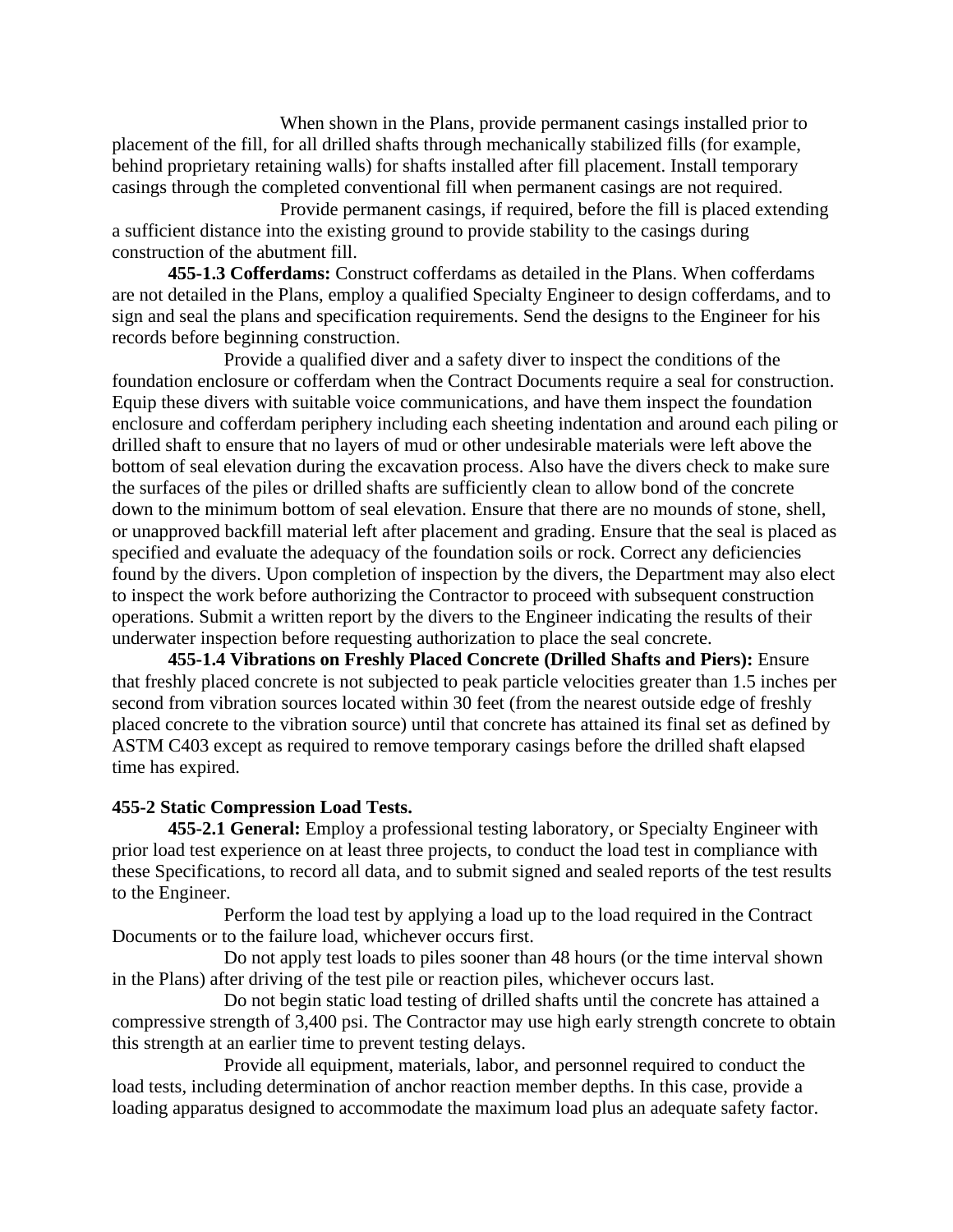While performing the load test, provide safety equipment, and employ safety procedures consistent with the latest approved practices for this work. Include with these safety procedures, adequate support for the load test plates and jack to prevent them from falling in the event of a release of load due to hydraulic failure, test pile/shaft failure, or any other cause.

**455-2.2 Loading Apparatus:** Provide an apparatus for applying the vertical loads as described in one of the following:

1. As shown and described in the Contract Documents.

2. As supplied by the Contractor, one of the following devices designed to accommodate a load at least 20% higher than the test load shown in the Plans or described herein for test loads:

a. Load Applied by Hydraulic Jack Acting Against Weighted Box or Platform: Construct a test box or test platform, resting on a suitable support, over the pile, and load it with material with a total weight greater than the anticipated maximum test load. Locate supports for the weighted box or platform at least 6 feet or three pile/shaft diameters, whichever is greater, measured from the edge of the pile or shaft to the edge of the supports. Insert a hydraulic jack with pressure gauge between the test pile or shaft and the underside of the reaction beam, and apply the load to the pile or shaft by operating the jack between the reaction beam and the top of the pile or shaft.

b. Load Applied to the Test Pile or Shaft by Hydraulic Jack Acting Against Anchored Reaction Member: Construct reaction member anchorages in accordance with article 6.3 of ASTM D1143. Attach a girder(s) of sufficient strength to act as a reaction beam to the upper ends of the anchor piles or shafts. Insert a hydraulic jack with pressure gauges between the head of the test pile/shaft and the underside of the reaction beam, and apply the test load to the pile/shaft by operating the jack between the reaction beam and the pile/shaft head.

If using drilled shafts with bells as reaction member anchorages, locate the top of the bell of any reaction shaft anchorage at least three shaft diameters below the bottom of the test shaft.

c. Combination Devices: The Contractor may use a combination of devices (a) and (b), as described above, to apply the test load to the pile or shaft.

d. Other systems proposed by the Contractor and accepted by the Engineer: When necessary, provide horizontal supports for loading the pile/shaft, and space them so that the ratio of the unsupported length to the minimum radius of gyration of the pile does not exceed 120 for steel piles, and the unsupported length to the least cross-section dimension does not exceed 20 for concrete piles or drilled shafts. Ensure that horizontal supports provide full support without restraining the vertical movement of the pile/shaft in any way.

When required by the Contract Documents, apply a horizontal load to the pile/shaft either separately or in conjunction with the vertical load. Apply the load to the test pile/shaft by hydraulic jacks, jacking against Contractor provided reaction devices. After receiving the Engineer's acceptance of the proposed method of load application, apply the horizontal load in increments, and relieve it in decrements as required by the Contract Documents.

# **455-2.2.1 Modified Quick Test:**

1. Loading Procedure: Apply vertical loads concentric with the longitudinal axis of the tested pile/shaft to accurately determine and control the load acting on the pile/shaft at any time. Place the load on the pile/shaft continuously, in increments equal to approximately 5% of the maximum test load specified until approaching the failure load, as indicated by the measuring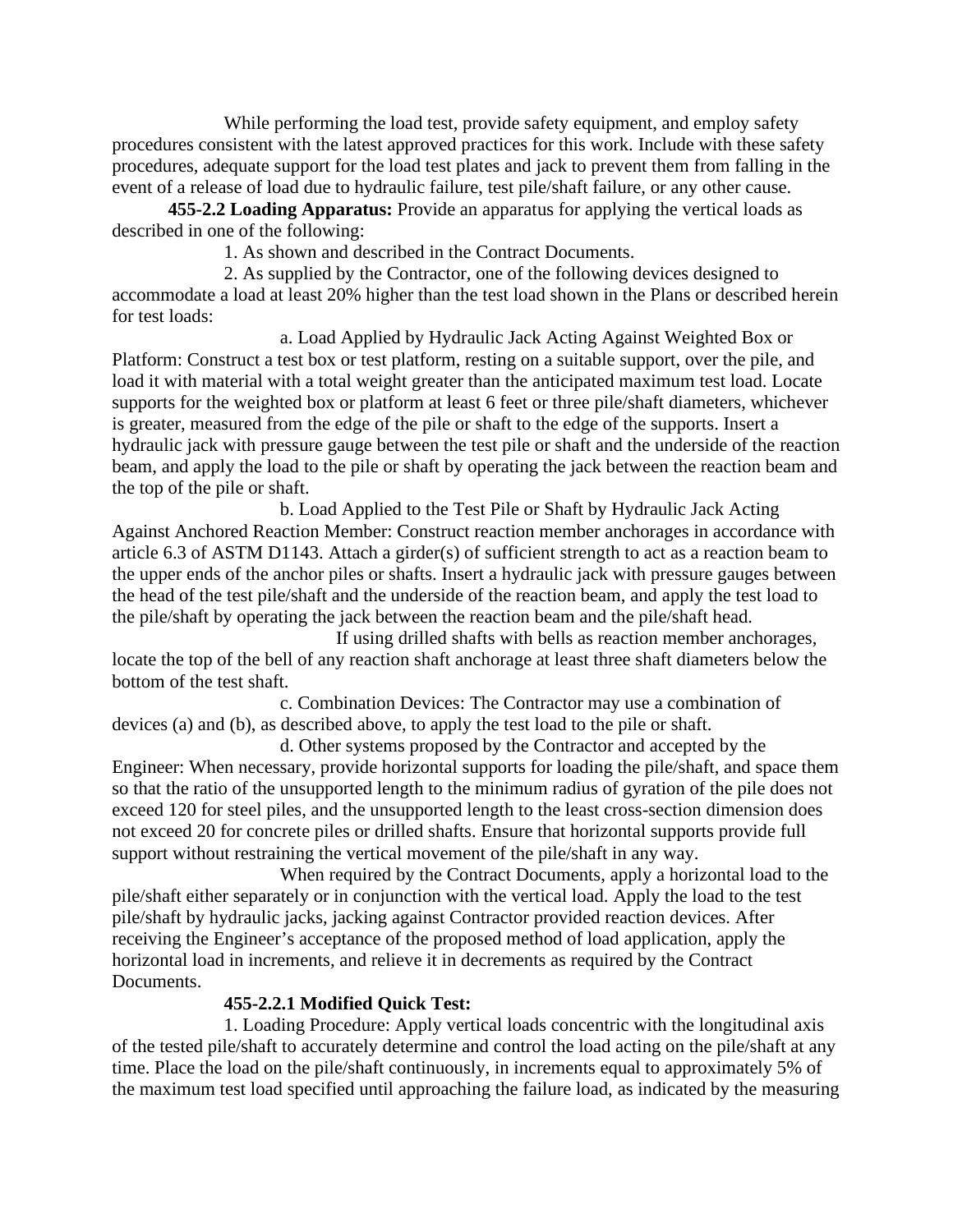apparatus and/or instruments. Then, apply increments of approximately 2.5% until the pile/shaft "plunges" or attains the limiting load. The Specialty Engineer may elect to stop the loading increments when the pile/shaft has met the failure criteria or when a settlement equal to 10% of the pile/shaft width or diameter is reached. Apply each load increment immediately after taking and verifying the complete set of readings from all gauges and instruments. Apply each increment of load within the minimum length of time practical, and immediately take the readings. Complete the addition of a load increment and the completion of the readings within 5 to 15 minutes. Hold the maximum applied load for one hour.

Remove the load in decrements of about 10% of the maximum test load. Remove each decrement of load within the minimum length of time practical, and immediately take the readings. Complete the removal of a load decrement and the taking of the readings within 5 to 15 minutes. The Engineer may also require up to two reloading cycles with five loading increments and three unloading decrements. Record the final recovery of the pile/shaft until movement is essentially complete for a period of one hour after the last unload interval.

2. Failure Criteria and Nominal Resistance: Use the criteria described herein to establish the failure load. The failure load is defined as the load that causes a pile/shaft top deflection equal to the calculated elastic compression plus 0.15 inches plus 1/120 of the pile/shaft minimum width or the diameter in inches for piles/shafts 24 inches or less in width, and equal to the calculated elastic compression plus 1/30 of the pile/shaft minimum width or diameter for piles/shafts greater than 24 inches in width. Consider the nominal resistance of any pile/shaft so tested as either the maximum applied load or the failure load, whichever is smaller.

**455-2.3 Measuring Apparatus:** Provide an apparatus for measuring movement of the test piles/shafts that consists of all of the following devices:

1. Wire Line and Scale: Stretch a wire between two secure supports located at a distance at least:

a. 10 feet from the center of the test pile but not less than 3.5 times the pile diameter or width.

b. 12 feet from the centerline of the shaft to be tested but not less than three shaft diameters.

Locate the wire supports as far as practical from reaction beam anchorages. At over-water test sites, the Contractor may attach the wire line to the sides of the service platform. Mount the wire with a pulley on one support and a weight at the end of the wire to provide constant tension on the wire. Ensure that the wire passes across the face of a scale mounted on a mirror attached to the test pile/shaft so that readings can be made directly from the scale. Use the scale readings as a check on an average of the dial readings. When measuring both horizontal and vertical movement, mount separate wires to indicate each movement, horizontal or vertical. Measure horizontal movements from two reference wires set normal to each other in a horizontal.

2. Wooden Reference Beams and Dial Gauges: Attach wooden reference beams as detailed in the Plans and accepted by the Engineer to independent supports. For piles, install the independent supports at the greater of 3.5 times the pile diameter or width or 10 feet from the centerline of the test pile. For drilled shafts, install independent supports at the greater of three shaft diameters or 12 feet from the centerline of the shaft to be tested. Locate the reference beam supports as far as practical from reaction beam anchorages. For over-water test sites, the Contractor may attach the reference beams between two diagonal platform supports. Attach dial gauges, with their stems resting either on the top of the pile/shaft or on lugs or similar reference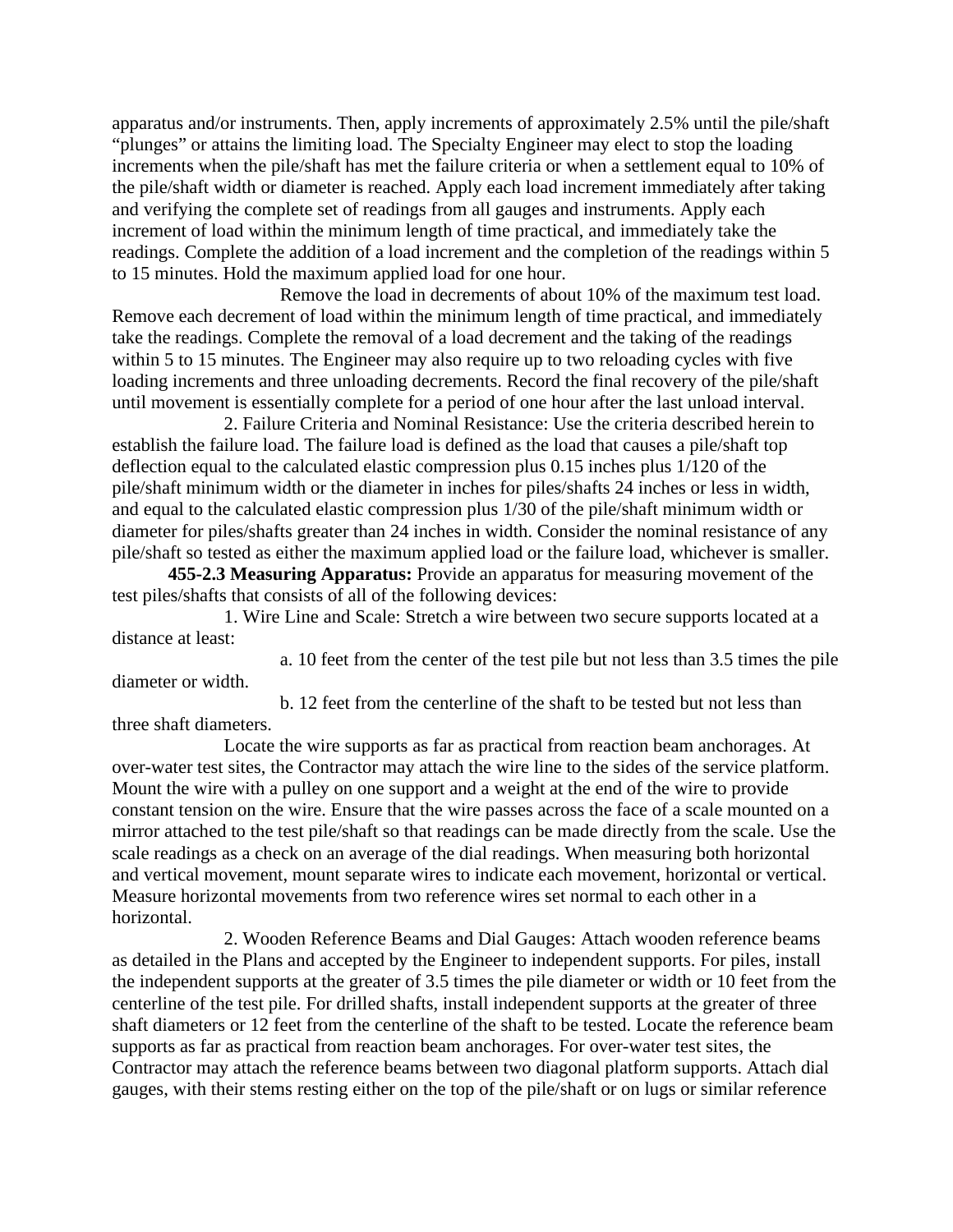points on the pile/shaft, to the fixed beams to record the movement of the pile/shaft head. Ensure that the area on the pile/shaft or lug on which the stem bears is a smooth surface which will not cause irregularities in the dial readings.

Provide a minimum of four dial gauges, each with 0.001 inch divisions and with 2 inch minimum travel, placed at 90 degree intervals for measuring vertical or horizontal movement.

3. Survey Level: As a check on the dial gauges, determine the elevation of a point near the top of the test pile/shaft (on plan datum) by survey level at each load and unload interval during the load test. Unless accepted otherwise by the Engineer, level survey precision is 0.001 foot. Alternately, the surveyor may read an engineer's 50 scale attached near the pile/shaft head. Determine the first elevation before applying the first load increment; make intermediate readings immediately before a load increment or an unload decrement, and after the final unload decrement that completely removes the load. Make a final reading at the time of the last recovery reading.

For over-water test sites, when shown in the Plans or directed by the Engineer, the Contractor shall, drive an H pile through a 36 inch casing to provide a stable support for the level and to protect it against wave action interfering with level measurements. Provide a suitable movable jig for the surveyor to stand. Use a jig that has a minimum of three legs, has a work platform providing at least 4 feet width of work area around the casing, and is accepted by the Engineer before use. The described work platform may be supported by the protective casing when accepted by the Engineer.

# **455-2.4 Load Test Instrumentation:**

1. General: The intent of the load test instrumentation is to measure the test load on top of the pile/shaft and its distribution between side friction and end bearing to provide evaluation of the preliminary design calculations and settlement estimates and to provide information for final pile/shaft length design. Ensure that the instrumentation is as described in the Contract Documents.

Supply 110 V, 60 Hz, 30 A of AC electric power in accordance with the National Electric Code (NEC) to each test pile/shaft site during the installation of the instrumentation, during the load testing, and during any instrumented set-checks/redrives.

Place all of the internal instrumentation on the rebar cage before installation in the test shaft. Construct the rebar cage at least two days before it is required for construction of the test shaft. Successfully demonstrate the lifting and handling procedures before installing the instrumentation. Place the instrumented rebar cage in one segment without causing damage to the instrumentation.

2. Hydraulic Jack and Load Cell: Provide hydraulic jack(s) of adequate size to deliver the required test load to the pile/shaft unless shown otherwise in the Plans. Before load testing begins, submit a certificate from a reputable testing laboratory showing a calibration of gauge readings for all stages of jack loading and unloading for jacks provided. Ensure that the jack has been calibrated within the preceding six months. Ensure that the accuracy of the gauge is within 5% of the true load.

Provide an adequate load cell accepted by the Engineer that has been calibrated within the preceding six months. Provide an approved electrical readout device for the load cell. Submit a certificate from an independent laboratory showing a calibration of readings for all stages of loading and unloading for load cells furnished by the Contractor and obtain the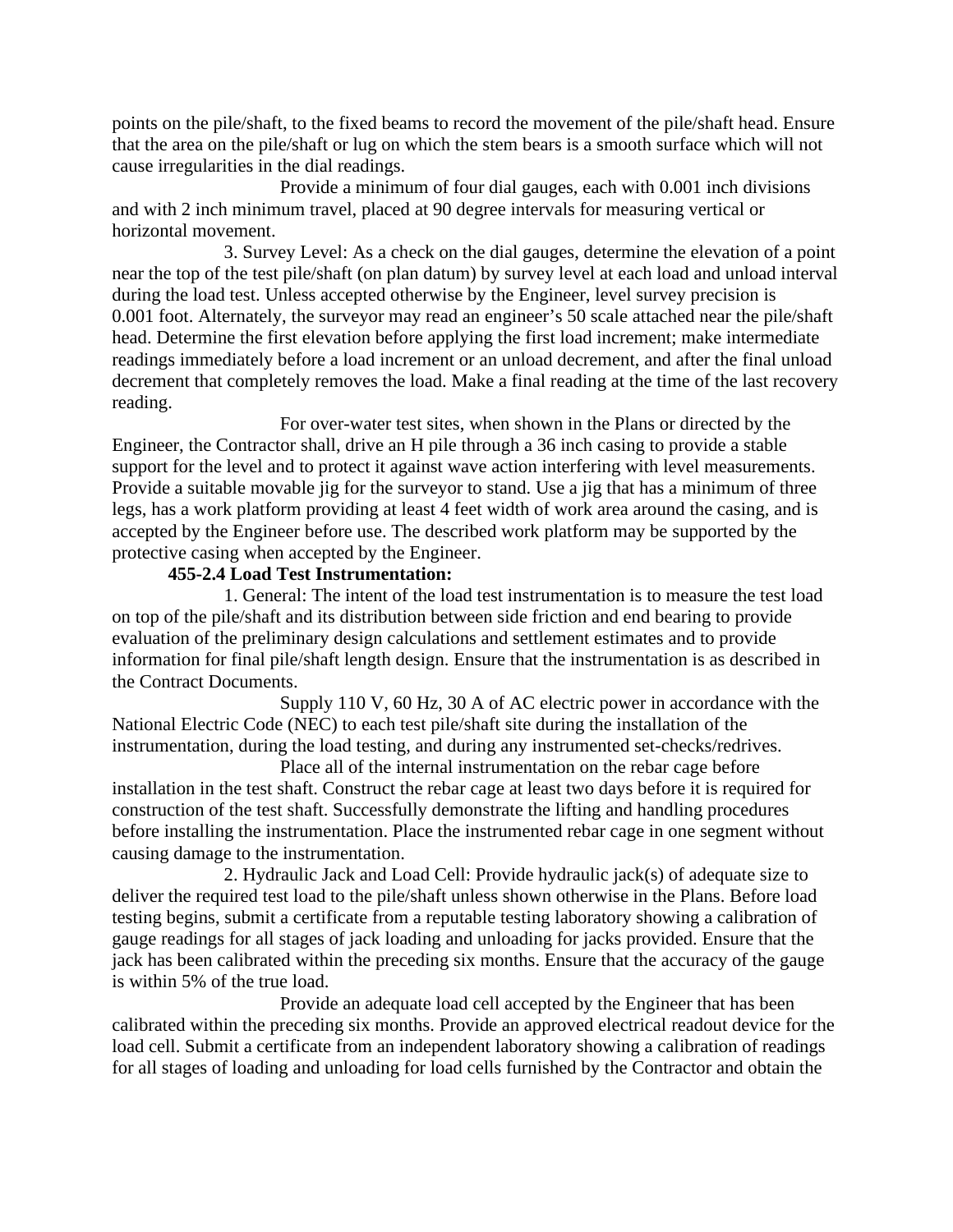approval of the Engineer before beginning load testing. Ensure that the accuracy of the load cell is within 1% of the true load.

3. Telltales: When shown in the Contract Documents, install telltales that consist of an unstressed steel rod, greased for reducing friction and corrosion, with appropriate clearance inside a constant-diameter pipe that rests on a flat plate attached to the end of the pipe at the point of interest shown in the Plans. Construct telltales in accordance with the Contract Documents. Install dial gauges reading to 0.001 inch with 1 inch minimum travel as directed by the Specialty Engineer to measure the movement of the telltale with respect to the top of the pile/shaft.

4. Embedded Strain Gauges: Install strain gauges in the test shaft to measure the distribution of the load. Ensure that the type, number, and location of the strain gauges are as shown in the Plans or as directed by the Geotechnical Foundation Design Engineer of Record (GFDEOR). Use strain gauges that are waterproof and have suitable shielded cable that is unspliced within the shaft. In drilled shafts provide sufficient instrumentation to determine side friction components in segments no longer than 5 feet and the end bearing component.

5. Caliper: Provide a caliper tool or system to measure accurately and continuously the shape of test shafts prior to placing concrete.

**455-2.5 Support Facilities:** Furnish adequate facilities for making load and settlement readings 24 hours per day. Provide such facilities for the instrumented area, and include lighting and shelter from rain, wind, and direct sunlight.

**455-2.6 Load Test Personnel Furnished by the Contractor**: Provide a certified welder, together with necessary cutting and welding equipment, to assist with the load test setup and to make any necessary adjustments during the load test. Provide personnel to operate the jack, generators, and lighting equipment, and also provide one person with transportation to assist as required during load test setup and conducting of the load tests. Provide qualified personnel, to read the dial gauges, take level measurements, and conduct the load test under the direct supervision of the Specialty Engineer.

**455-2.7 Cooperation by the Contractor:** Cooperate with the Department, and ensure that the Department has access to all facilities necessary for observation of the conduct and the results of the test.

**455-2.8 Required Reports:** Submit a static load test report signed and sealed by the Specialty Engineer to the Engineer for review and acceptance, at least three working days, excluding weekends and Department observed holidays, prior to beginning production pile/shaft construction. Include in the report of the load test the following information:

1. A tabulation of the time of, and the amount of, the load and settlement readings, and the load and recovery readings taken during the loading and unloading of the pile/shaft.

2. A graphic representation of the test results, during loading and unloading of pile/shaft top movement as measured by the average of the dial gauge readings, from wireline readings and from level readings.

3. A graphic representation of the test results, when using telltales, showing pile/shaft compression and pile/shaft tip movement.

4. The estimated failure and safe loads according to the criteria described herein.

5. The derived side friction component for each pile/shaft segment, and end bearing component. Include all pertinent test data, analysis and charts used to determine these values.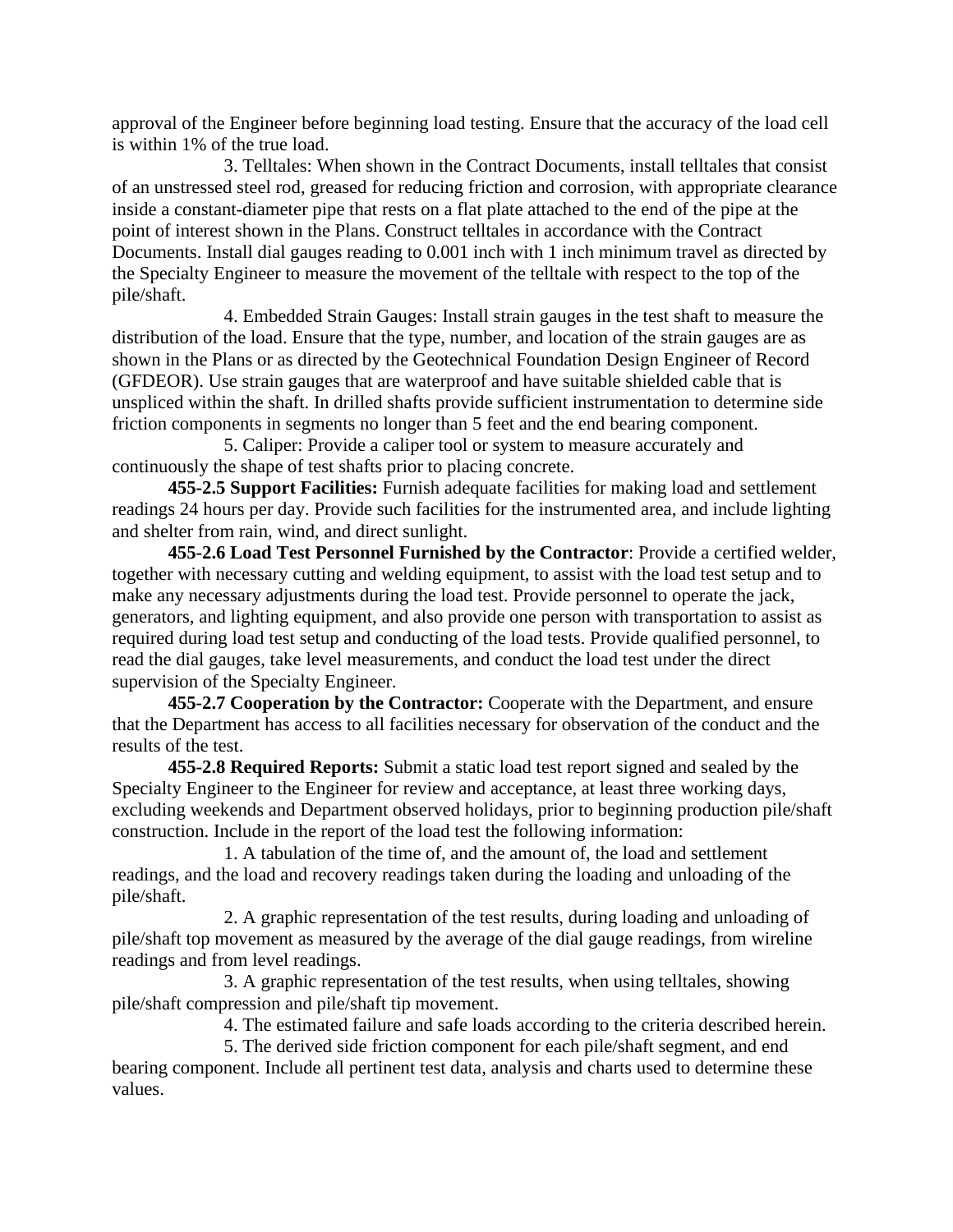6. Remarks concerning any unusual occurrences during the loading of the

pile/shaft.

7. The names of those making the required observations of the results of the load test, the weather conditions prevailing during the load test, and the effect of weather conditions on the load test.

8. All supporting data including jack and load cell calibrations and certificates and other equipment requiring calibration.

9. All data taken during the load test together with instrument calibration certifications. In addition, submit a report showing an analysis of the results of axial load and lateral load tests in which soil resistance along and against the pile/shaft is reported as a function of deflection.

10. For drilled shafts, include all cross-hole sonic logging results, gamma-gamma density logging results, the results of other integrity tests, caliper measurements data and the pilot holes reports of core borings. Attach this report to the final authorized tip elevations letter in accordance with 455-15.6.

11. For piles, include pile driving records, and dynamic testing data and analysis.

12. Submit a signed & sealed letter to the Department confirming the design assumptions were verified by the load tests before proceeding with production foundation construction.

**455-2.9 Disposition of Loading Material:** Remove all equipment and materials, which remains the Contractor's property, from the site. Clean up and restore the site to the satisfaction of the Engineer.

**455-2.10 Disposition of Tested Piles/Shafts:** After completing testing, cut off the tested piles/shafts, which are not to be incorporated into the final structure, and any reaction piles/shafts at an elevation 24 inches below the finished ground surface. Take ownership of the cut-offs and provide areas for their disposal.

# **B. PILING**

## **455-3 General.**

Furnish and install concrete, steel, or wood piling including driving, jetting, preformed pile holes, cutting off, splicing, dynamic load testing, and static load testing of piling. Prior to driving, clearly mark the piles to facilitate inspection. Provide individual straight-line marks at 1 ft intervals numbered at least every 5 ft. Use markers or lumber crayons or paint marks that can be easily observed by the inspector. Ensure marks are spaced uniformly and perpendicular to the face of the pile. Face pile so that the pile markings are easily visible to the pile inspector. Provide inch marks as needed when set checks or practical refusal checks are required.

In the event a pile is broken or otherwise damaged by the Contractor to the extent that the damage is irreparable, in the opinion of the Engineer, the Contractor shall extract and replace the pile at no additional expense to the Department. In the event that a pile is mislocated by the Contractor, the Contractor shall extract and replace the pile, at no expense to the Department, except when a design change proposed by the Contractor is approved by the Department as provided in 455-5.16.5.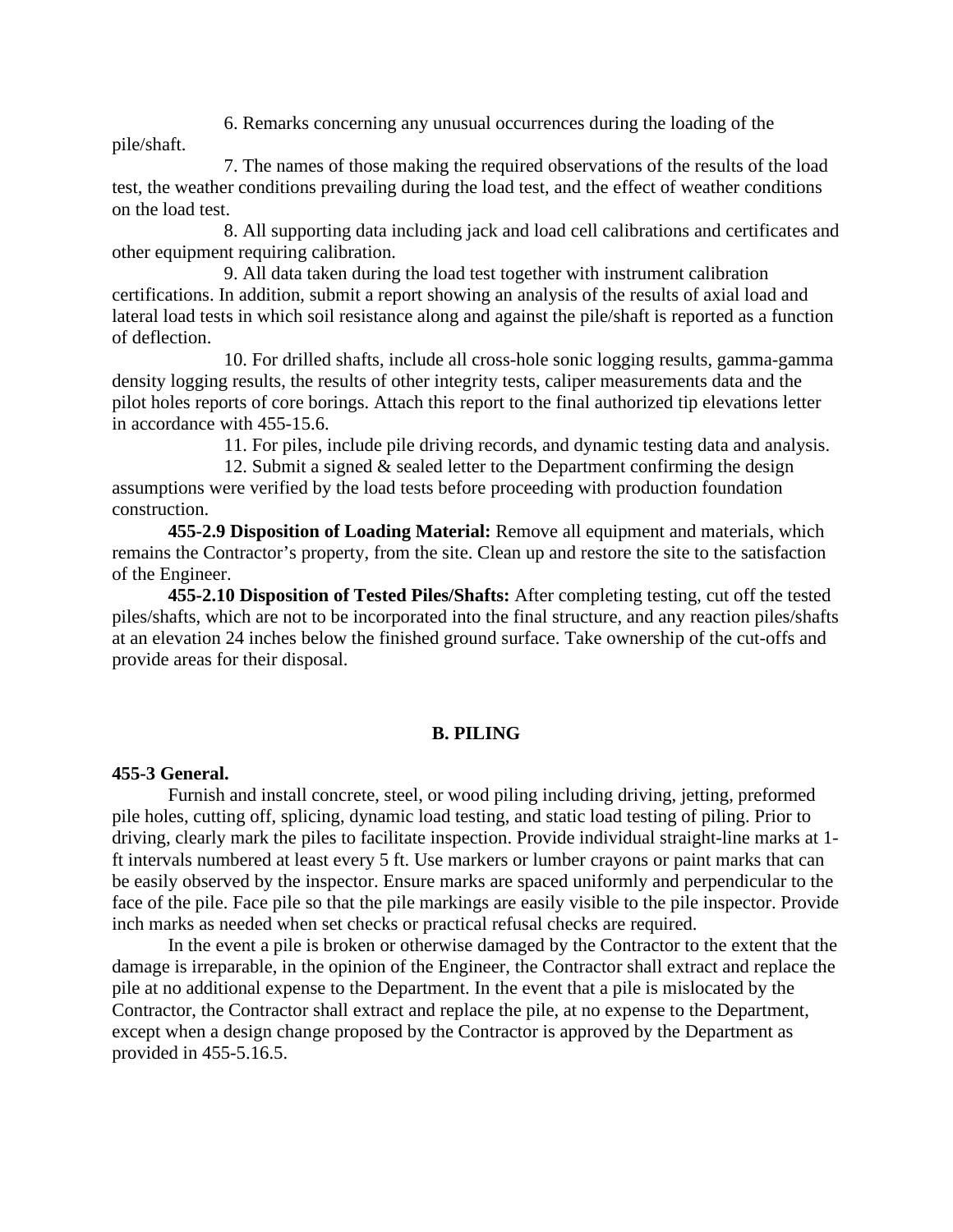### **455-4 Classification.**

The Department classifies piling as follows:

- 1. Treated timber piling.
- 2. Prestressed concrete piling.
- 3. Steel piling.
- 4. Test piling.
- 5. Sheet piling.
	- a. Concrete sheet piling.
	- b. Steel sheet piling.
- 6. Polymeric Piles (see Section 471 for requirements).

# **455-5 General Construction Requirements.**

**455-5.1 Predrilling of Pile Holes:** Predrilled pile holes are either starter holes to the depth described in this Subarticle or holes drilled through embankment/fill material down to the natural ground surface at no additional cost to the Department. When using low displacement steel piling such as structural shapes, drive them through the compacted fill without the necessity of drilling holes through the fill except when the requirements for predrilling are shown in the Plans. When using concrete or other high displacement piles, drill pile holes through fill, new or existing, to at least the elevation of the natural ground surface. Use the range of drill diameters listed below for square concrete piles.

For other pile sizes, use the diameter of the drills shown in the Plans or accepted by the Engineer. Accurately drill the pile holes with the hole centered over the Plan location of the piling. Maintain the location and vertical alignment within the tolerances allowed for the piling.

For predrilled holes required through rock or other hard (i.e. debris, obstructions, etc.) materials that may damage the pile during installation, predrill hole diameters approximately 2 inches larger than the largest dimension across the pile cross-section. Fill the annular space around the piles as described in 455-5.10.1 with clean A-3 sand or sand meeting the requirements of 902-3.3.

In the setting of permanent and test piling, the Contractor may initially predrill holes to a depth up to 20% of the test pile length, unless required otherwise by the Engineer or the plans. Predrill holes for production piles in the same manner as the test piles. When installing piles in compacted fill, predrill the holes to the elevation of the natural ground surface. With prior written authorization from the Engineer, the Contractor may predrill holes to greater depths to minimize the effects of vibrations on existing structures adjacent to the work or for other reasons the Contractor proposes.

**455-5.2 Underwater Driving**: Underwater driving is defined as any driving through water which is above the pile head at the time of driving.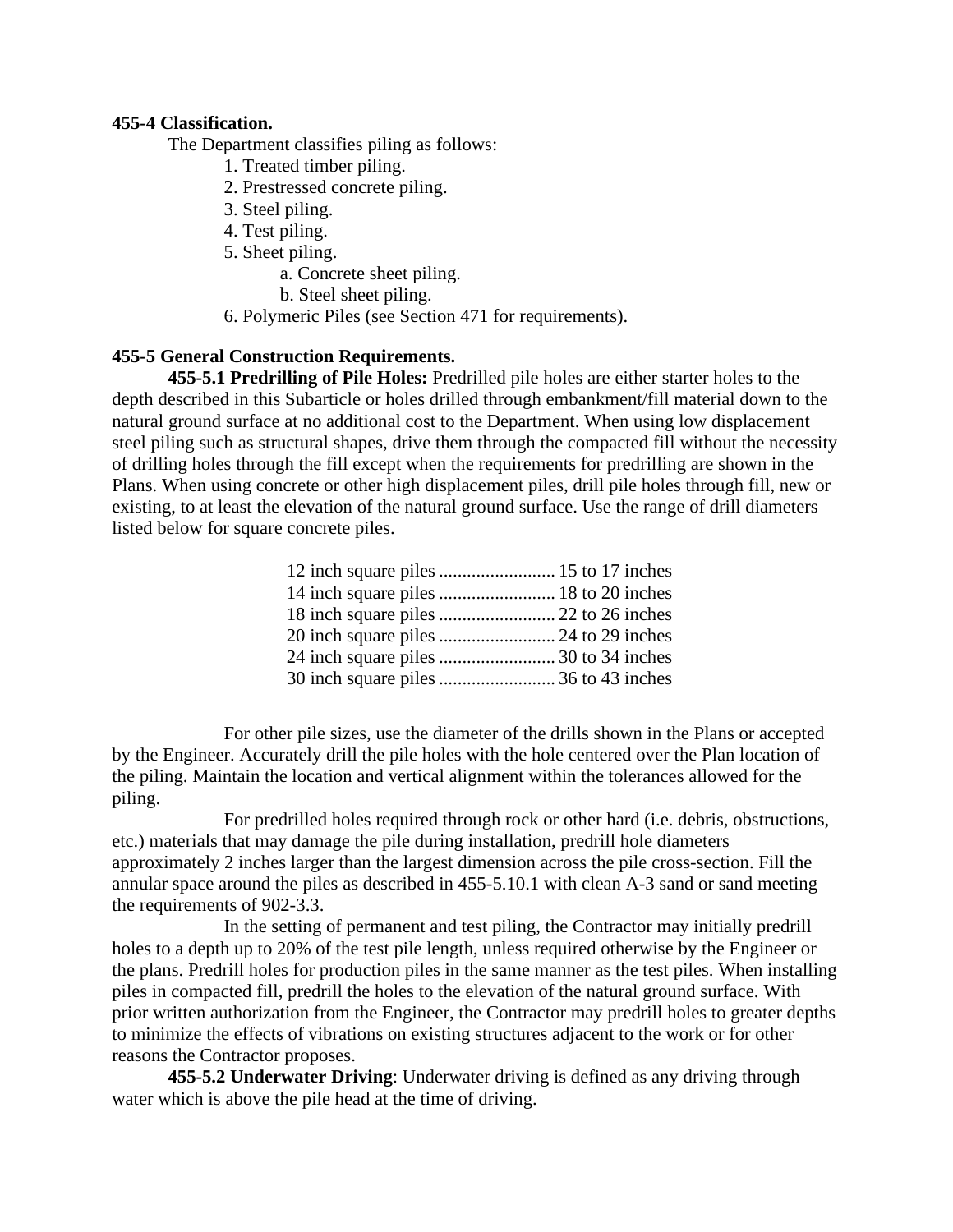When conducting underwater driving, provide a diver equipped with voice communications to aid in placing the hammer back on the pile for required cushion changes or for subsequent redriving, to attach or recover instrumentation, to inspect the condition of the pile, or for other assistance as required.

Select one of the following methods for underwater driving:

1. Accomplish underwater driving using conventional driving equipment and piling longer than authorized so that the piling will extend above the water surface during final driving. When choosing this option, furnish a pile hammer that satisfies the requirements of this Section for use with the longer pile.

2. Accomplish underwater driving using an underwater hammer that meets the requirements of this Section and is accepted by the Engineer. When choosing this option, provide at least one pile longer than authorized at each pile group, extending above the water surface at final driving. At each group location, drive the longer pile first. Evaluate the adequacy of the underwater driving system. Use the pile tip elevation of the longer pile to evaluate the acceptability of the piles driven with the underwater hammer.

3. Accomplish underwater driving using conventional driving equipment with a suitable pile follower. When choosing this option, provide at least one pile longer than required at each pile group, extending above the water surface at final driving. At each group location, drive the full length pile first without using the follower. Perform a dynamic load test on the first pile driven with the follower in each group. Use the pile tip elevation of the longer pile to evaluate the acceptability of the piles driven with the follower.

Prior to use, submit details of the follower to the Engineer along with the information required in 455-10. Include the weight, cross-section details, stiffness, type of materials, and dimensions of the follower.

**455-5.3 Pile Hammers:** All equipment is subject to satisfactory field performance during and without dynamic testing. Use a variable energy hammer to drive concrete piles. Hammers will be rated based on the theoretical energy of the ram at impact. Supply driving equipment which provides the required resistance at a blow count ranging from 3 blows per inch (36 blows per foot) to 10 blows per inch (120 blows per foot) at the end of initial drive. When the stroke height or bounce chamber pressure readings do not adequately determine the energy of the hammer, provide and maintain a device to measure the velocity of the ram at impact. Determine the actual hammer energy in the field so that it is consistent with the hammer energy used for each bearing capacity determination. When requested, submit to the Engineer all technical specifications and operating instructions related to hammer equipment.

**455-5.3.1 Air/steam:** Variable energy air/steam hammers shall be capable of providing at least two ram stroke lengths. The short ram stroke length shall be approximately half of the full stroke for hammers with strokes up to 4 feet and no more than 2 feet for hammers with maximum strokes lengths over 4 feet. Operate and maintain air/steam hammers within the manufacturer's specified ranges. Use a plant and equipment for steam and air hammers with sufficient capacity to maintain, under working conditions, the hammer, volume and pressure specified by the manufacturer. Equip the plant and equipment with accurate pressure gauges which are easily accessible. Drive piles with air/steam hammers operating within 10% of the manufacturer's rated speed in blows per minute. Provide and maintain in working order for the Engineer's use an approved device to automatically determine and display the blows per minute of the hammer.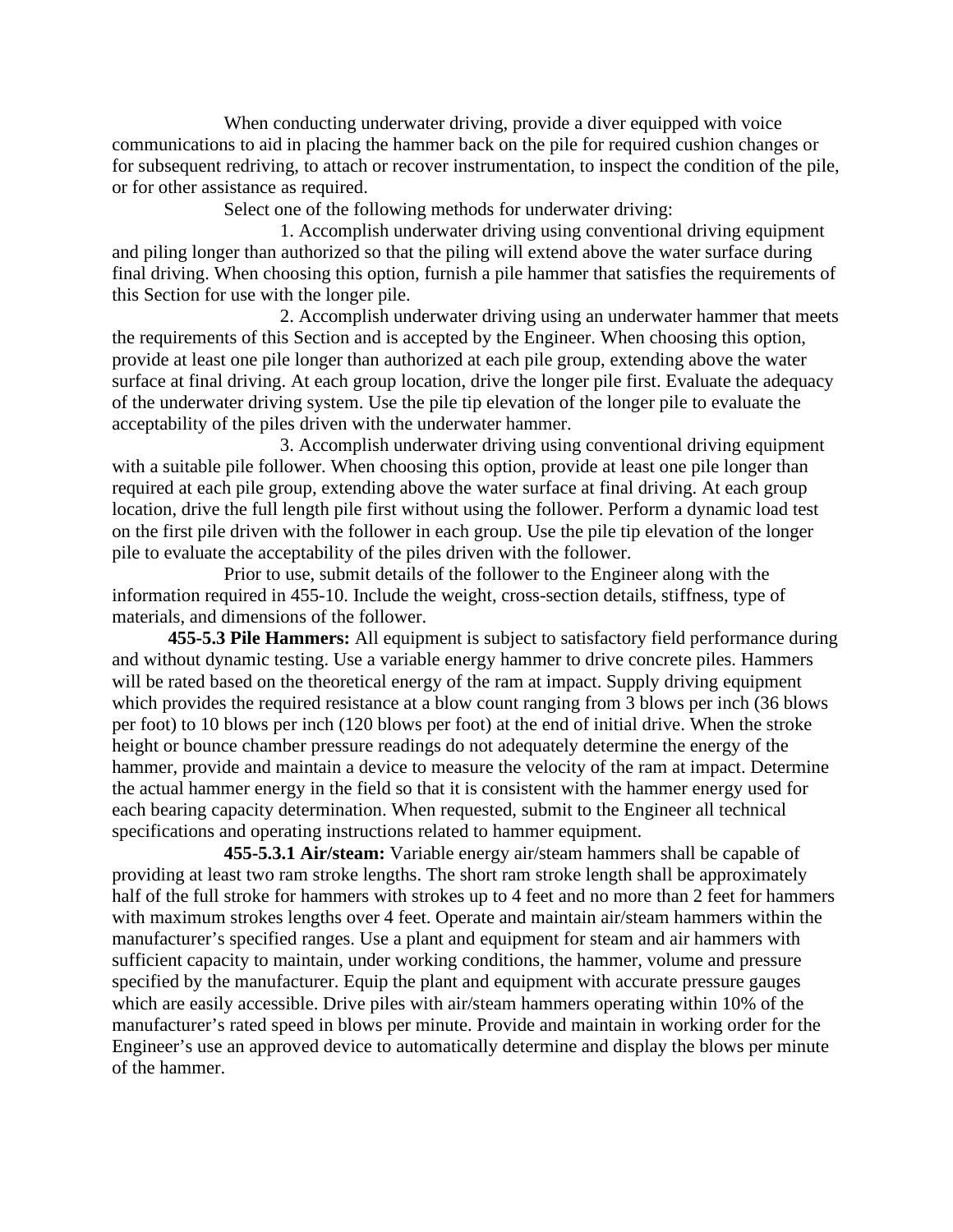**455-5.3.2 Diesel:** Variable energy diesel hammers shall have at least three fuel settings that will produce reduced strokes. Operate and maintain diesel hammers within the manufacturer's specified ranges. Determine the rated energy of diesel hammers using measured ram stroke length multiplied by the weight of the ram for open end hammers and by methods recommended by the manufacturer for closed end hammers.

Provide and maintain in working order an approved device to automatically determine and display ram stroke for open-end diesel hammers.

Equip closed-end (double acting) diesel hammers with a bounce chamber pressure gauge, in good working order, mounted near ground level so it can be easily read. Also, submit to the Engineer a chart, calibrated to actual hammer performance within 30 days prior to initial use, equating bounce chamber pressure to either equivalent energy or stroke for the closed-end diesel hammer to be used.

**455-5.3.3 Hydraulic:** Variable energy hydraulic hammers shall have at least three hydraulic control settings that provide for predictable energy or equivalent ram stroke. The shortest stroke shall be a maximum of 2 feet for the driving of concrete piles. The remaining strokes shall include full stroke and approximately halfway between minimum and maximum stroke.

Supply hammer instrumentation with electronic read out, and control unit that allows the inspector and Engineer to monitor, and the operator to read and adjust the hammer energy or equivalent ram stroke. When pressure measuring equipment is required to determine hammer energy, calibrate the pressure measuring equipment before use.

**455-5.3.4 Vibratory:** Vibratory hammers of sufficient capacity (force and amplitude) may be used to drive steel sheet piles and, with acceptance of the Engineer, to drive steel bearing piles a sufficient distance to get the impact hammer on the pile (to stick the pile). The Geotechnical Foundation Design Engineer of Record will determine the allowable depth of driving using the vibratory hammer based on site conditions. However, in all cases, use a power impact hammer for the last 15 feet or more of the final driving of steel bearing piles for bearing determinations after all piles in the bent/pier have been driven with a vibratory hammer. Do not use vibratory hammers to install concrete piles, or to install support or reaction piles for a load test.

# **455-5.4 Cushions and Pile Helmet:**

**455-5.4.1 Capblock:** Provide a capblock (also called the hammer cushion) as recommended by the hammer manufacturer. Use commercially manufactured capblocks constructed of durable manmade materials with uniform known properties. Do not use wood chips, wood blocks, rope, or other material which permit excessive loss of hammer energy. Do not use capblocks constructed of asbestos materials. Obtain the Engineer's acceptance for all proposed capblock materials and proposed thickness for use. Maintain capblocks in good condition, and replace them when charred, melted, or otherwise significantly deteriorated. Inspect the capblock before driving begins and weekly or at appropriate intervals based on field trial. Replace or repair any capblock which loses more than 25% of its original thickness, in accordance with the manufacturer's instructions, before permitting further driving.

**455-5.4.2 Pile Cushion:** Provide a pile cushion that is adequate to protect the pile from being overstressed in compression and tension during driving. Use a pile cushion sized so that it will fully fill the lateral dimensions of the pile helmet minus one inch but does not cover any void or hole extending through the top of the pile. Determine the thickness based upon the hammer-pile-soil system. For driving concrete piles, use a pile cushion made from pine plywood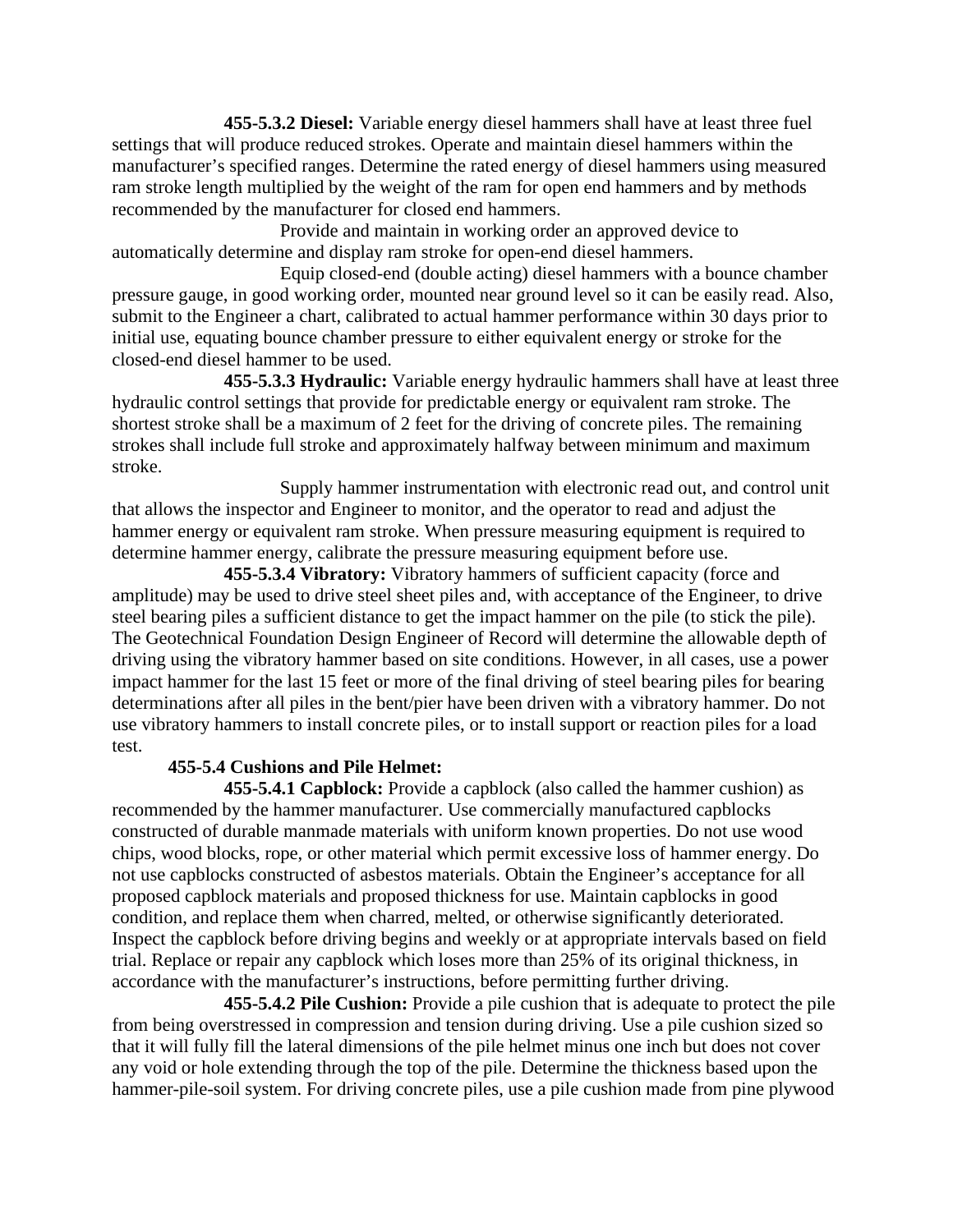or oak lumber. Do not use materials previously soaked, saturated or treated with oil. Maintain pile cushions in good condition and replace them when charred, splintered, excessively compressed, or otherwise deteriorated to the point it will not protect the pile against overstressing in tension or compression. Protect cushions from the weather, and keep them dry. Do not soak the cushions in any liquid. Provide a new cushion for each pile unless approved otherwise by the Engineer after satisfactory field trial during dynamic testing.

During dynamic load tests, replace the pile cushion when any of the pile stress measurements exceed the maximum allowed pile stress determined by 455-5.12.2. When driving a pile without dynamic testing, replace the pile cushion when the cushion is either compressed more than one-half the original thickness, begins to burn, or as directed by the Engineer after field performance.

Reuse pile cushions in good condition to perform all set-checks and redrives. Use the same cushion to perform the set-check or redrive as was used during the initial driving, unless this cushion is unacceptable due to deterioration, in which case use a similar cushion.

**455-5.4.3 Pile Helmet:** Provide a pile helmet suitable for the type and size of piling being driven. Use a pile helmet deep enough to adequately contain the required thickness of pile cushion and to assist in maintaining pile-hammer alignment. Use a pile helmet that fits loosely over the pile head and is at least 1 inch larger than the pile dimensions. Use a pile helmet designed so that it will not restrain the pile from rotating.

**455-5.5 Leads:** Provide pile leads constructed in a manner which offers freedom of movement to the hammer and that have the strength and rigidity to hold the hammer and pile in the correct position and alignment during driving. When using followers, use leads that are long enough and suitable to maintain position and alignment of the hammer, follower, and pile throughout driving.

**455-5.6 Followers:** When driving using followers, perform dynamic load testing as per 455-5.14. Obtain the Engineer's acceptance for the type of follower, when used, and the method of connection to the leads and pile. Use followers constructed of steel with an adequate crosssection to withstand driving stresses. When driving concrete piles, ensure that the cross-sectional area of the follower is at least 18% of the cross-sectional area of the pile. When driving steel piles, ensure that the cross-sectional area of the follower is greater than or equal to the crosssectional area of the pile. Provide a pile helmet at the lower end of the follower sized according to the requirements of 455-5.4.3. Use followers constructed that maintain the alignment of the pile, follower, and hammer and still allow the pile to be driven within the allowable tolerances. Use followers designed with guides adapted to the leads that maintain the hammer, follower, and the piles in alignment.

Use information from dynamic load tests described in 455-5.14 to evaluate the adequacy of the follower and to determine pile capacity.

**455-5.7 Templates and Ground Elevations:** Provide a fixed template, adequate to maintain the pile in proper position and alignment during driving with swinging leads or with semi-fixed leads. The Engineer may allow the use of templates attached to a barge if the Contractor demonstrates satisfactorily that the pile alignment, and the elevation and horizontal position of the template can be maintained during all pile driving operations. Where practical, place the template so that the pile can be driven to cut-off elevation before removing the template. Ensure that templates do not restrict the vertical movement of the pile.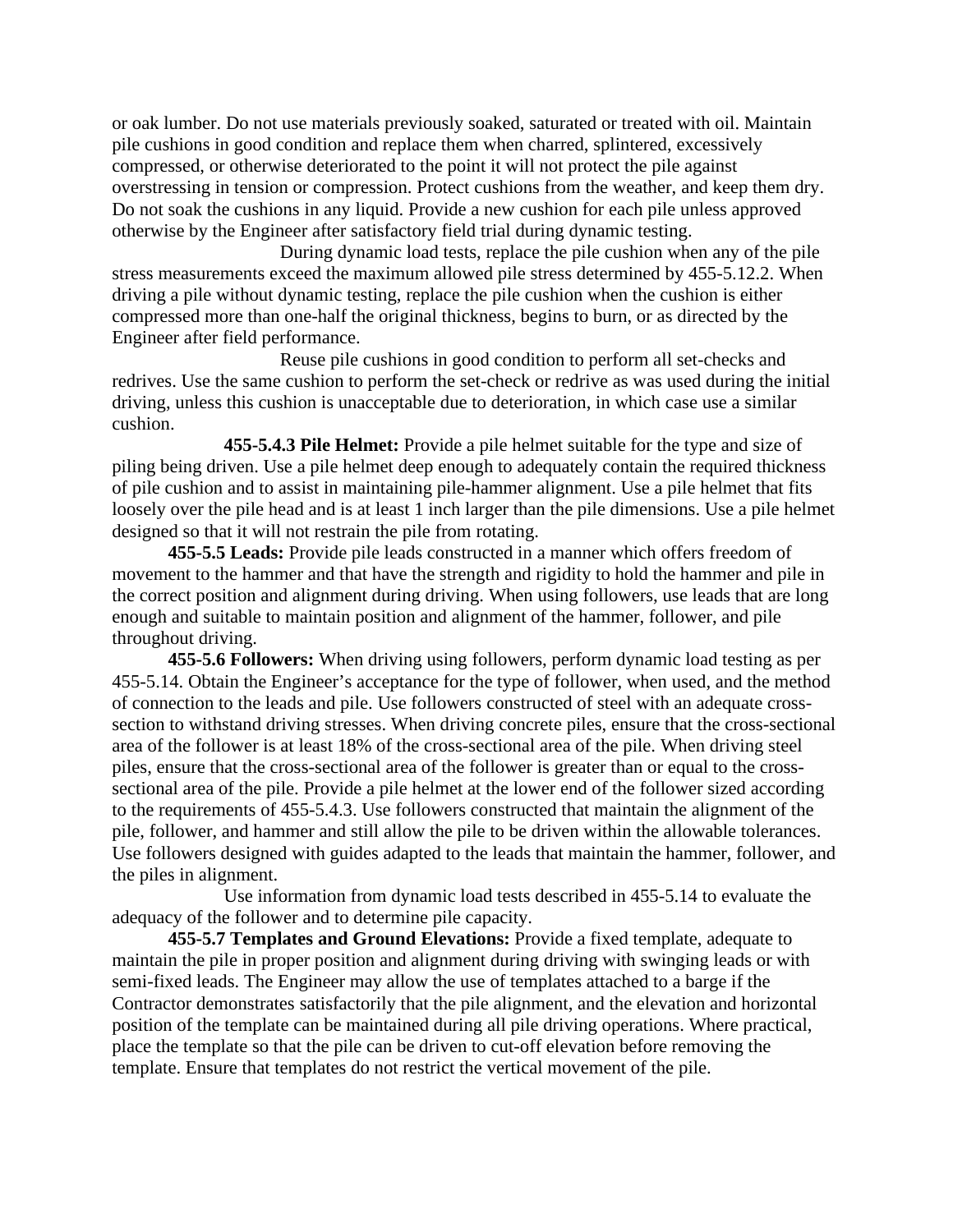Supply a stable reference close to the pile, which is satisfactory in the opinion of the Engineer, for determination of the pile penetration. At the time of driving piles, obtain and record elevations of the original ground and template at each pile or pile group location. Note the highest and lowest elevation at each required location and the ground elevation at all piles.

**455-5.8 Water Jets:** Use jet pumps, supply lines, and jet pipes that provide adequate pressure and volume of water to freely erode the soil. Do not perform jetting without prior approval by the Engineer.

Do not perform jetting in the embankment or for end bents. Where conditions warrant, with approval by the GFDEOR, perform jetting on the holes first, place the pile therein, then drive the pile to secure the last few feet of penetration. Only use one jet for prejetting or jetting through piles constructed with a center jet-hole. Use two jets when using external jets. When jetting and driving, position the jets slightly behind the advancing pile tip (approximately 3 feet or as approved by the GFDEOR. When using water jets in the driving, determine the pile bearing only from the results of driving after withdrawing the jets, except where using jets to continuously eliminate soil resistance through the scour zone, ensure that they remain in place as directed by the GFDEOR and operating during pile bearing determination. Where practical, perform jetting on all piles in a pile group before driving begins. When large pile groups or pile spacing and batter make this impractical, or when the Plans specify a jet-drive sequence, set check a sufficient number of previously driven piles in a pile group to confirm their capacity after completing all jetting.

**455-5.9 Penetration Requirements:** Measure the penetration of piles from the elevation of natural ground, the deepest scour elevation shown in the Pile Data Table, or the bottom of excavation, whichever is lower. When the Contract Documents show a minimum pile tip elevation, drive the tip of the pile to this minimum elevation. The Engineer will accept the bearing of a pile only if the Contractor achieves the required bearing when the tip of the pile is at or below the specified minimum tip elevation and below the bottom of the preformed or predrilled pile hole.

When the Plans do not show a minimum tip elevation, ensure that the penetration is at least 10 feet into firm bearing material or at least 20 feet into soft material unless otherwise permitted by the Engineer. The Engineer may accept a penetration between 15 feet and 20 feet when there is an accumulation of five consecutive feet or more of firm bearing material. Firm bearing material is any material offering a driving resistance greater than or equal to 30 tons per square foot of gross pile area as determined by the Dynamic Load Testing (455-5.12.4). Soft material is any material offering less than these resistances. The gross pile area is the actual pile tip cross-sectional area for solid concrete piles, the product of the width and depth for H piles, and the area within the outside perimeter for pipe piles and voided concrete piles.

Do not drive piles beyond practical refusal. To meet the requirements in this Subarticle, provide penetration aids, such as jetting or preformed pile holes, when piles cannot be driven to the required penetration without reaching practical refusal.

### **455-5.10 Preformed Pile Holes:**

**455-5.10.1 Description:** Preformed pile holes serve as a penetration aid when all other pile installation methods fail to produce the desired penetration and when authorized by the GFDEOR to minimize the effects of vibrations on adjacent structures. Preformed pile holes are necessary when the presence of rock or strong strata of soils will not permit the installation of piles to the desired penetration by driving or a combination of jetting and driving, when determined necessary, and authorized by the GFDEOR to minimize the effects of vibrations on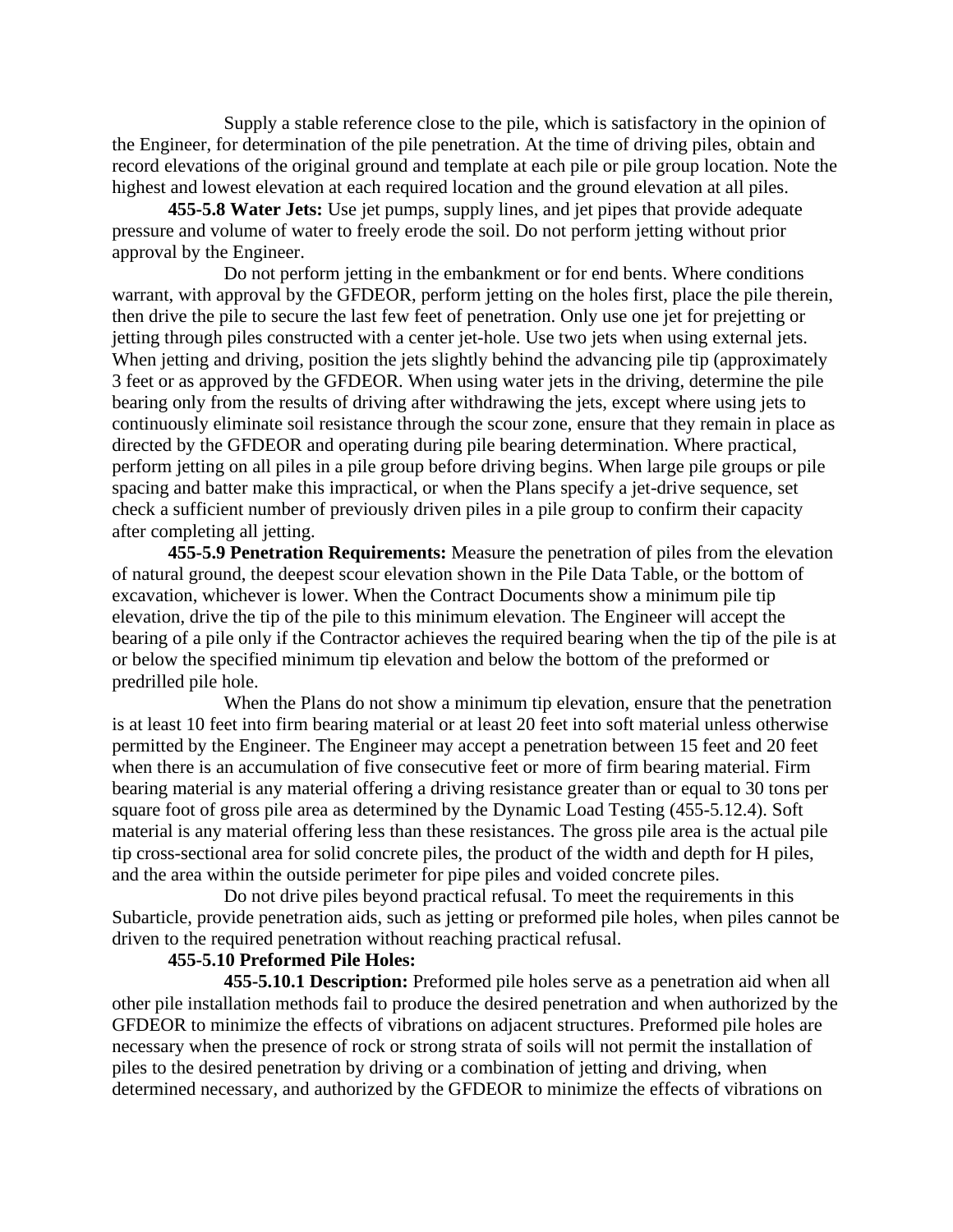adjacent existing structures. Drive all piles installed in preformed pile holes to determine that the bearing requirements have been met.

For preformed holes which are required through material that caves during driving to the extent that the preformed hole does not serve its intended purpose, case the hole from the surface through caving material. After installing the pile to the bottom of the casing, remove the casings unless shown otherwise in the Plans. Determine bearing of the pile after removing the casing unless shown otherwise in the Plans. Fill all voids between the pile and soil remaining after driving through preformed holes with clean A-3 sand or sand meeting the requirements of 902-3.3, after the pile has achieved the required minimum tip elevation, unless grouting of preformed pile holes is shown in the Plans. If pile driving is interrupted during sand placement, drive the pile at least 20 additional blows after filling all of the voids between the pile and soil with sand at no additional cost to the Department.

**455-5.10.2 Provisions for Use of Preformed Pile Holes:** Preformed pile holes may be used when the Contractor establishes that the required results cannot be obtained when driving the load bearing piles with specified driving equipment, or if jetting is allowed, while jetting the piles and then driving or while jetting the piles during driving.

**455-5.10.3 Reasons for Preformed Pile Holes:** The Department considers, but does not limit to, the following conditions as reasons for preformed pile holes:

1. Inability to drive piles to the required penetration with driving and jetting equipment.

2. To penetrate a hard layer or layers of rock or strong stratum that the Engineer considers not sufficiently thick to support the structure.

3. To obtain greater penetration into dense (strong) material and into dense material containing holes, cavities or unstable soft layers.

4. To obtain penetration into a stratum in which it is desired to found the structure.

structures.

5. To minimize the effects of vibrations or heave on adjacent existing

6. To minimize the effects of ground heave on adjacent piles.

**455-5.10.4 Construction Methods:** Construct preformed pile holes by drilling, or driving and withdrawing a suitable punch or chisel at the locations of the piles. Construct a hole that is equal to or slightly greater than the largest pile dimension for the entire length of the hole and of sufficient depth to obtain the required penetration. Carefully form the preformed hole by using a drill or punch guided by a template or other suitable device, and do not exceed the minimum dimensions necessary to achieve the required penetration of the pile. When the Plans call for grouting the preformed pile holes, provide a minimum pile hole dimension that is 2 inches larger than the largest pile dimension. Construct the holes at the Plan position of the pile and the tolerances in location, and ensure the hole is straight and that the batter is the same as specified for the pile. Loose material may remain in the preformed pile hole if the conditions in 455-5.10.1 are satisfied.

**455-5.10.5 Grouting of Pile Holes:** Clean and grout preformed pile holes for bearing piles, when the Plans require grouting after driving. Use grout that meets the requirements of 455-40 and 455-42 and has a minimum compressive strength of 3,000 psi at 28 days or as specified in the Plans. Prepare cylinders and perform QC testing in accordance with 455-43. LOT size and verification will be in accordance with 455-43. Pump the grout through three or more grout pipes initially placed at the bottom of the preformed hole. The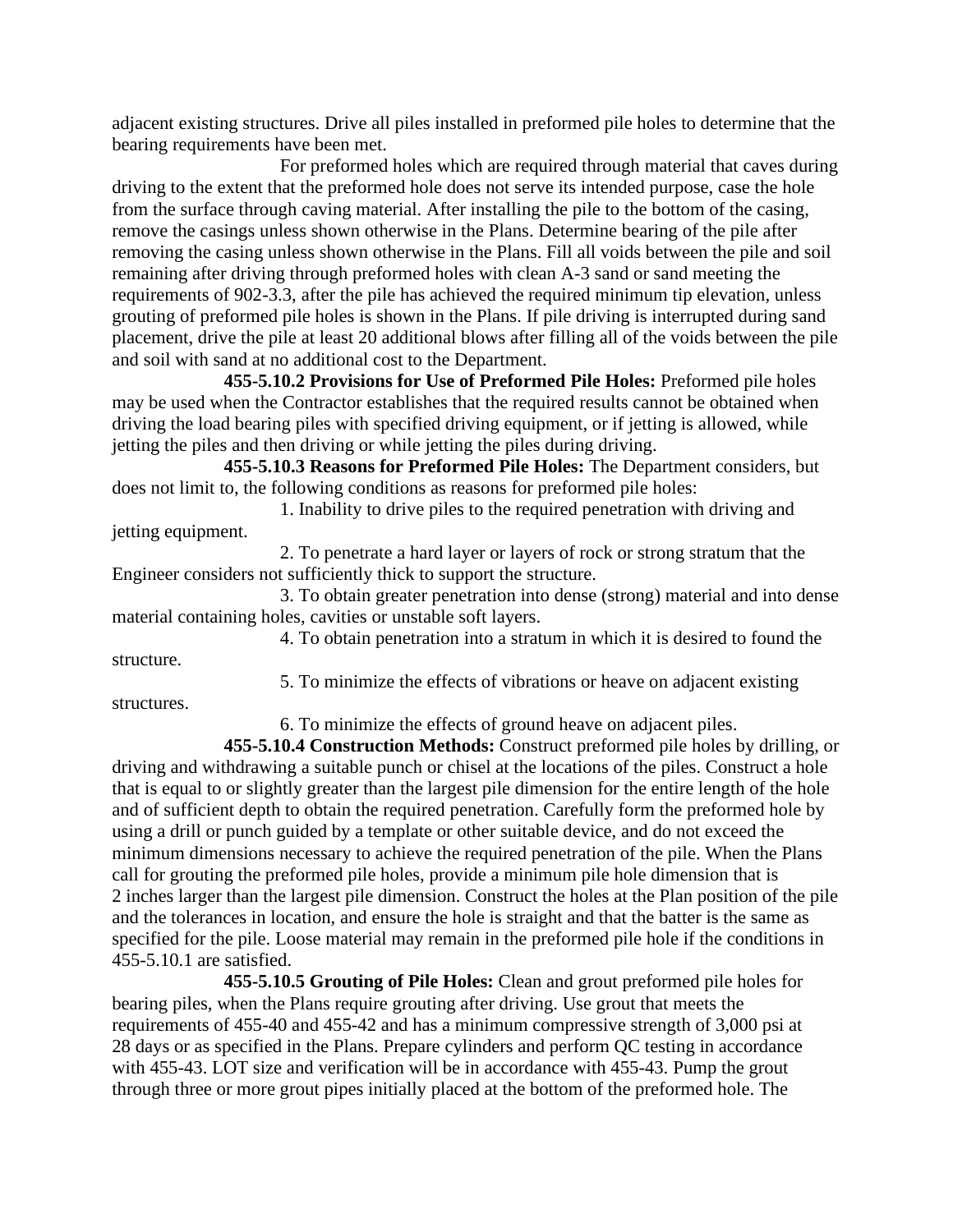Contractor may raise the grout pipes when necessary to prevent clogging and to complete the grouting operations. Maintain the grout pipes below the surface of the previously placed grout. Continue grouting until the grout reaches the ground surface all around the pile. Provide divers to monitor grouting operations when the water depth is such that it is impractical to monitor from the ground surface.

# **455-5.11 Bearing Requirements:**

**455-5.11.1 General:** Drive piles to provide the bearing required for carrying the loads shown in the Plans. For all types of bearing piles, consider the driving resistance as determined by the methods described herein sufficient for carrying the specified loads as the minimum bearing which is accepted for any type of piles. Determine pile bearing using the method described herein or as shown in the Plans.

For foundations requiring 100% dynamic testing of production piles, ensure each pile has achieved minimum penetration and the minimum required bearing for 6 inches of consecutive driving, or the minimum penetration is achieved, driving has reached practical refusal in firm material and the bearing capacity obtained in all the refusal blows.

For foundations not requiring 100% dynamic testing of production piles, ensure each pile has achieved minimum penetration, the blow count is generally the same or increasing and the minimum required bearing capacity obtained for 24 inches of consecutive driving with less than 1/4 inches rebound per blow, or the minimum penetration is achieved and driving has reached practical refusal in firm material.

**455-5.11.2 Bearing Criteria:** For foundations requiring 100% dynamic testing, determine the bearing of all piles using the data received from dynamic load testing equipment utilizing internally or externally mounted sensors according to the methods described in 455- 5.12.1.

For foundations not requiring 100% dynamic testing, drive all piles to the blow count criteria established by the GFDEOR and the Dynamic Testing Engineer (DTE) using the methods described herein and presented in the production pile length and driving criteria letter (see 455-5.15.2).

**455-5.11.3 Practical Refusal**: Practical refusal is defined as 20 blows per inch or less than one inch penetration, with the hammer operating at the highest setting or setting determined by the DTE for driving piles without damage and less than 1/4 inches rebound per blow. Stop driving as soon as the pile has reached practical refusal.

# **455-5.11.4 Set-checks and Pile Redrive:**

1. Set-checks: Set-checks consist of redriving the pile after certain period of time, typically up to 24 hours. Perform set-checks as required and at the waiting periods shown in the Contract Documents. Provide an engineer's level or other suitable equipment for elevation determinations to determine accurate pile penetration during the set-checks. A pile may be accepted when a set-check shows that it has achieved the minimum required pile bearing and has met all other requirements of this Section.

2. Pile Redrive: Pile redrive consists of redriving the pile after the following working day from initial driving to determine time effects, to reestablish pile capacity due to pile heave, or for other reasons.

3. Uninstrumented Set-Checks and Uninstrumented Pile Redrive: Piles may be accepted based on uninstrumented set-checks or uninstrumented pile redrives only when the piles are redriven for at least 24 inches. In these cases, the piles may be considered to have sufficient bearing resistance when the specified blow count criteria is achieved in accordance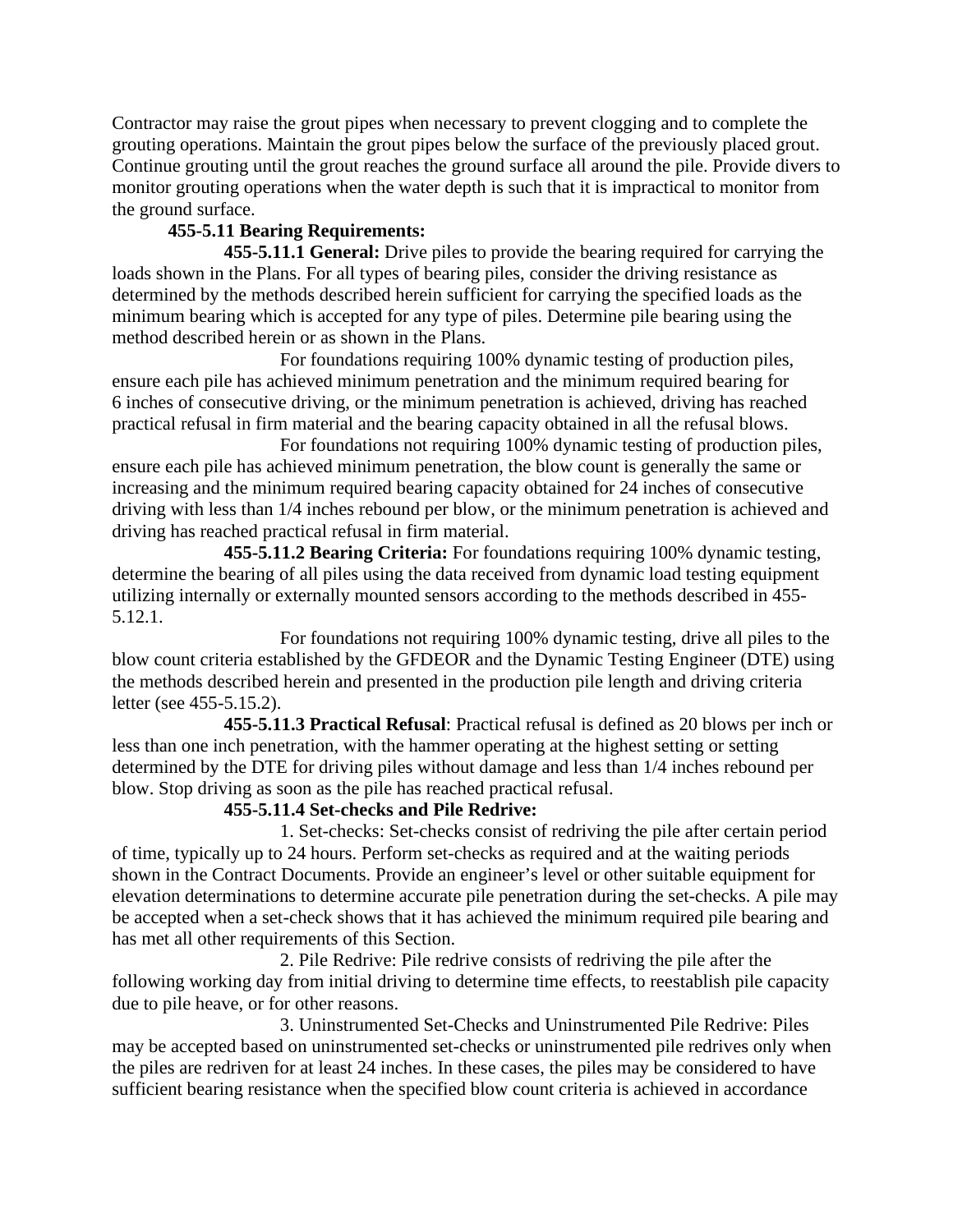with 455-5.11.1 and 455-5.11.2. Unless practical refusal is obtained as defined in 455-5.11.3, set-checks or redrives for piles redriven less than 24 inches must be instrumented for pile acceptance.

4. Instrumented Set-Checks and Instrumented Pile Redrive: Use dynamic load tests using at least 6 hammer blows to determine whether the pile bearing is sufficient. The pile may be considered to have sufficient bearing resistance when dynamic measurements demonstrate the static pile resistance exceeds the required pile resistance for at least one hammer blow and the average static pile resistance during the next five hammer blows exceeds 95% of the required pile resistance. If the pile is advanced farther, the static pile resistance during all subsequent blows must exceed 90% of the required pile resistance.

**455-5.11.5 Pile Heave:** Pile heave is the upward movement of a pile from its originally driven elevation. Drive the piles in an appropriate sequence to minimize the effects of heave and lateral displacement of the ground. Monitor piles previously driven in a pile group for possible heave during the driving of the remaining piles. Take elevation measurements to determine the magnitude of the movement of piles and the ground surface resulting from the driving process. Redrive all piles that have heaved 1/4 inches or more.

**455-5.11.6 Piles with Insufficient Bearing:** When the bearing capacity of any pile is less than the required bearing capacity, the Contractor may splice the pile and continue driving or may extract the pile and drive a pile of greater length, or drive additional piles.

**455-5.11.7 Optional Soil Set-up approach:** If the Contractor so desires, it may consider soil set-up. Production piles that are driven to less than the Nominal Bearing Resistance (NBR) may be accepted based on the anticipated soil setup without set checks on all piles, only if the following criteria are met:

(a) Pile tip penetration satisfies the minimum penetration requirement following 455-5.9.

(b) End of Initial Drive (EOID) resistance exceeds 1.10 times the Factored Design Load for the pile bent/pier, as determined by the dynamic testing or blow count criteria.

(c) The Resistance Factor for computing NBR is taken from the following

| Resistance Factors for Pile Installation Using Soil Setup (all structures) |                      |                                                      |                              |                      |
|----------------------------------------------------------------------------|----------------------|------------------------------------------------------|------------------------------|----------------------|
|                                                                            |                      |                                                      | Resistance Factor, $\varphi$ |                      |
| Loading                                                                    | Design Method        | Construction QC<br>Method                            | <b>Blow Count</b>            | 100% Dynamic         |
|                                                                            |                      |                                                      | Criteria <sup>4</sup>        | Testing <sup>5</sup> |
| Compression                                                                | Davisson<br>Capacity | EDC <sup>1</sup> , or PDA and<br>CAPWAP <sup>2</sup> | 0.55                         | 0.60                 |
|                                                                            |                      | Static Load Testing <sup>3</sup>                     | 0.65                         | 0.70                 |
|                                                                            |                      | Statnamic Load<br>Testing <sup>3</sup>               | 0.60                         | 0.65                 |
| Uplift                                                                     | <b>Skin Friction</b> | $EDC1$ , or PDA and<br>CAPWAP <sup>2</sup>           | 0.45                         | 0.50                 |
|                                                                            |                      | Static Load Testing <sup>3</sup>                     | 0.55                         | 0.55                 |
| 1. Using the analysis methods published by Tran et al (2012).              |                      |                                                      |                              |                      |

2. Dynamic Load Testing and Signal Matching Analysis.

table:

3. Used to confirm the results of Dynamic Load Testing and Signal Matching Analysis.

4. Initial drive of production piles using Blow Count Criteria.

5. Initial drive of all piles accepted by results of Dynamic Testing of all blows.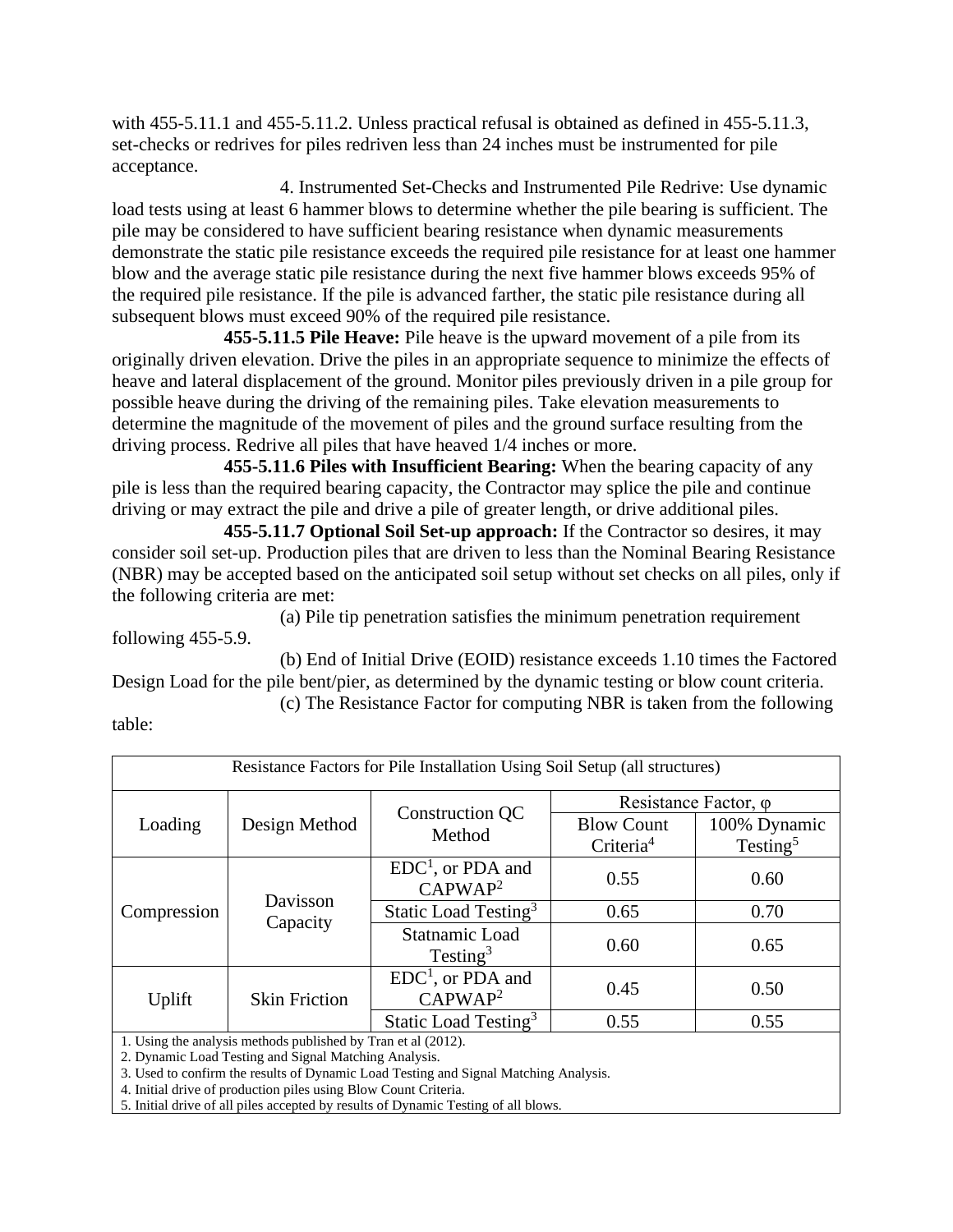(d) At least one test pile is driven at each bent/pier with a successful set check at the anticipated production pile tip elevations and one of the following sets of dynamic load testing conditions are met at each bent/pier.

1. The bearing of at least 10% of piles in the bent/pier (round up to the next whole number) is confirmed by instrumented set-check, and all test piles and instrumented set-checks demonstrate the pile resistance exceeds the NBR within seven days after EOID

2. The bearing of at least 20% of piles in the bent/pier (round up to the next whole number) is confirmed by instrumented set-check, and all test piles and instrumented set-checks demonstrate the pile resistance exceeds the NBR within 21 days after EOID.

(e) All uninstrumented piles are driven deeper and to a greater EOID resistance than the EOID resistance of all instrumented production piles in the same bent/pier.

# **455-5.12 Methods to Determine Pile Capacity:**

**455-5.12.1 General:** Dynamic load tests using an externally mounted instrument system and signal matching analyses or embedded gauges will determine pile capacity for all structures or projects unless otherwise shown on the Plans. Notify the Engineer two working days prior to placement of piles within the template and at least one working day prior to driving piles.

# **455-5.12.2 Wave Equation:**

1. General: Use Wave Equation Analysis for Piles (WEAP) programs to evaluate the suitability of the proposed driving system (including the hammer, follower, capblock and pile cushions) as well as to estimate the driving resistance, in blows per 12 inches or blows per inch, to achieve the pile bearing requirements and to evaluate pile driving stresses.

Use Wave Equation Analyses to show the hammer meets the requirements described in 455-5.3.

2. Required Equipment For Driving: Hammer acceptance is solely based on satisfactory field trial including dynamic load test results and Wave Equation Analysis. Supply a hammer system that meets the requirements described in the specifications based on satisfactory field performance.

In the event piles require different hammer sizes, the Contractor may elect to drive with more than one size hammer or with a variable energy hammer, provided the hammer is properly sized and cushioned, will not damage the pile, and will develop the required resistance.

3. Maximum Allowed Pile Stresses:

a. General: The maximum allowed driving stresses for concrete, steel, and timber piles are given below. In the event dynamic load tests show that the hammer will overstress the pile, modify the driving system or method of operation as required to prevent overstressing the pile. In such cases provide additional cushioning, reduce the stroke, or make other appropriate agreed upon changes.

b. Prestressed Concrete Piles: Use the following equations to determine the maximum allowed pile stresses: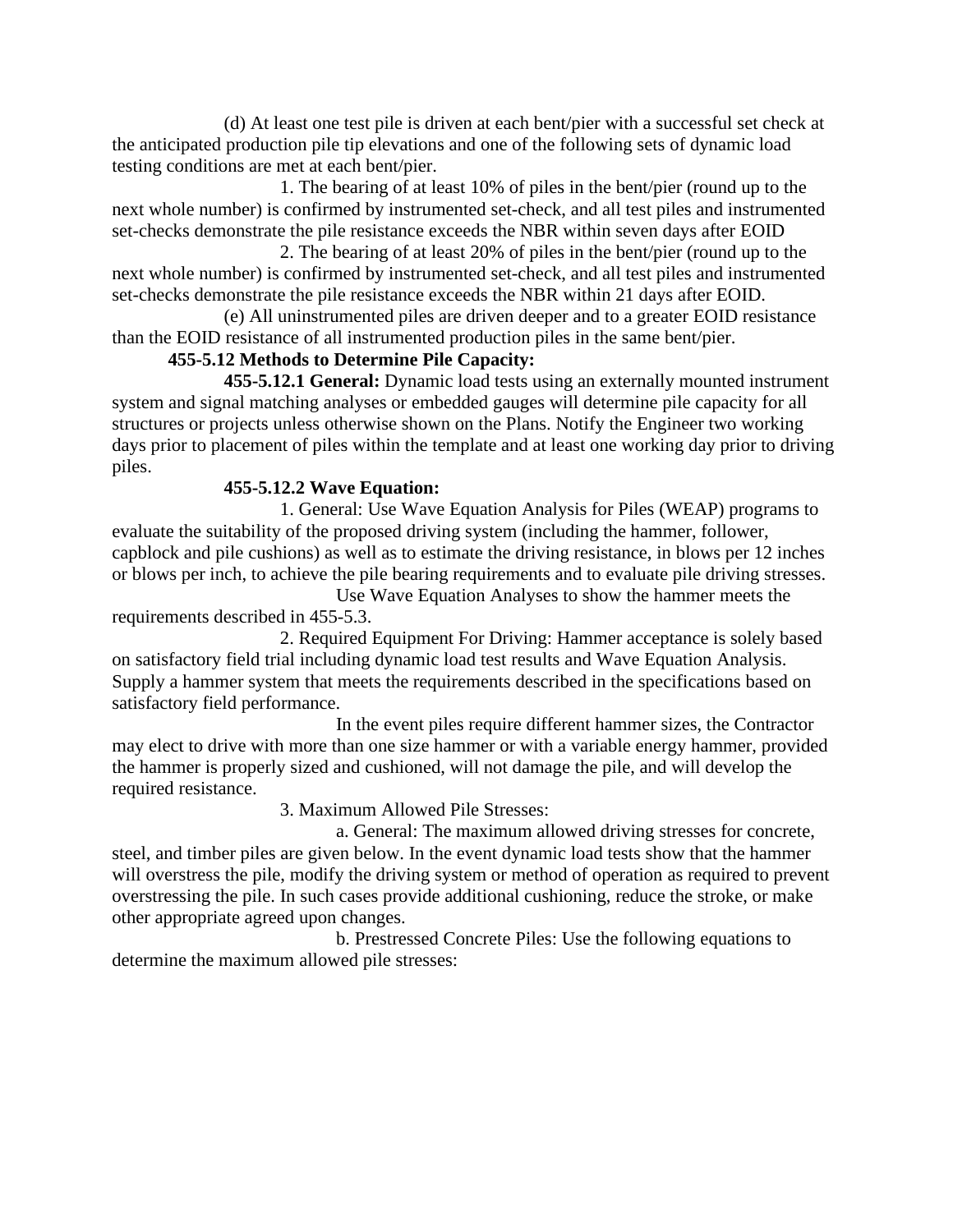$$
s_{apc} = 0.7f'_{c} - 0.75f_{cpe}
$$
 (1)  
\n
$$
s_{apt} = 6.5(f'_{c})^{0.5} + 1.05f_{cpe}
$$
 (2a) for piles less than 50 feet long  
\n
$$
s_{apt} = 3.25(f'_{c})^{0.5} + 1.05f_{cpe}
$$
 (2b) for piles 50 feet long and greater  
\n
$$
s_{apt} = 500
$$
 (2c) within 20 feet of a mechanical splice

where:

 $s<sub>apc</sub>=$  maximum allowed pile compressive stress, psi

 $s_{\text{apt}}$  = maximum allowed pile tensile stress, psi

 $f_c$  = specified minimum compressive strength of concrete, psi

 $f_{\text{cne}}$  = effective prestress (after all losses) at the time of driving, psi, taken as 0.8 times the initial prestress force divided by the minimum net concrete cross sectional area of the pile ( $f_{\text{cpe}}$ = 0 for dowel spliced piles).

c. Steel Piles: Ensure the maximum pile compression and tensile stresses measured during driving are no greater than 0.9 times the yield strength  $(0.9 f_y)$  of the steel.

d. Timber Piles: Ensure the maximum pile compression and tensile stresses measured during driving are no greater than 3.6 ksi for Southern Pine and Pacific Coast Douglas Fir and 0.9 of the ultimate parallel to the grain strength for piles of other wood.

**455-5.12.3 Temporary Piles**: Submit for the Engineers review, an analysis signed and sealed by the GFDEOR which establishes the pile lengths for temporary piles. Submit for the Engineer's acceptance, a Wave Equation analysis signed and sealed by the GFDEOR which establishes the driving criteria for temporary piles at least five working days prior to driving temporary production piles. The required driving resistance is equal to the sum of the factored design load plus the scour and down drag resistances shown in the Plans, divided by the appropriate resistance factor or the nominal bearing resistance shown in the Plans, whichever is higher:

The maximum resistance factor is 0.45 when only wave equation analysis is performed. However, a larger resistance factor may be applicable when additional testing is provided by the GFDEOR in accordance with Section 3.5.6 of Volume 1 of the FDOT Structures Manual.

**455-5.12.4 Dynamic Load Tests:** Dynamic load testing consists of estimating pile capacity by the analysis of electronic data collected from blows of the hammer during driving of an instrumented pile in accordance with 455-5.14.

**455-5.12.5 Static Load Tests:** Static load testing consists of applying a static load to the pile to determine its capacity. Use the Modified Quick Test Procedure in accordance with 455-2.2.1.

**455-5.12.6 Fender Pile Installation:** For piles used in fender systems, regardless of type or size of pile, either drive them full length or jet the piles to within 2 feet of cutoff and drive to cutoff elevation to seat the pile. The Engineer will not require a specific driving resistance unless noted in the Plans. Use methods and equipment for installation that do not damage the piles. If the method or equipment used causes damage to the pile, modify the methods or equipment.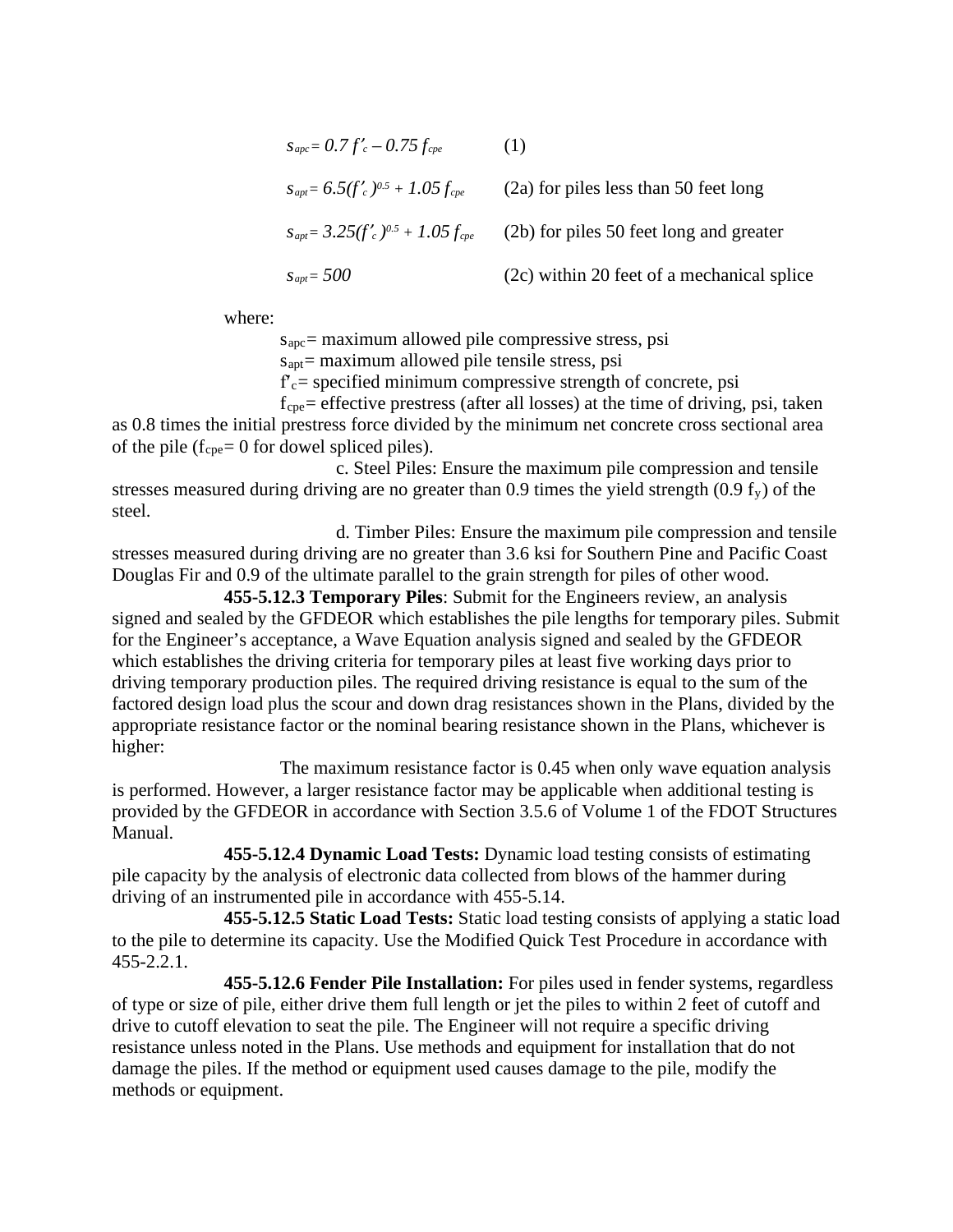**455-5.12.7 Structures Without Test Piles:** For structures without 100% dynamic testing or test piles, dynamically test the first pile(s) in each bent or pier at locations shown in the Plans to determine the blow count criteria for the remaining piles. Dynamically test at least 5% of the piles at each bent or pier (rounded up to the next whole number).

# **455-5.13 Test Piles:**

**455-5.13.1 General:** All test piles will have dynamic load tests. Drive piles of the same cross-section and type as the permanent piles shown in the Plans, in order to determine any or all of the following:

- 1. installation criteria for the piles.
- 2. nature of the soil.
- 3. lengths of permanent piles required for the work.
- 4. driving resistance characteristics of the various soil strata.
- 5. amount of work necessary to obtain minimum required pile penetration.
- 6. the ability of the driving system to do the work.
- 7. the need for point protection.
- 8. Verify the bearing stratum is of sufficient thickness to prevent punching

shear failure.

Because test piles are exploratory in nature, drive them harder (within the limits of practical refusal), deeper, and to a greater bearing resistance than required for the permanent piling. Except for test piles which are to be statically or Statnamically load tested, drive test piles their full length or to practical refusal. Splice test piles which have been driven their full length and have developed only minimal required bearing, and proceed with further driving.

As a minimum, unless otherwise accepted by the Engineer, do not cease driving of test piles until obtaining the required bearing capacity continuously, where the blow count is increasing, for 10 feet unless reaching practical refusal first. For test piles which are to be statically or Statnamically load tested, ignore this minimum and drive these piles as anticipated for the production piles.

When test piles attain practical refusal prior to attaining minimum penetration, perform all work necessary to attain minimum penetration and the required bearing. Where practical, use water jets to break the pile loose for further driving. Where jetting is impractical, extract the pile and install a preformed pile hole through which driving will continue. Install instruments on all test piles.

**455-5.13.2 Location of Test Piles:** Drive all test piles in the position of permanent piles at the designated locations. Ensure that all test piles designated to be statically load tested are plumb. In the event that all the piles are battered at a static load test site, an outof-position location for driving a plumb pile for the static load test may be selected.

**455-5.13.3 Equipment for Driving:** Use the same hammer and equipment for driving test piles as for driving the permanent piles. Also use the same equipment to redrive piles.

**455-5.14 Dynamic Load Tests:** Take dynamic measurements during the driving of piles designated in the Plans. Provide all personnel, materials and equipment for dynamic testing. For concrete piles, install instruments prior to driving and monitor all blows delivered to the pile. For steel production piles, the Engineer may accept instrumented set checks or redrives. Perform dynamic load tests to evaluate the following: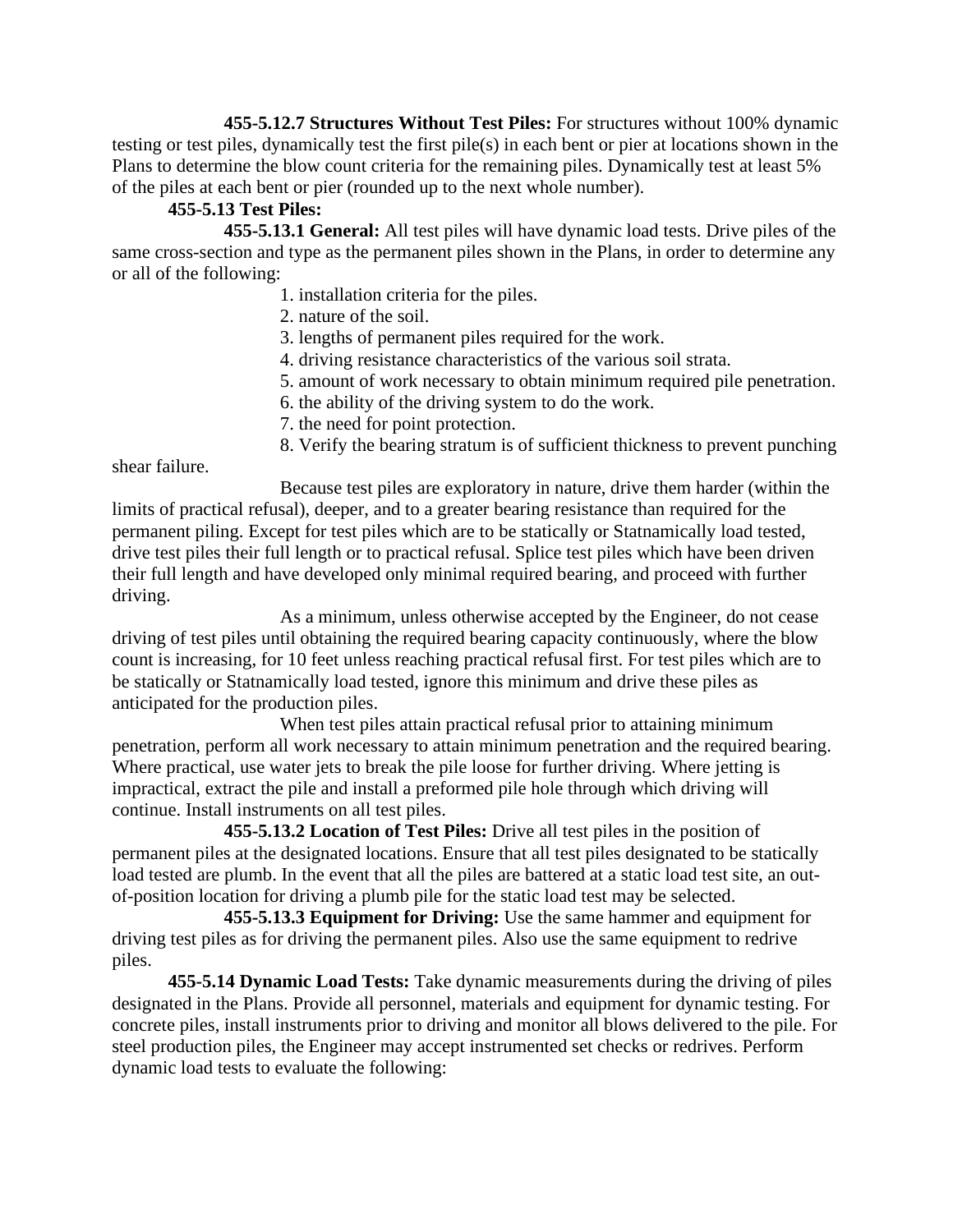1. Suitability of the driving equipment, including hammer, capblock, pile cushion, and any proposed follower.

- 2. Pile capacity.
- 3. Pile stresses.
- 4. Energy transfer to pile.
- 5. Distribution of soil resistance.
- 6. Soil variables including quake and damping.
- 7. Hammer-pile-soil system for Wave Equation analyses.
- 8. Pile installation problems.

Either install embedded gauges in the piles in accordance with Standard Plans, Index 455-003, or attach instruments (strain transducers to measure force and accelerometers to measure acceleration) with bolts to the pile for dynamic testing.

Monitor the stresses in the piles with the dynamic test equipment during driving to ensure the maximum allowed stresses are not exceeded. If necessary, add additional cushioning, replace the cushions, or reduce the hammer stroke to maintain stresses below the maximum allowable. If dynamic test equipment measurements indicate non-axial driving, immediately realign the driving system. If the cushion is compressed to the point that a change in alignment of the hammer will not correct the problem, add cushioning or change the cushion.

Drive the pile to the required penetration and resistance.

Do not use a cold diesel hammer for a set-check. Generally, warm up the hammer by driving another pile or applying at least 20 blows to a previously driven pile or to timber mats placed on the ground.

# **455-5.15 Pile Lengths:**

**455-5.15.1 Test Pile Length:** Provide the length of test piles shown in the Plans or as directed by the GFDEOR.

## **455-5.15.2 Production Pile Length**

The production pile lengths shall be the lengths determined by the DTE and the GFDEOR based on all information available before the driving of the permanent piles, including, but not limited to, information gained from the driving of test piles, dynamic load testing, static load testing, supplemental soil testing, etc. When authorized by the Department, soil freeze information obtained during set checks and pile redrives may be used to determine authorized pile lengths for sites with extreme soil conditions.

After completion of the test pile program, production pile lengths and driving criteria shall be established in a letter signed and sealed jointly by the DTE and the GFDEOR. The letter will contain an itemized list of authorized pile lengths as well as the blow count criteria for acceptance of the pile, minimum penetrations, maximum strokes, criteria to replace cushions and any other conditions and limitations deemed appropriate for the safe installation of the piles. Use these lengths for furnishing the permanent piling for the structure. At least two working days, excluding weekends and Department observed holidays, prior to beginning of production pile driving, submit the letter and load test reports to the Engineer including the following electronic files (Windows compatible): dynamic testing date data, signal matching data and results, and Wave Equation data and results.

If there are no test piles, provide the Production Pile Order Lengths in the Pile Data Table on the Structure Plans.

**455-5.16 Allowable Driving Tolerances:**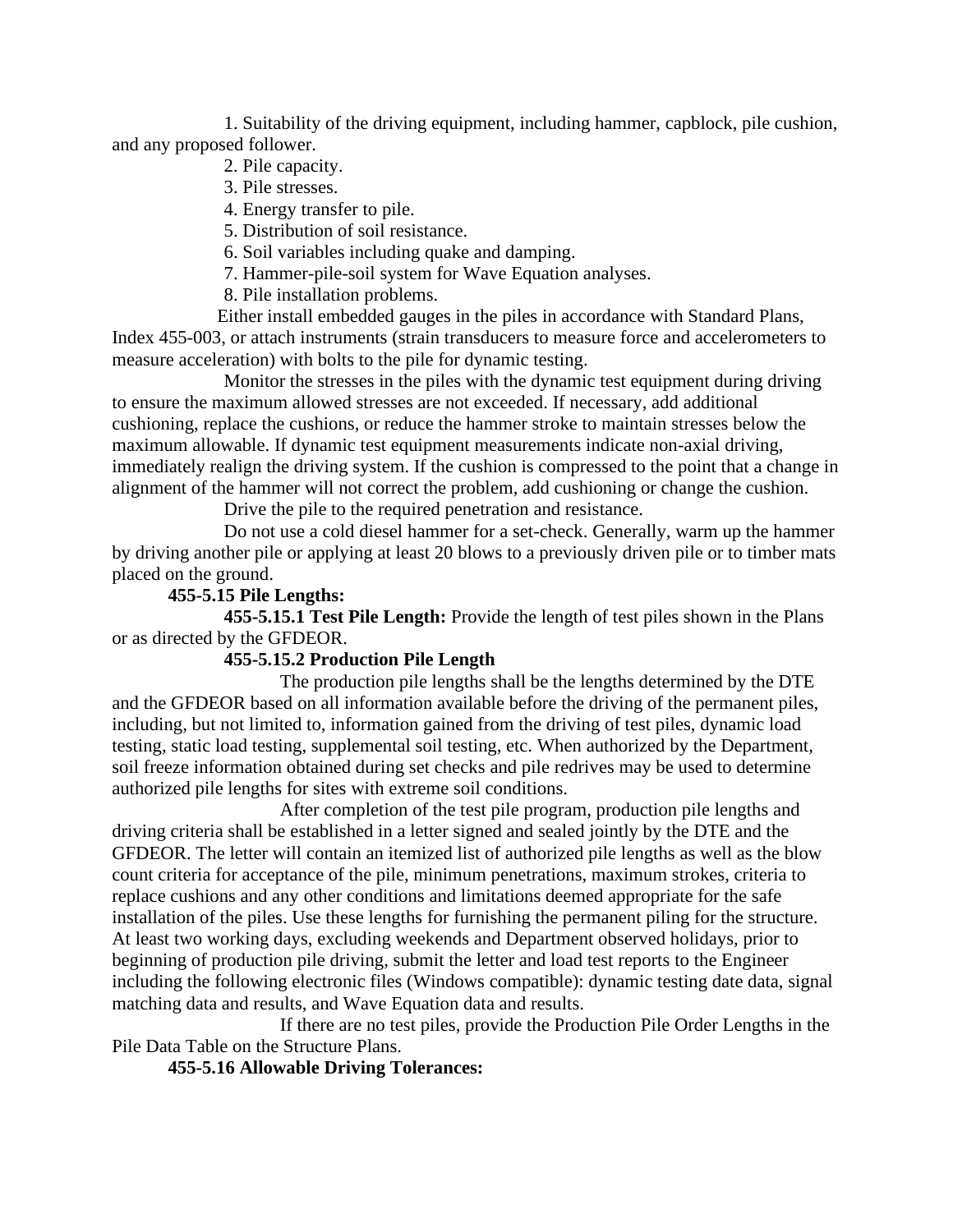**455-5.16.1 General:** Meet the tolerances described in this Subarticle for the piles that are free standing without lateral restraint (after the template is removed). After the piles are driven, do not move the piles laterally to force them to be within the specified tolerances, except to move battered piles laterally to overcome the dead load deflections caused by the pile's weight. When this is necessary, submit calculations signed and sealed by a Specialty Engineer to the Engineer that verify the amount of dead load deflection prior to moving any piles.

**455-5.16.2 Position:** Ensure that the final position of the pile head at cut-off elevation is no more than 3 inches, or 1/6 of the diameter of the pile, whichever is less, laterally in the X or Y coordinate from the Plan position indicated in the Plans.

**455-5.16.3 Axial Alignment:** Ensure that the axial alignment of the driven piles does not deviate by more than 1/4 inches per foot from the vertical or batter line indicated in the Plans.

**455-5.16.4 Elevation:** Ensure that the final elevation of the pile head is no more than 1-1/2 inches above, or more than 4 inches below, the elevation shown in the Plans, however in no case shall the pile be embedded less than 8 inches into the cap or footing.

For fender piles, cut off piles at the elevation shown in the Plans to a tolerance of plus 0.0 inches to minus 2.0 inches using sawing or other means as accepted by the Engineer to provide a smooth level cut.

**455-5.16.5 Deviation from Above Tolerances:** Have the Contractor's Engineer of Record perform an evaluation of the as built foundation to determine whether a foundation redesign or an increase in the loading requirements of the piles is needed. Include the signed and sealed evaluation as part of the certification package submitted in accordance with 455-5.19. If the evaluation indicates the foundation or the pile load requirements must be modified, propose a redesign to incorporate out of tolerance piles into pile caps or footings, at no expense to the Department. Submit signed and sealed redesign drawings and computations to the Engineer for review and acceptance. Do not begin any proposed construction until the redesign has been reviewed and accepted by the Engineer, excepted as noted in 455-5.20.

# **455-5.17 Disposition of Pile Cut-offs, Test Piles, and Load Test Materials: 455-5.17.1 Pile Cut-offs:**

Take ownership of any unused cut-off lengths remaining, and remove them from the right-of-way. Provide areas for their disposal.

**455-5.17.2 Test Piles:** Cut off, or build-up as necessary, test piles, and leave them in place as permanent piles. Extract and replace test piles driven in permanent position and found not suitable for use. Pull, or cut off at an elevation 2 feet below the ground surface or bottom of proposed excavation, test piles driven out of permanent position, and dispose of the removed portion of the test pile.

When test piles are required to be driven in permanent pile positions, the Contractor may elect to drive the test pile out of position provided that a replacement pile is furnished and driven in the position that was to be occupied by the test pile. Unless otherwise directed in the Plans or by the Engineer, retain ownership of test piles that are pulled or cut off and provide areas for their disposal.

**455-5.18 Recording:** Inspect and record all the pile installation activities, including but not limited to handling, jetting, predrilling, preforming and driving on the Department's Pile Driving Record form. Steel piles and dynamically tested concrete piles in accordance with 455- 5.14 will not require inspection during handling. Keep a pile driving log for each pile installed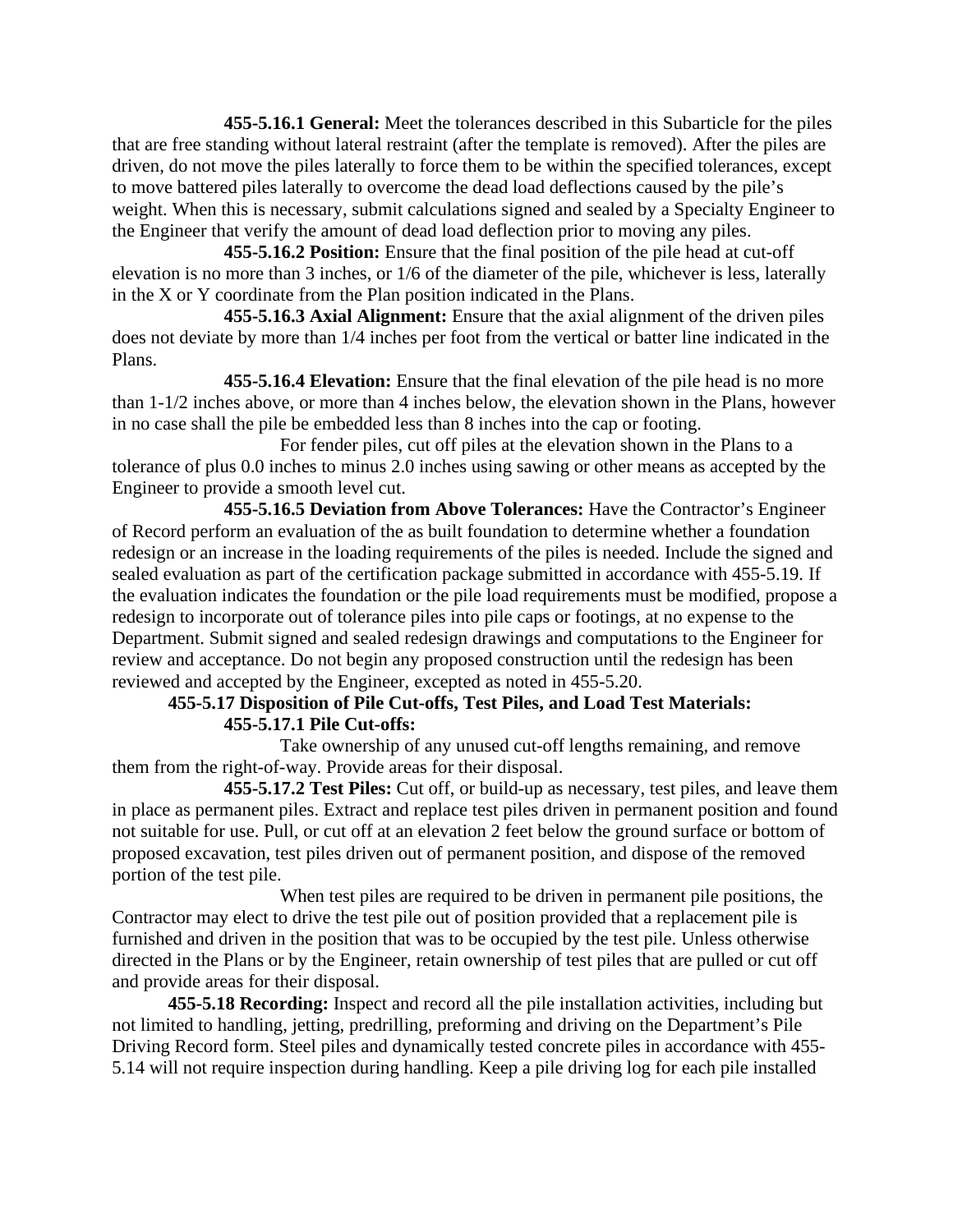whether it is, or is not, instrumented. Within one working day after completing the installation of a pile, submit the Pile Driving Record to the Engineer.

**455-5.19 Foundation Certification Packages:** Submit certification packages of pile foundations to the Engineer prior to Pile Verification Testing. A separate Foundation Certification Package must be submitted for each foundation unit. A foundation unit is defined as all the piles within one bent or pier for a specific bridge for each phase of construction. Each Foundation Certification Package shall contain an original certification letter signed and sealed by the GFDEOR certifying the piles have the required axial capacity including compression and uplift, lateral stability, pile integrity, settlements will not affect the functionality of the structure, and that the inspection of the pile installation was performed under the supervision of the GFDEOR. The package shall also include all pile driving logs, EDC records, all supplemental dynamic testing raw data and analyses for the foundation unit, and the signed and sealed evaluation performed to address out of tolerance piles in accordance with 455-5.16.5. The certification shall not be contingent on any future repair or testing, or any approval by the Engineer.

For foundation units where all piles are dynamically load tested by the same DTE, the foundation certification package may be prepared by the DTE, and the DTE may sign and seal the foundation layout and pile data table to reflect as-built conditions if the DTE is prequalified under the appropriate category in Florida Administrative Code (F.A.C.) 14-75.

**455-5.20 Verification:** One working day, excluding weekends and Department observed holidays, after receipt of the Foundation Certification Package, the Engineer will determine whether a pile in that foundation unit will be selected for verification testing. Based on its review of the certification package, the Engineer may or may not choose a pile for verification testing in any or all foundation units. For the pile selected by the Engineer for verification testing, the Engineer will provide the dynamic load test equipment and personnel for the Pile Verification Testing. Provide the driving equipment and pile driving crew for the Pile Verification Testing and provide support as needed to prepare the piles for testing. The Engineer will provide the results of the verification testing and identify additional needs for verification testing within one working day of testing.

If the capacity or integrity of any pile is found to be deficient, the Engineer will reject the entire certification package for the foundation unit, and the Contractor shall:

1. Correct the deficiency;

2. Correct the process that led to the deficiency;

3. Demonstrate to the Engineer that the remainder of the piles in the foundation unit are acceptable, including additional dynamic load tests to verify pile capacity and integrity, and;

4. Recertify the foundation unit.

One working day, excluding weekends and Department observed holidays, after receipt of the recertification, the Engineer shall then determine whether additional verification testing is required in that foundation unit. If the capacity or integrity of a verification pile is found to be deficient, additional cycles of deficiency correction and verification testing shall be completed until no more pile capacity or integrity deficiencies are detected or the design is modified accordingly. Piles shall not be cut-off nor bent/pier caps placed prior to successful completion of the Pile Verification Testing Program for that foundation unit. In case of disagreement of dynamic testing results, the Engineer's results will be final and will be used for acceptance.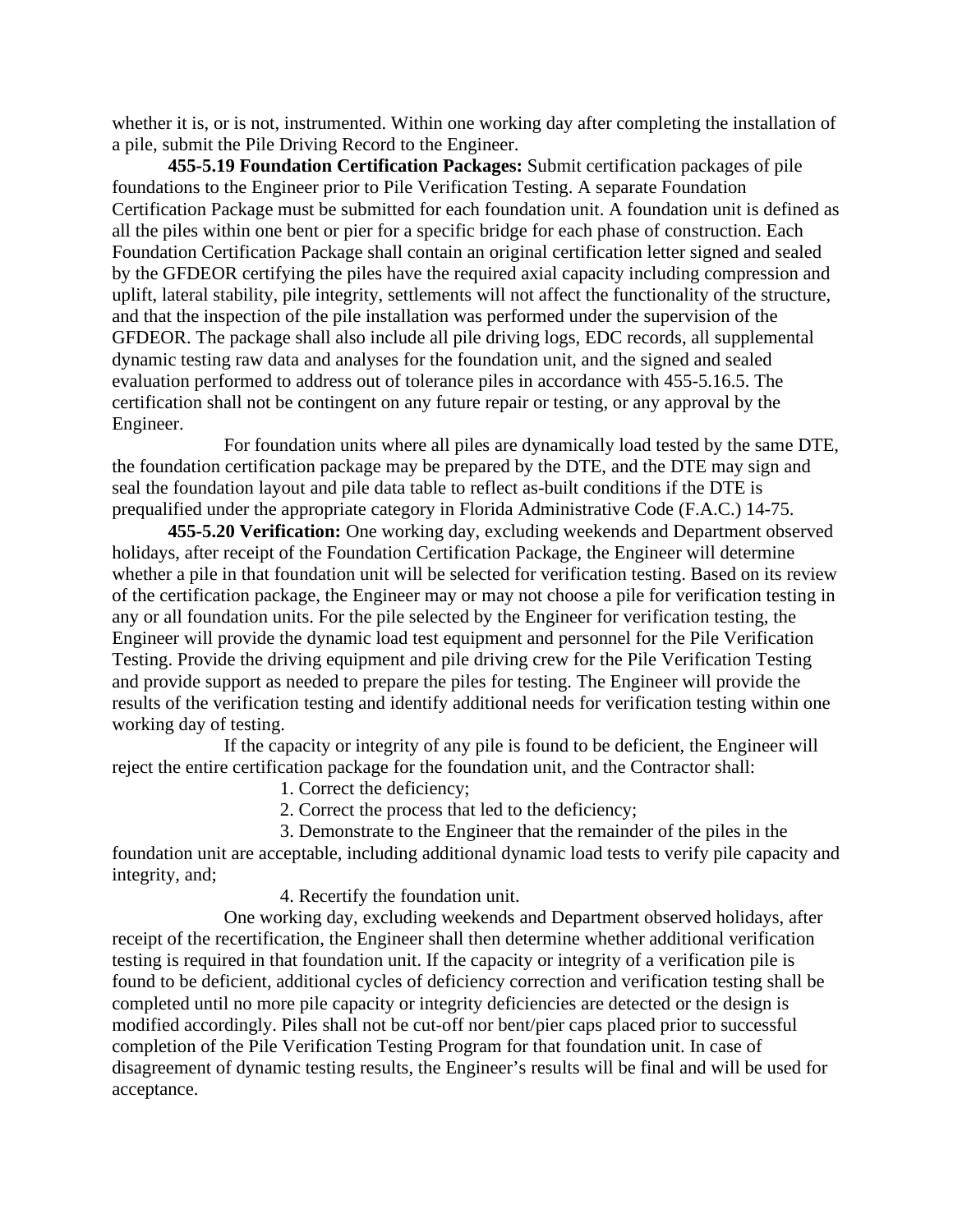On land foundation units or water foundation units when the pile cutoff is at least six feet above mean high water, the Contractor may cut-off piles prior to a complete submittal of the Certification Package or to a successful completion of the Pile Verification Testing Program at its own risk. If any piles in a foundation unit are cut-off prior to the submittal of a certification package or completion of the Pile Verification Testing Program and the Engineer determines that verification testing is required, the Contractor shall perform, at no expense to the Department, any work and labor required to expose any pile selected for verification to allow the installation of the instruments in dry conditions and to provide references and access to the Engineer for such testing. Piles experiencing damage during the verification testing or requiring build-up after the verification shall be repaired by the Contractor at no expense to the Department. No pile bent/cap shall be poured prior to successful completion of the Pile Verification Testing Program for that foundation unit or notification by the Engineer that no verification will be required.

# **455-6 Timber Piling.**

**455-6.1 Description:** Drive timber piles of the kind and dimensions specified in the Plans at the locations and to the elevations shown in the Plans.

**455-6.2 Materials:** Meet the timber piling requirements of Section 953. Treat the piles according to the applicable provisions of Section 955. Treat all cuts and drilled holes in accordance with 470-3.

# **455-6.3 Preparation for Driving:**

**455-6.3.1 Caps:** Protect the heads of timber piles during driving, using a cap of approved type, that will distribute the hammer blow over the entire cross-section of the pile. When necessary, cut the head of the pile square before beginning pile driving.

**455-6.3.2 Collars:** Provide collars or bands to protect piles against splitting and brooming at no expense to the Department.

**455-6.3.3 Shoes:** Provide piles shod with metal shoes, of a design satisfactory to the Engineer, at no expense to the Department. Shape pile tips to receive the shoe and install according to the manufacturer's directions.

**455-6.4 Storage and Handling:** Store and handle piles in the manner necessary to avoid damage to the piling. Take special care to avoid breaking the surface of treated piles. Do not use cant dogs, hooks, or pike poles when handling and storing the piling.

**455-6.5 Cutting Off:** Saw off the tops of all timber piles at the elevation indicated in the Plans. Saw off piles which support timber caps to the exact plane of the superimposed structure so that they exactly fit. Withdraw and replace broken, split, or misplaced piles.

**455-6.6 Build-ups:** The Engineer will not permit splices or build-ups for timber piles. Extract piles driven below Plan elevation and drive a longer pile.

# **455-6.7 Pile Heads:**

**455-6.7.1 Piles with Timber Caps:** On piles wider than the timber caps, dress off the part of the pile head projecting beyond the sides of the cap to a slope of 45 degrees. Coat the cut surface with the required preservative and then place a sheet of copper, with a weight of 10 ounces per square foot or greater, meeting the requirements of ASTM B370. Provide a cover measuring at least 4 inches more in each dimension greater than the diameter of the pile. Bend the cover down over the pile and fasten the edges with large head copper nails or three wraps of No. 12 copper wire.

**455-6.7.2 Fender and Bulkhead Piles:** Paint the heads of fender piles and of bulkhead piles with preservative and then cover with copper as provided above for piles supporting timber caps.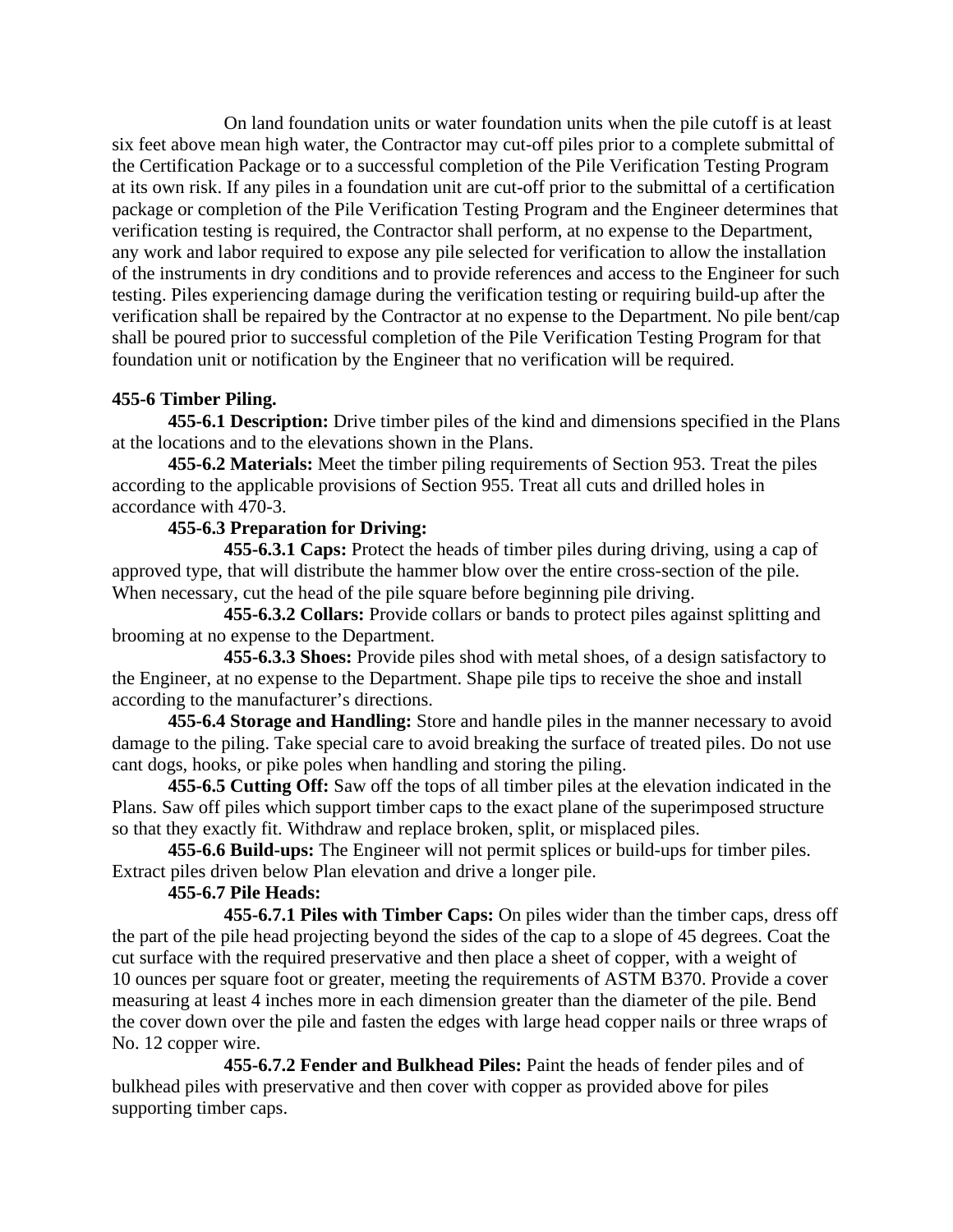### **455-7 Prestressed Concrete Piling.**

**455-7.1 Description:** Provide prestressed concrete piles that are manufactured, cured, and driven in accordance with the Contract Documents. Provide piles full length without splices when transported by barge or the pile length is less than or equal to 120 feet. When piles are transported by truck and the pile length exceeds 120 feet or the maximum length for a 3-point pick-up according to Standard Plans, Index 455-001, and splicing is desired, provide minimal splices. Include the cost of the splices in the cost of the pile.

**455-7.2 Manufacture:** Fabricate piles in accordance with Section 450. When embedded gauges will be used for dynamic load testing, supply and install in square prestressed concrete piles in accordance with Standard Plans Index 455-003. Ensure the embedded gauges are installed by personnel approved by the manufacturer.

# **455-7.3 Storage and Handling:**

**455-7.3.1 Time of Driving Piles:** Drive prestressed concrete piles at any time after the concrete has been cured in accordance with Section 450, and the concrete compressive strength is equal to or greater than the specified 28 day compressive strength.

**455-7.3.2 Storage:** Support piles on adequate dunnage both in the prestress yard and at the job site in accordance with the locations shown in the Standard Plans to minimize undue bending stresses or creating a sweep or camber in the pile.

**455-7.3.3 Handling:** Handle and store piles in the manner necessary to eliminate the danger of fracture by impact or of undue bending stresses in handling or transporting the piles from the forms and into the leads. In general, lift concrete piles by means of a suitable bridge or slings attached to the pile at the locations shown in the Standard Plans. Construct slings used to handle piles of a fabric material or braided wire rope constructed of six or more wire ropes which will not mar the corners or the surface finish of the piles. Do not use chains to handle piles. During transport, support concrete piles at the lifting locations shown in the Standard Plans or fully support them throughout 80% or more of their length. In handling piles for use in salty or brackish water, exercise special care to avoid damaging the surface and corners of the pile. If an alternate transportation support arrangement is desired, submit calculations, signed and sealed by the Specialty Engineer, for acceptance by the Engineer prior to transporting the pile. Calculations must show that the pile can be transported without exceeding the bending moments calculated using the support locations shown in the Plans.

**455-7.4 Cracked Piles:** The Engineer will reject any pile that becomes cracked in handling to the point that a transverse or longitudinal crack extends through the pile, shows failure of the concrete as indicated by spalling of concrete on the main body of the pile adjacent to the crack, which in the opinion of the Engineer will not withstand driving stresses, or becomes damaged during installation. The Engineer will not reject any pile for the occasional minor surface hairline cracking caused by shrinkage.

Do not drive piling with irreparable damage, which is defined as any cracks that extend through the pile cross-sectional area that are, or will be, below ground or water level at the end of driving. Remove and replace broken piles or piles cracked to the extent described above at no expense to the Department. The Engineer will accept cracks less than 0.005 inches which do not extend through the pile. Using approved methods, cut off and splice or build-up to cut-off elevation piles with cracks greater than 0.005 inches at the pile head or above ground or water level, and piles with cracks above ground or water level which extend through the crosssectional area of the pile. The Engineer, at his discretion, may require correction of pile damage or pile cracks by cutting down the concrete to the plane of sound concrete below the crack and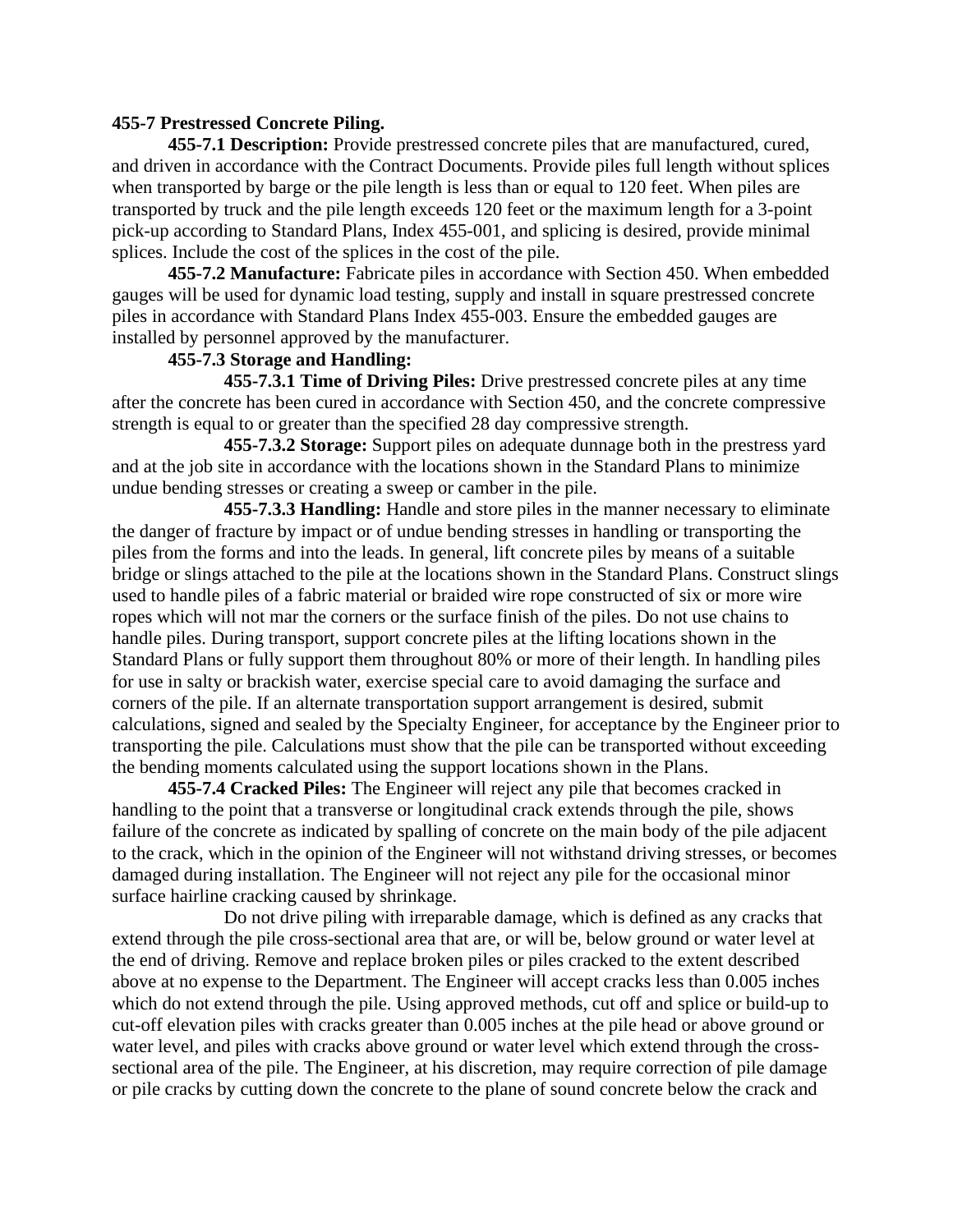rebuilding it to cut-off elevation, or the Engineer may reject the pile. Extract and replace rejected piles that cannot be repaired, at no expense to the Department.

Take appropriate steps to prevent the occurrence of cracking, whether due to handling, transporting or driving.

**455-7.5 Preparation for Transportation:** Cut strands flush with the surface of the concrete using an abrasive cutting blade before transporting the piles from the casting yard. Cut and patch the metal lifting devices in accordance with 450-9.2.1.

**455-7.6 Method of Driving:** Unless otherwise directed, drive piles by a hammer or by means of a combination of water jets and hammer when jetting is allowed. When using jets in combination with a hammer, withdraw the jets and drive the pile by the hammer alone to secure final penetration and to rigidly fix the tip end of the pile. Keep jets in place if they are being used to continuously eliminate the soil resistance in the scour zone.

# **455-7.7 Extensions and Build-ups Used to Increase Production Lengths:**

**455-7.7.1 General:** Where splices, extensions and build-ups for concrete piles are necessary, construct them in accordance with Standard Plans, Index 455-002.

These requirements are not applicable to specially designed piling. Make splices for special pile designs as shown in the Plans.

**455-7.7.2 Extensions to be Driven or Those 21 feet or Longer:** Construct extensions to be driven or extensions 21 feet or longer in length in accordance with the details shown in the Plans and in a manner including the requirements, sequences, and procedures outlined below:

1. Cast a splice section in accordance with Section 450 with the dowel steel in the correct position and alignment.

2. Drill dowel holes using an approved steel template that will position and align the drill bit during drilling. Drill holes a minimum of 2 inches deeper than the length of the dowel to be inserted.

3. Clean the drilled dowel holes by inserting a high pressure air hose to the bottom of the hole and blowing the hole clean from the bottom upward. Eliminate any oil, dust, water, and other deleterious materials from the holes and the concrete surfaces to be joined.

4. Place forms around joints between the pile sections.

5. Mix the adhesive components in accordance with the manufacturer's directions. Do not mix sand or any other filler material with the epoxy components unless it is prepackaged by the manufacturer for this specific purpose. Use adhesives meeting the requirements of Section 926 for Type B Epoxy Compounds.

6. After ensuring that all concrete surfaces are dry, fill the dowel holes with the adhesive material.

7. Insert the dowels of the spliced section into the adhesive filled holes of the bottom section and position the spliced section so that the axes of the two sections are in concentric alignment and the ends of the abutting sections are spaced 1/2 inches apart. The Contractor may use small steel spacers of the required thickness provided they have 3 inches or more of cover after completing the splice. Fill the space between the abutting sections completely with the adhesive.

8. Secure the spliced sections in alignment until the adhesive is cured in accordance with the manufacturer's directions for the time appropriate with the prevailing ambient temperatures. Do not utilize the crane to secure the pile extension during the adhesive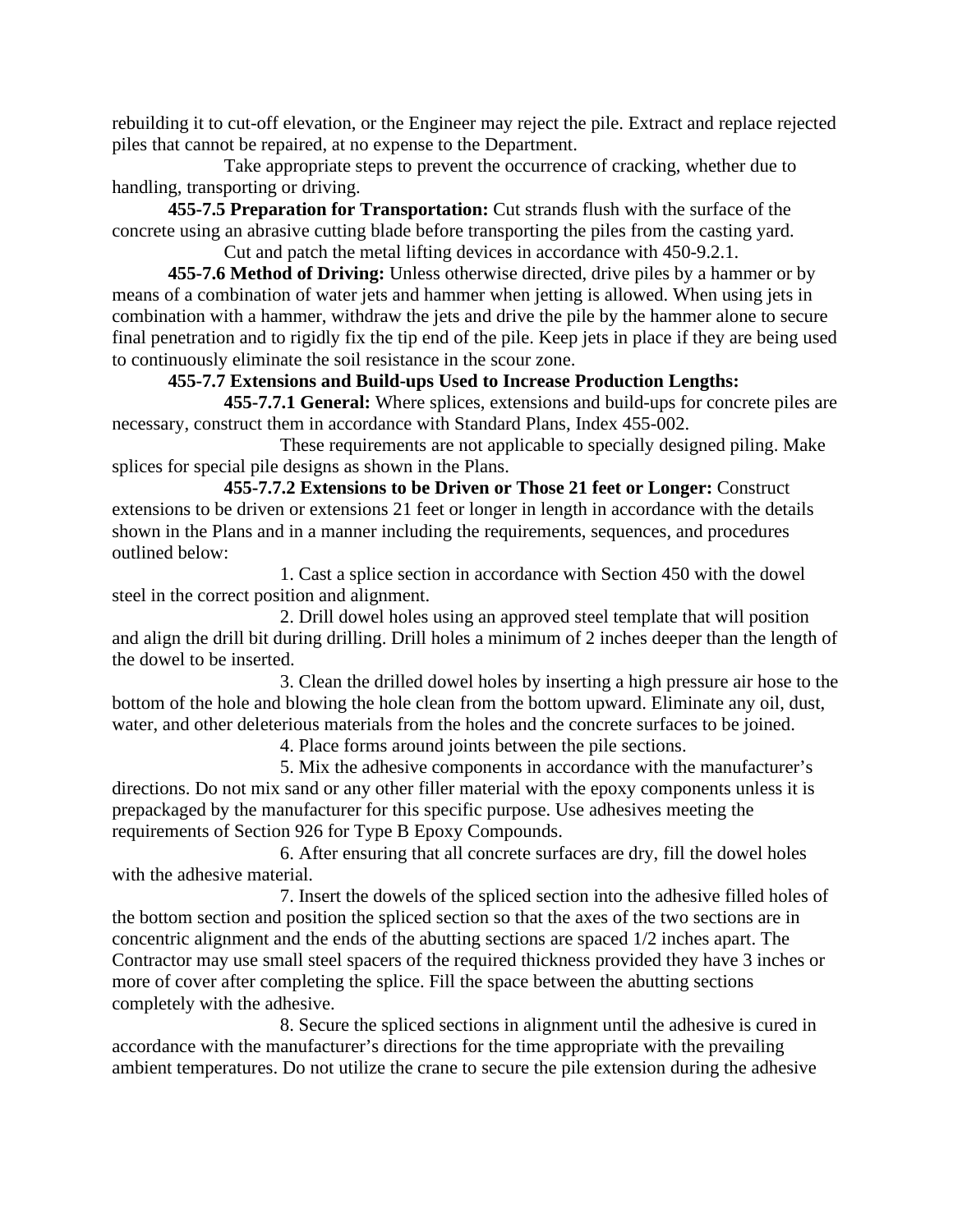cure time. Utilize alignment braces to maintain the proper pile alignment during the epoxy cure time.

9. After curing is completed, remove alignment braces and forms and clean and dress the spliced area to match the pile dimensions.

When dowel splices need to be driven, perform dynamic instrumentation during the driving of each dowel spliced pile to monitor and control the stresses and to verify the splicing integrity. Replace any damaged pile splices in accordance with 455-3. Provide the Engineer 48 hours advance notification prior to driving spliced piles.

**455-7.7.3 Precast Reinforced Non-Drivable Build-ups less than 21 feet:** Construct precast reinforced non-drivable build-ups less than 21 feet in accordance with the requirements of this Subarticle, Section 346, and Section 400. Provide the same material for the form surfaces for precast build-ups as was used to form the prestressed piles. Use concrete of the same mix as used in the prestressed pile and dimension the cross-section the same as piling being built up. Install build-ups as specified in 455-7.7.2(2) through 455-7.7.2(9). Apply to the buildups the same surface treatment or sealant applied to the prestressed piles.

**455-7.8 Pre-Planned Splices:** Construct splices in accordance with the dowel splice method contained in the Standard Plan Indexes or using proprietary splices which are listed on the Department's Approved Product List (APL). Splice test piles in the same manner as the production piles. Include in the pile installation plan, the chosen method of splicing and the approximate locations of the splice. Generally, place the splice at approximately the midpoint between the estimated pile tip and the ground surface, considering scour if applicable. Stagger the splice location between adjacent piles by a minimum of 10 feet. Obtain the Engineer's approval prior to constructing any pile sections. Construct piles which are to be spliced using the dowel splice with preformed dowel holes in the bottom section and embedded dowels in the upper section.

When dowel splices need to be driven, perform dynamic instrumentation during the driving of each dowel spliced pile to monitor and control the stresses and verify the splicing integrity. Replace any damaged pile splices in accordance with 455-3. Provide the Engineer 48 hours advance notification prior to driving spliced piles.

. Mechanical pile splices must be capable of developing the following capacities in the pile section unless shown otherwise in the Plans and capable of being installed without damage to the pile or splice:

1. Compressive strength = (Pile Cross sectional area) x (28 day concrete

strength)

| Pile Size (inches) | Bending Strength (kip-feet) |
|--------------------|-----------------------------|
|                    | 245                         |
| Ωſ                 | つつく                         |
|                    | 60C                         |
| or                 |                             |

2. Tensile Strength = (Pile Cross sectional area) x 900 psi

**455-7.9 Pile Cut-offs:** After the completion of driving, cut piles off which extend above the cut-off elevation with an abrasive saw. Make the cut the depth necessary to cleanly cut through the prestressed strands. Take ownership and dispose of cut-off sections not used elsewhere as allowed by this Section.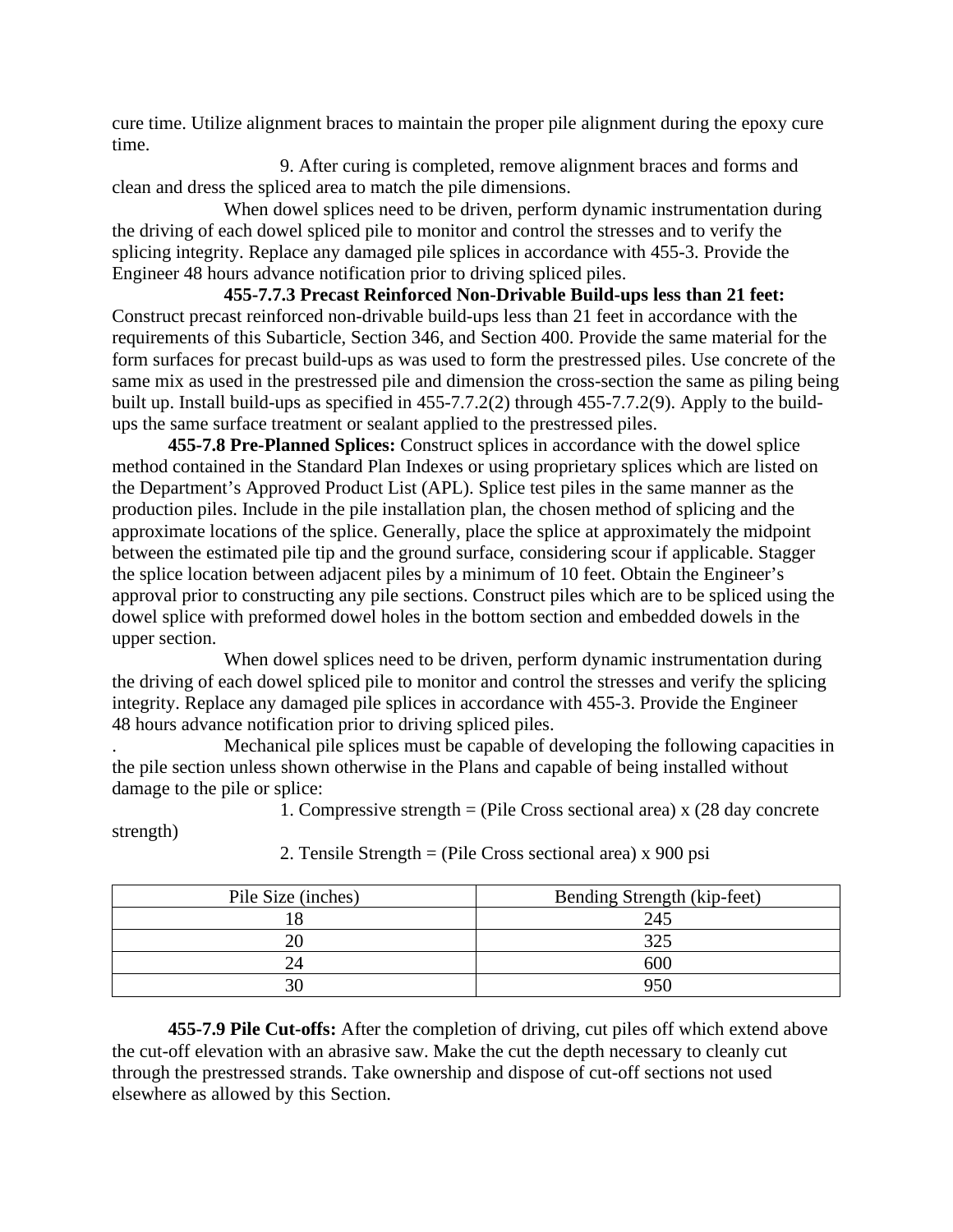### **455-8 Steel Piling.**

**455-8.1 Description:** Furnish, splice, drive, and cut off structural steel shapes to form bearing piles. Include in this work the preparation of a smooth and square pile top meeting the requirements of ASTM A252 or API 5L prior to driving, installation of structural steel bracing by bolting or welding, construction of splices and the filling of pipe piles with the materials specified in 455-8.9.

**455-8.2 Material:** For the material in steel piles, pile bracing, scabs, wedges, and splices, meet the requirements of Section 962.

**455-8.3 Pile Splices:** Order and use the full authorized pile length where practicable. Do not splice to obtain authorized lengths less than 40 feet except when shown in the Plans. Locate all splices in the authorized pile length in portions of the pile expected to be at least 15 feet below the final ground surface after driving. When it is not practicable to provide authorized pile lengths longer than 40 feet in a single length, use no more than one field splice per additional 40 feet of authorized pile length. Shop splices may be used to join single lengths of pile which are at least 20 feet in length. One shorter segment of pile may be used to achieve the authorized pile length when needed.

Where the pile length authorized is not sufficient to obtain the required bearing value or penetration, order an additional length of pile and splice it to the original length.

Make all splices in accordance with details shown in the Plans and in compliance with the general requirements of AWS D1.1 or American Petroleum Institute Specification 5L (API 5L).

**455-8.4 Welding:** Make all welded connections to steel piles by electric arc welding, in accordance with details shown in the Plans and in compliance with the general requirements of AWS D1.5. Electroslag welding is not permitted. Welds will be inspected by visual methods.

**455-8.5 Pile Heads and Tips:** Cut off all piles at the elevation shown in the Plans. If using a cutting torch, make the surface as smooth as practical.

Where foundation material is so dense that the Contractor cannot drive the pile to the required penetration and firmly seat it without danger of crumpling the tip, reinforce the tips with cast steel point protectors. Construct point protectors in one piece of cast steel meeting the requirements of ASTM A27, Grade 65-35 heat treated to provide full bearing for the piles. Attach points by welding according to the recommendations of the manufacturer.

**455-8.6 Pile Bent Bracing Members:** Place structural steel sway and cross bracing, and all other steel tie bracing, on steel pile bents and bolt or weld in place as indicated in the Plans. Where piles are not driven into position in exact alignment as shown in the Plans, furnish and place fills and shims as required to square and line up faces of flanges for cross bracing.

**455-8.7 Coating:** Coat exposed parts of steel piling, wedging, bracing, and splices in accordance with the provisions for coating structural steel as specified in Section 560.

**455-8.8 Storage and Handling:** While handling or transporting the piles from the point of origin and into the leads, store and handle in the manner necessary to avoid damage due to bending stresses. In general, lift steel piles by means of a suitable bridge or a sling attached to the pile at appropriate points to prevent damage. Lift the pile from the horizontal position in a manner that will prevent damage due to bending of the flanges and/or web.

**455-8.9 Filling Pipe Piles:** Ensure closed-end pipe piles are watertight. When required by the Plans, fill pipe piles with the specified materials. Use clean concrete sands and concrete meeting the requirements of Section 346. Place concrete in open ended pipes containing water using methods in accordance with 455-15.9 with modified tremie and pump line sizes. Concrete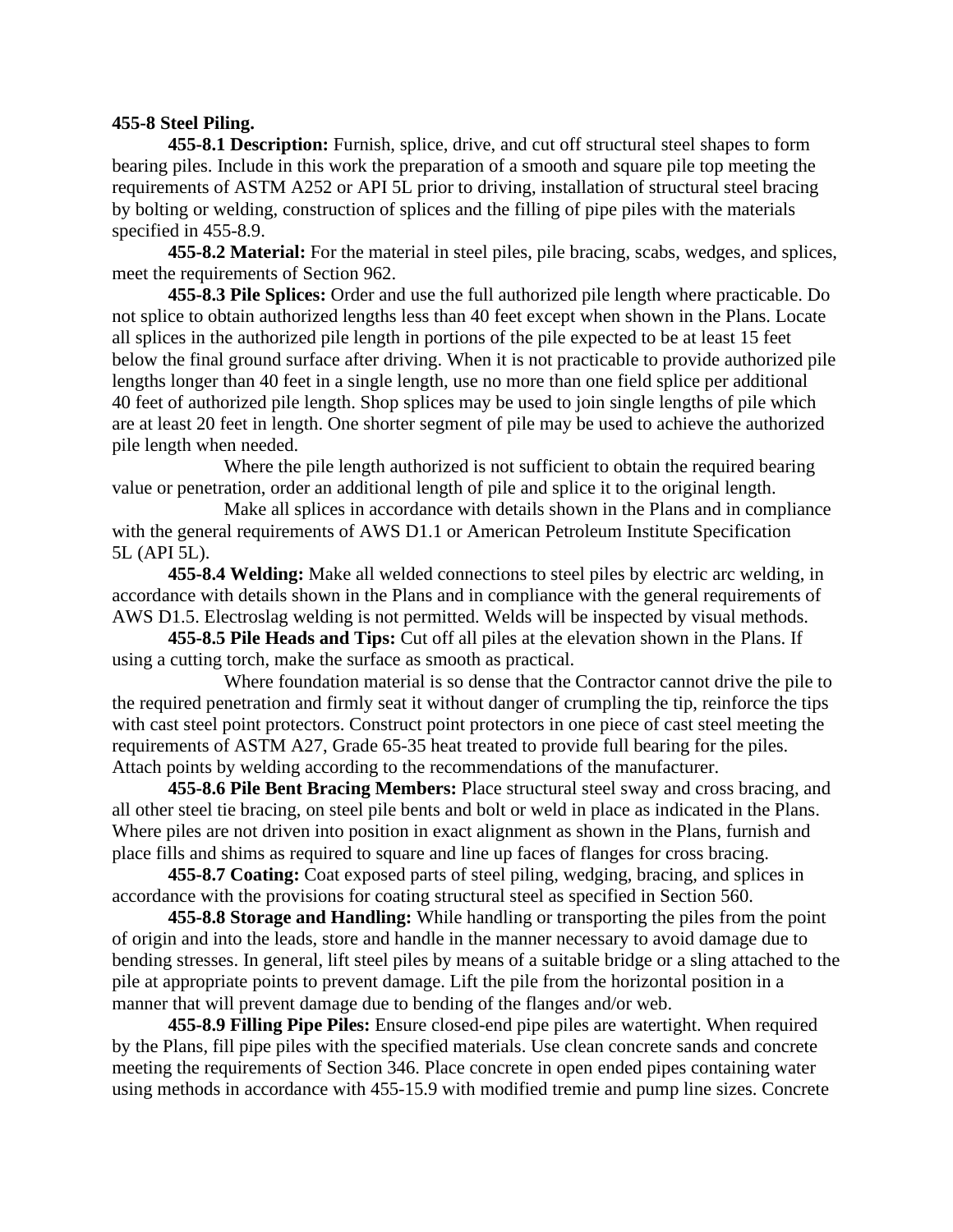may be placed directly into pipes which are dry. Construct and place reinforcement cages in accordance with 455-16, except the minimum number of spacers per level is three. Reinforcement cages may be installed before concrete placement or after concrete placement is completed if proper alignment and position is obtainable.

# **455-9 Sheet Piling.**

**455-9.1 Description:** Leave permanent piling in place as part of the finished work and remove temporary piling after each construction phase unless otherwise authorized by the Engineer.

**455-9.2 Materials:** Meet the following requirements:

| $*En$ temperary steel sheet piles meet the requirements species |  |
|-----------------------------------------------------------------|--|

\*For temporary steel sheet piles meet the requirements specified in the Plans.

**455-9.3 Steel Sheet Piling:** Drive steel sheet piling and cut off true to line and grade. Install steel sheet piling with a suitable hammer. Remove and replace any section damaged during handling and installation at no additional expense to the Department.

**455-9.3.1 Method of Installation:** Where rock or strong material is encountered such that the sheet piles cannot be set to grade by driving, remove the strong material by other acceptable means, such as excavation and backfilling, drilling or by punching.

# **455-9.4 Concrete Sheet Piling:**

**455-9.4.1 Description:** Ensure that concrete sheet piling is of prestressed concrete construction and manufactured, cured, and installed in accordance with the requirements of the Contract Documents.

**455-9.4.2 Manufacture of Piles:** Ensure that the piles are fabricated in accordance with Section 450.

**455-9.4.3 Method of Installation:** Jet concrete sheet piling to grade where practical. Use a minimum of two jets. Provide water at the nozzles of sufficient volume and pressure to freely erode material adjacent to the piles. Where encountering rock or strong material, such that the sheet piles cannot be set to grade by jetting, remove the strong materials by other acceptable means, such as excavation and backfilling, drilling or by punching with a suitable punch.

**455-9.4.4 Grouting and Caulking:** Concrete sheet piles are generally detailed to have tongues and grooves on their lower ends, and double grooves on their upper ends. Where so detailed, after installation, clean the grooves of all sand, mud, or debris, and fully grout the grooves. Use approved plastic bags (sheaths) which will meet the shape and length of the groove to be grouted to contain the plastic grout within the double grooves. Provide grout composed of one part cement and two parts sand. Use clean A-3 sand or sand meeting the requirements of Section 902 in this grout. In lieu of sand-cement grout, the Contractor may use concrete meeting the requirements of Section 347, using small gravel or crushed stone coarse aggregate. Deposit the grout through a grout pipe placed within a watertight plastic sheath (bag) extending the full depth of the double grooves and which, when filled, completely fills the slot formed by the double grooves.

**455-9.5 Storage and Handling:** Handle and store all sheet piles in a manner to prevent damage. Handle long sheet piles with fabric slings or braided wire rope constructed of six or more wire ropes placed at appropriate lift points to prevent damage due to excessive bending.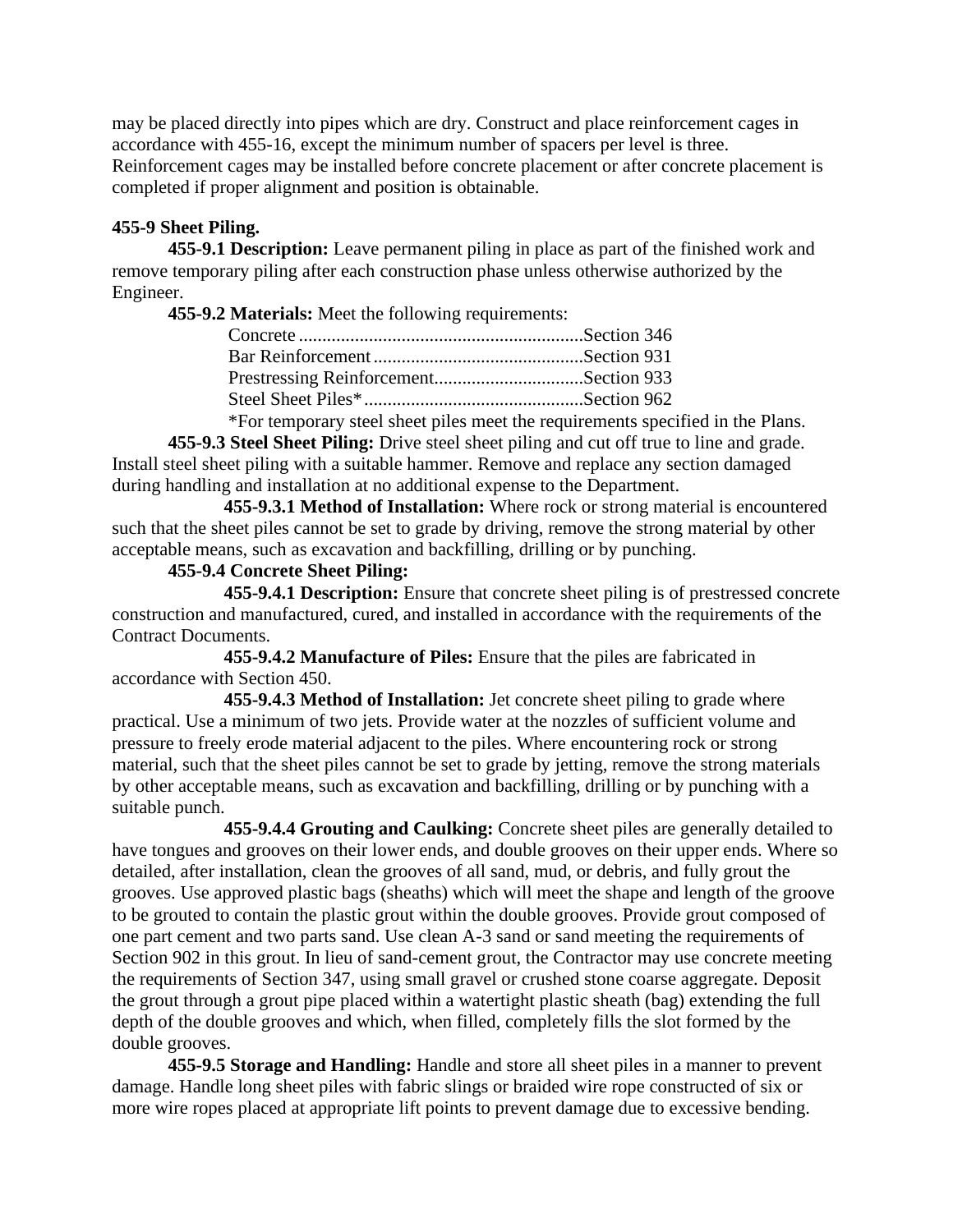## **455-10 Pile Installation Plan (PIP).**

**455-10.1 General:** At the preconstruction conference or at least 15 days prior to driving the first pile, submit a Pile Installation Plan for review by the Engineer. The PIP shall be used to govern all pile installation activities. In the event that deviations from the PIP are observed, the Engineer may perform Independent Verification Testing/Review of the Contractor's equipment, procedures, personnel and PIP at any time during production pile driving. If, as determined by the Engineer, pile driving equipment, procedures and/or personnel for the PIP is deemed inadequate to consistently provide undamaged driven piling meeting the contract requirements, the Contractor's PIP acceptance may be withdrawn pending corrective actions. Production driving shall then cease and not restart until corrective actions have been taken and the PIP reaccepted.

Ensure the Pile Driving Installation Plan information includes the following:

1. List and size of proposed equipment including cranes, barges, driving equipment, jetting equipment, compressors, and preformed pile hole equipment on the Department's Pile Driving Installation Plan Form (Form No. 700-020-01). Include manufacturer's data sheets on hammers.

2. Methods to determine hammer energy in the field for determination of pile capacity. Include in the submittal necessary charts and recent calibrations for any pressure measuring equipment.

3. Detailed drawings of any proposed followers.

4. Detailed drawings of templates.

5. Details of proposed load test equipment and procedures, including recent calibrations of jacks and required load cells.

6. Sequence of driving of piles for each different configuration of pile

layout.

structures.

7. Details of proposed features and procedures for protection of existing

8. Required shop drawings for piles, cofferdams, etc.

9. Methods and equipment proposed to prevent displacement of piles during placement and compaction of fill within 15 feet of the piles.

10. Methods to prevent deflection of battered piles due to their own weight and to maintain their as-driven position until casting of the pile cap is complete.

11. Proposed pile splice locations and details of any proprietary splices anticipated to be used.

12. Methods and equipment proposed to prevent damage to voided or cylinder piles due to interior water pressure.

13. Name and experience record of pile driving superintendent or foreman in responsible charge of pile driving operations. Ensure the pile driving superintendent or foreman in responsible charge of the pile driving operations has the experience requirements of 105-8.13 installing driven piles of the size and depth shown in the Plans.

14. The names of the CTQP qualified inspectors assigned to inspect the pile installation. If the Dynamic Testing Engineer is also a CTQP qualified pile driving inspector and is able to perform both operations, then an additional pile driving inspector is not required when driving piles using embedded sensors.

15. The quality control processes to ensure the required capacity is achieved in all piles. Include in the PIP the steps and analyses that would be performed when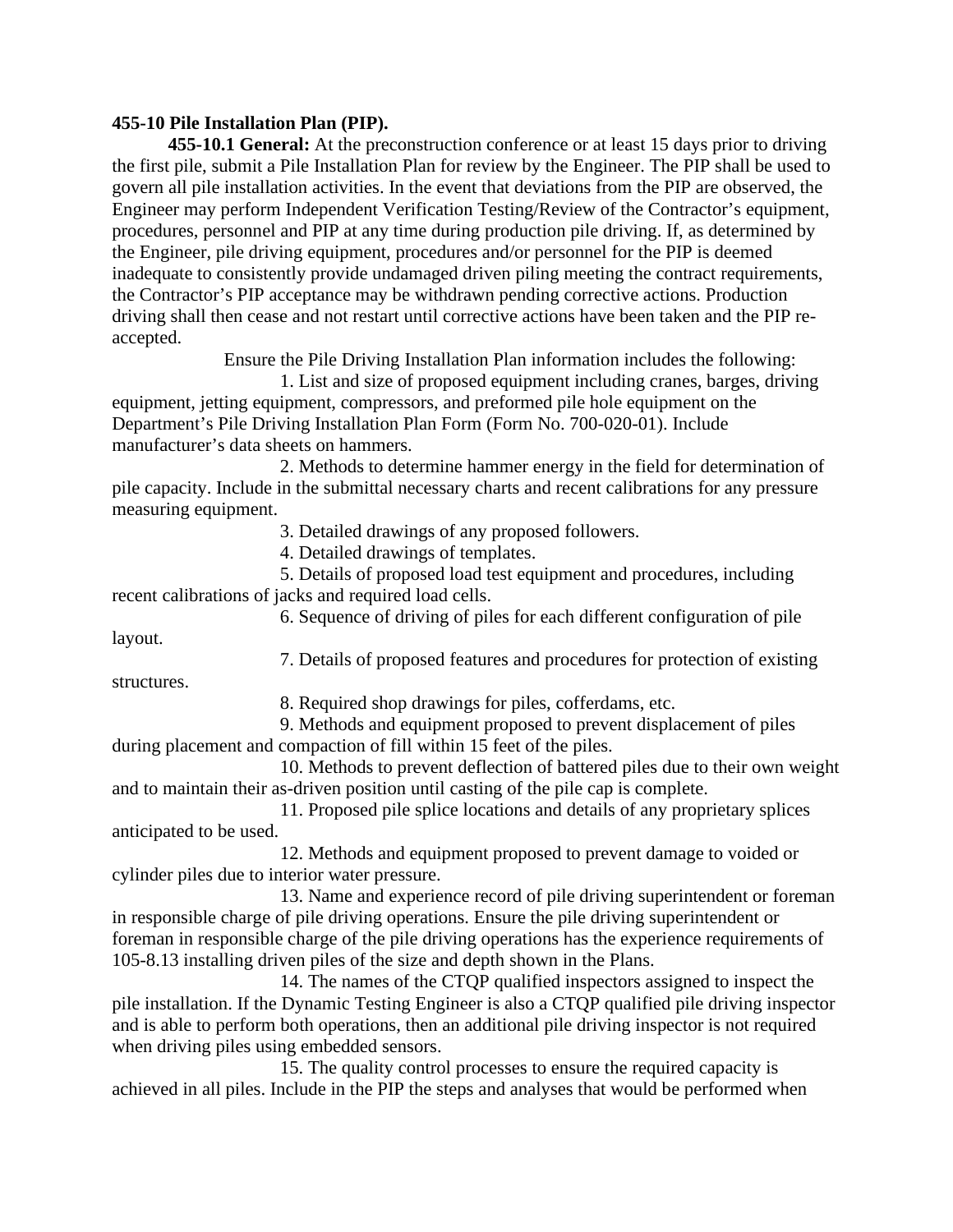driving conditions change (such as unanticipated tip elevations, hammer modifications, presence of temporary piles and structures, preforming, changes, etc.).

16. The name and contact information for the single representative of the Contractor, independent of field operations personnel, to resolve to the Engineer's satisfaction conflicts in the driving procedures or interpretations of the driving criteria. This person shall be available within two hours notice, and shall have the authority to refer issues to higher levels (corporate, if needed).

17. A letter from the GFDEOR certifying concurrence with the PIP.

Notify the Engineer of any test pile driving and production pile driving at least 1 week prior to beginning the installation operations of any pile.

**455-10.2 Acceptance of the Pile Installation Plan:** The Engineer will evaluate the PIP for conformance with the Contract Documents. Within five working days, excluding weekends and Department observed holidays, after receipt of the plan, the Engineer will notify the Contractor of any comments and additional information required and/or changes that may be necessary to satisfy the Contract Documents. Submit changes and respond to the Engineer's comments and allow at least two working days, excluding weekends and Department observed holidays, for the Engineer to review the revised PIP.

All equipment and procedures are subject to satisfactory field performance. Make required changes to correct unsatisfactory field performance. The Engineer will give final acceptance after the Contractor makes necessary modifications. Do not make any changes in the driving system after acceptance without a revised PIP with concurrence of the GFDEOR and acceptance by the Engineer. A hammer repaired on site or removed from the site and returned is considered to have its performance altered (efficiency increased or decreased), which is considered a change in the driving system. Perform a dynamic load test in accordance with 455-5.14 on the first pile driven with this hammer to confirm the driving criteria is still appropriate at no additional compensation.

Acceptance of the PIP by the Engineer does not relieve the Contractor of the responsibility to perform the work in accordance with the Contract Documents. The Engineer's acceptance is not a guarantee that the chosen methods and equipment are capable of obtaining the required results; this responsibility lies with the Contractor.

ARTICLE 455-11 is deleted:

### **455-12 Basis of Payment.**

Contract Price includes all labor, equipment and materials required for furnishing, installing, and certifying completed pile foundations, in place and accepted. No separate payment will be made for any items of work associated with the construction of piling. No additional payment or adjustments will be made for set-checks, re-drives, dynamic load tests, pile instrumentations, splice installations and driving, build-ups, pile extractions, preformed holes or other associated activities.

## **C. DRILLED SHAFTS**

### **455-13 Description.**

Construct drilled shaft foundations consisting of reinforced concrete drilled shafts.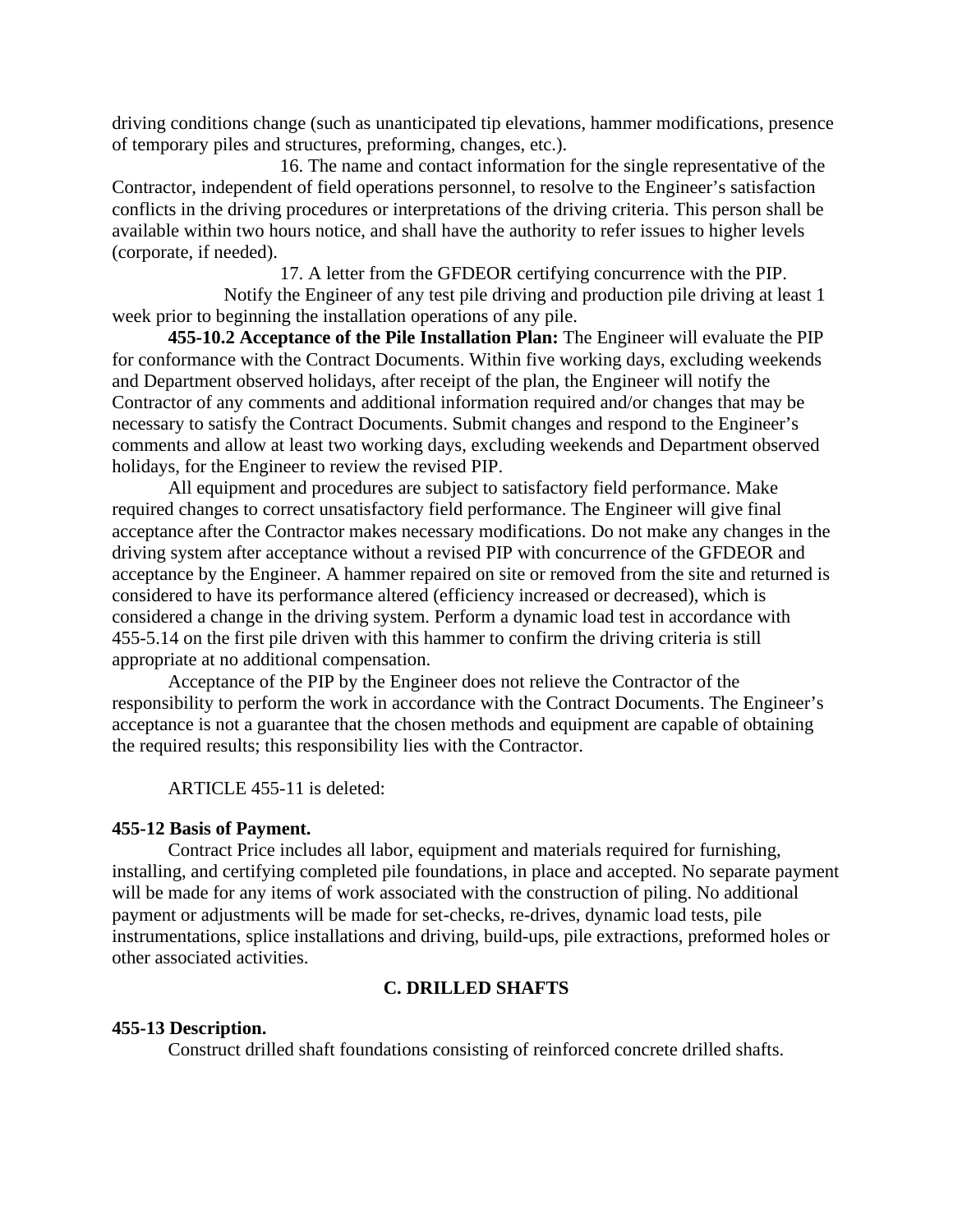## **455-14 Materials.**

**455-14.1 Concrete:** Use concrete meeting the requirements of Section 346, unless otherwise shown in the Plans.

**455-14.2 Reinforcing Steel:** Meet the reinforcing steel requirements of Section 415.

### **455-15 Construction Methods and Equipment. 455-15.1 General Requirements:**

**455-15.1.1 Templates:** When drilling from a barge, provide a fixed template, adequate to maintain shaft position and alignment during all excavation and concreting operations. Do not use floating templates (attached to a barge). When the Contractor fails to properly maintain shaft position and alignment without use of a template when drilling on land, provide a fixed template, adequate to maintain shaft position and alignment during all excavation and concreting operations.

**455-15.1.2 Drilled Shaft Installation Plan (DSIP)**: At the preconstruction conference or at least 15 days prior to constructing the first drilled shaft, submit a Drilled Shaft Installation Plan (DSIP) for review and acceptance by the Engineer. The DSIP will be used to govern all drilled shaft construction activities. In the event that deviations from the DSIP are observed, the Engineer may perform Independent Verification Testing/Review of the Contractor's equipment, procedures and personnel at any time during production drilled shaft construction. If, as determined by the Engineer, drilled shaft construction equipment, procedures or personnel is deemed inadequate to consistently provide drilled shafts meeting the contract requirements, the Contractor's DSIP may be withdrawn pending corrective actions. All drilled shaft construction activities shall then cease and not restart until corrective actions have been taken and the DSIP has been re-accepted.

Include in the DSIP the following details:

1. Name and experience record of drilled shaft superintendent or foreman in responsible charge of drilled shaft operations. Ensure the drilled shaft superintendent or foreman in responsible charge of the drilled shaft operations has the experience requirements of 105-8.13 installing drilled shafts of the size and depth shown in the Plans using the following methods:

a. Wet Method (mineral and polymer slurry),

b. Casings up to the length shown in the Plans,

c. Shaft drilling operations on water under conditions as

shown in the Plans.

2. List and size of proposed equipment, including, but not limited to, cranes, drills, augers, bailing buckets, final cleaning equipment, desanding equipment, slurry pumps, core sampling equipment, tremies or concrete pumps, and casings and equipment to install and remove casing.

3. Details of sequence of construction operations and sequence of shaft construction in bents or shaft groups.

4. Details of shaft excavation methods, including casing

installation procedures.

5. Details of slurry, including proposed methods to mix, circulate, desand, test methods, and proposed CTQP certified technicians that will perform and document the fluid tests.

6. Details of proposed methods to clean the shaft excavation.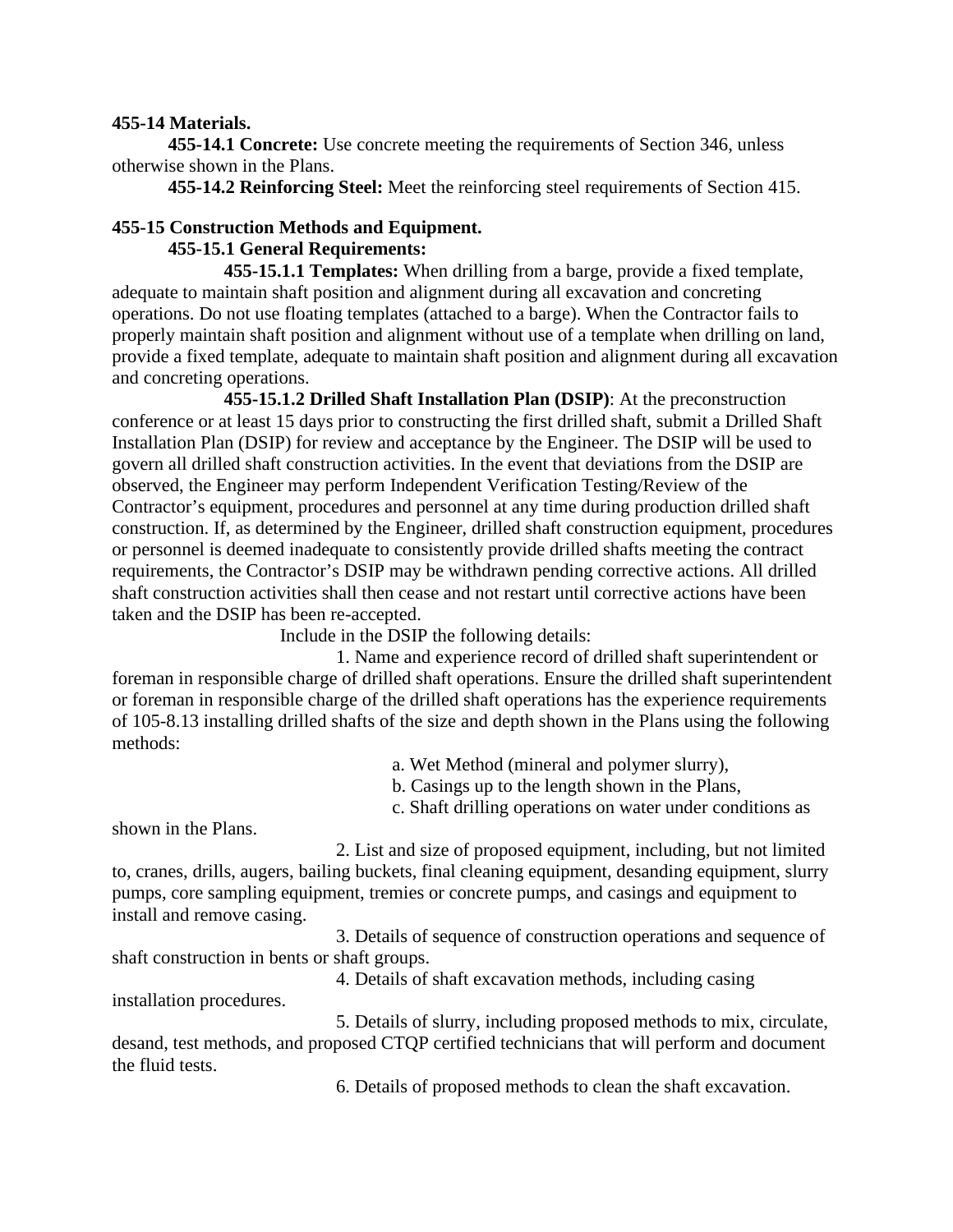7. Details of shaft reinforcement, including methods to ensure centering/required cover, cage integrity during placement, placement procedures, cage support, and tie downs.

8. Details of concrete placement, including elapsed concrete placement times and proposed operational procedures for concrete tremie or pump, including initial placement, raising during placement, and overfilling of the shaft concrete. Include provisions to ensure proper final shaft cutoff elevation.

9. Details of casing removal when removal is required, including minimum concrete head in casing during removal.

10. Required submittals, including shop drawing and concrete design mixes.

11. Details of any required load tests, including equipment and procedures, and recent calibrations for any jacks or load cells.

12. Proposed Cross-Hole Sonic Logging (CSL) and Thermal Integrity Testing for Drilled (TITDS) Specialty Engineer to supervise field testing and report the test results.

13. Methods and equipment proposed to prevent displacement of casing and/or shafts during placement and compaction of fill.

14. Provide the make and model of the shaft inspection device, if applicable, and procedures for visual inspection.

15. Details of environmental control procedures used to prevent loss of slurry or concrete into waterways or other protected areas.

16. Proposed schedule for test shaft installation, load tests and production shaft installation.

17. For drilled shafts for constructed using polymer slurry, identify the polymer slurry meeting the requirements of 455-15.8.3, the pH and viscosity ranges recommended by the manufacturer for the materials to be excavated and a description of the mixing method to be used. Submit the Material Safety Data Sheets (SDS) for the product, and a current certification that the polymer slurry and components meet the requirements of 455- 15.8.3. The certification shall be attested to within the past one year by a person having legal authority to bind the manufacturing company. Submit the contact information for the manufacturer's representative available for immediate contact during shaft construction and the representative's schedule of availability.

18. Methods to identify and remediate drilled shaft deficiencies.

19. Names of the CTQP qualified inspectors assigned to inspect

the drilled shaft installation.

20. The name and contact information for the single representative of the Contractor, independent of field operations personnel, to resolve to the Engineer's satisfaction, conflicts in the drilled shaft installation procedures. This person shall be available within two hours notice, and shall have the authority to refer issues to higher levels (corporate, if needed).

21. Procedure for grouting non-destructive testing access tubes.

22. A letter from the GFDEOR certifying concurrence with the

DSIP.

# **455-15.1.2.1 Acceptance of the Drilled Shaft Installation Plan (DSIP):**

The Engineer will evaluate the DSIP for conformance with the Contract Documents. Within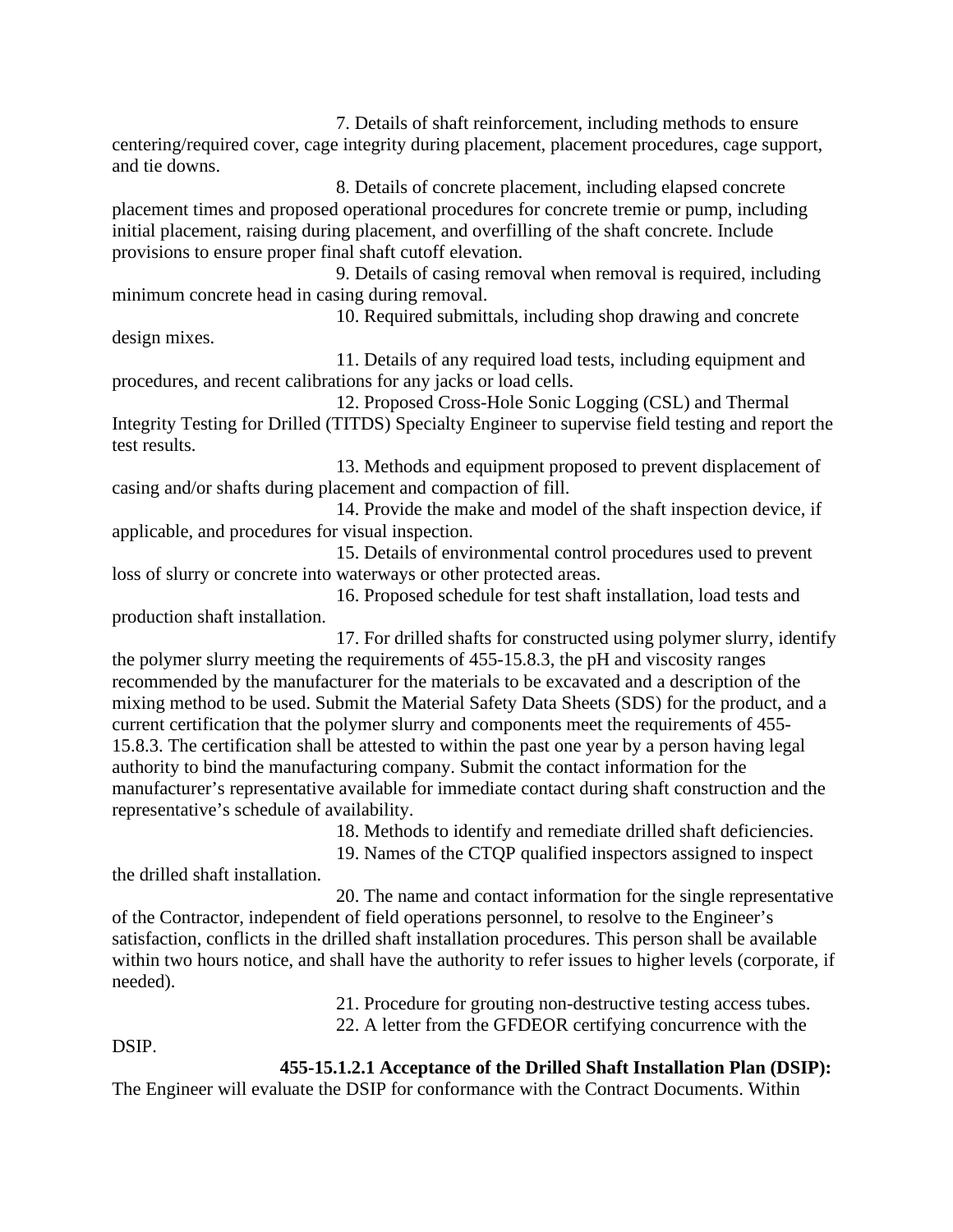five working days, excluding weekends and Department observed holidays, after receipt of the plan, the Engineer will notify the Contractor of any comments and additional information required and/or changes that may be necessary in the opinion of the Engineer to satisfy the Contract Documents. The Engineer will reject any part of the plan that is unacceptable. Submit changes agreed upon for reevaluation. The Engineer will notify the Contractor within two working days, excluding weekends and Department observed holidays, after receipt of proposed changes of their acceptance or rejection. All equipment and procedures are subject to trial and satisfactory performance in the field.

Acceptance by the Engineer does not relieve the Contractor of the responsibility to perform the work in accordance with the Contract Documents. The Engineer's acceptance is not a guarantee that the chosen methods and equipment are capable of obtaining the required results, this responsibility lies with the Contractor.

**455-15.1.3 General Methods & Equipment:** Perform the excavations required for the shafts, through whatever materials encountered, to the dimensions and elevations shown in the Contract Documents, using methods and equipment suitable for the intended purpose and the materials encountered. Provide drilling tools with a diameter not smaller than one inch of the shaft diameter required in the Plans. Provide equipment capable of constructing shafts supporting bridges to a depth equal to the deepest shaft shown in the Plans plus 15 foot or plus three times the shaft diameter, whichever is greater, except when the Plans require equipment capable of constructing shafts to a deeper depth. Provide equipment capable of constructing shafts supporting sign, signal, lighting and ITS structures to a depth equal to the deepest shaft shown in the Plans plus 5 feet.

Construct drilled shafts according to the Contract Documents using generally either the dry method, wet method, casing method, or permanent casing method as necessary to produce sound, durable concrete foundation shafts free of defects. Use the permanent casing method only when required by the Plans. When the Plans describe a particular method of construction, use this method. When the Plans do not describe a particular method, propose a method on the basis of its suitability to the site conditions and submit it for acceptance by the Engineer.

Set a suitable temporary removable surface casing from at least 1 foot above the ground surface to at least 1-1/2 shaft diameters below the ground surface to prevent caving of the surface soils and to aid in maintaining shaft position and alignment. Do not use a temporary casing larger than 12 inches of the shaft diameter. Fill the oversized temporary casing with drilled shaft concrete at no additional expense to the Department. Withdraw the surface casing after concrete placement.

For drilled shafts installed to support sign, signal, lighting and ITS structures, provide temporary surface casings from at least 1 foot above the ground surface to at least 5 feet below the ground surface. For sign, signal, lighting and ITS structures foundations located within permanent sidewalks or within 5 feet of curb sections, provide temporary surface casings from no lower than the top of sidewalk to at least 5 feet below the ground surface.

For drilled shafts installed to support sign, signal, lighting and ITS structures, do not attempt to excavate the shaft using plain water or natural slurry. Do not attempt to excavate the shaft using dry construction method unless specifically indicated in the Plans or approved by the Engineer.

**455-15.2 Dry Construction Method:** Use the dry construction method only at sites where the ground water table and soil conditions, generally stiff to hard clays or rock above the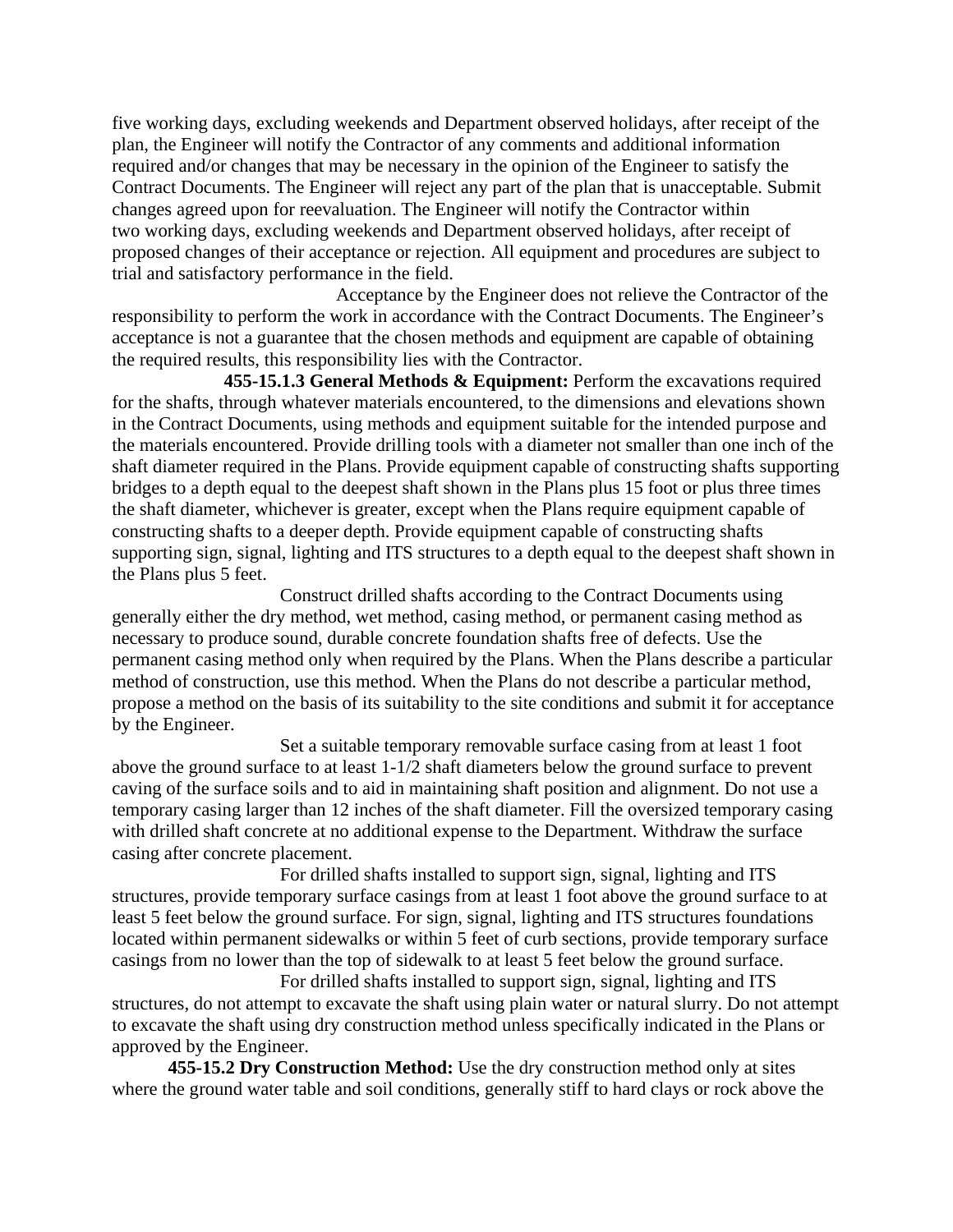water table, make it feasible to construct the shaft in a relatively dry excavation and where the sides and bottom of the shaft are stable and may be visually inspected prior to placing the concrete.

In applying the dry construction method, drill the shaft excavation, remove accumulated seepage water and loose material from the excavation and place the shaft concrete in a relatively dry excavation.

Use the dry construction method only when shaft excavations, as demonstrated in a test hole, have 12 inches or less of seepage water accumulated over a four hour period, the sides and bottom remain stable without detrimental caving, sloughing, or swelling for a four hour period, and the loose material and water can be satisfactorily removed prior to inspection and prior to placing concrete. Use the wet construction method or the temporary casing construction method for shafts that do not meet the requirements for the dry construction method.

**455-15.3 Wet Construction Method:** Use the wet construction method at all sites where it is impractical to provide a dry excavation for placement of the shaft concrete.

The wet construction method consists of keeping the shaft excavation filled with fluid (mineral slurry, polymer slurry, natural slurry or water), desanding and cleaning the slurry and final cleaning of the excavation by means of a bailing bucket, air lift, submersible pump or other suitable devices and placing the shaft concrete (with a tremie or concrete pump extending to the shaft bottom) which displaces the water or slurry during concreting of the shaft excavation.

Where drilled shafts are located in open water areas, construct the shafts by the wet method using exterior casings extending from above the water elevation into the ground to protect the shaft concrete from water action during placement and curing of the concrete. Install the exterior casing in a manner that will produce a positive seal at the bottom of the casing so that there is no intrusion or extrusion of water or other materials into or from the shaft excavation.

**455-15.4 Temporary Casing Construction Method:** Use the temporary casing method at all sites where it is inappropriate to use the dry or wet construction methods without the use of temporary casings other than surface casings. In this method, the casing is advanced prior to excavation and withdrawn after concrete placement. When a formation is reached that is nearly impervious, seal in the nearly impervious formation. Proceed with drilling as with the wet method to the projected depth. Proceed with the placement of the concrete as with the dry method. In the event seepage conditions prevent use of the dry method, complete the excavation and concrete placement using wet methods.

Where drilling through materials having a tendency to cave, advance the excavation by drilling in a mineral or polymer slurry. In the event that a caving layer or layers are encountered that cannot be controlled by slurry, install temporary removable casing through such caving layer or layers. The Engineer may require overreaming to the outside diameter of the casing. Take whatever steps are required to prevent caving during shaft excavation including installation of deeper casings. If electing to remove a casing and replace it with a longer casing through caving soils, backfill the excavation. The Contractor may use soil previously excavated or soil from the site to backfill the excavation. The Contractor may use other acceptable methods which will control the size of the excavation and protect the integrity of the foundation soils to excavate through caving layers.

Before withdrawing the casing, ensure that the level of fresh concrete is at such a level that the fluid trapped behind the casing is displaced upward. As the casing is withdrawn, maintain the level of concrete within the casing so that fluid trapped behind the casing is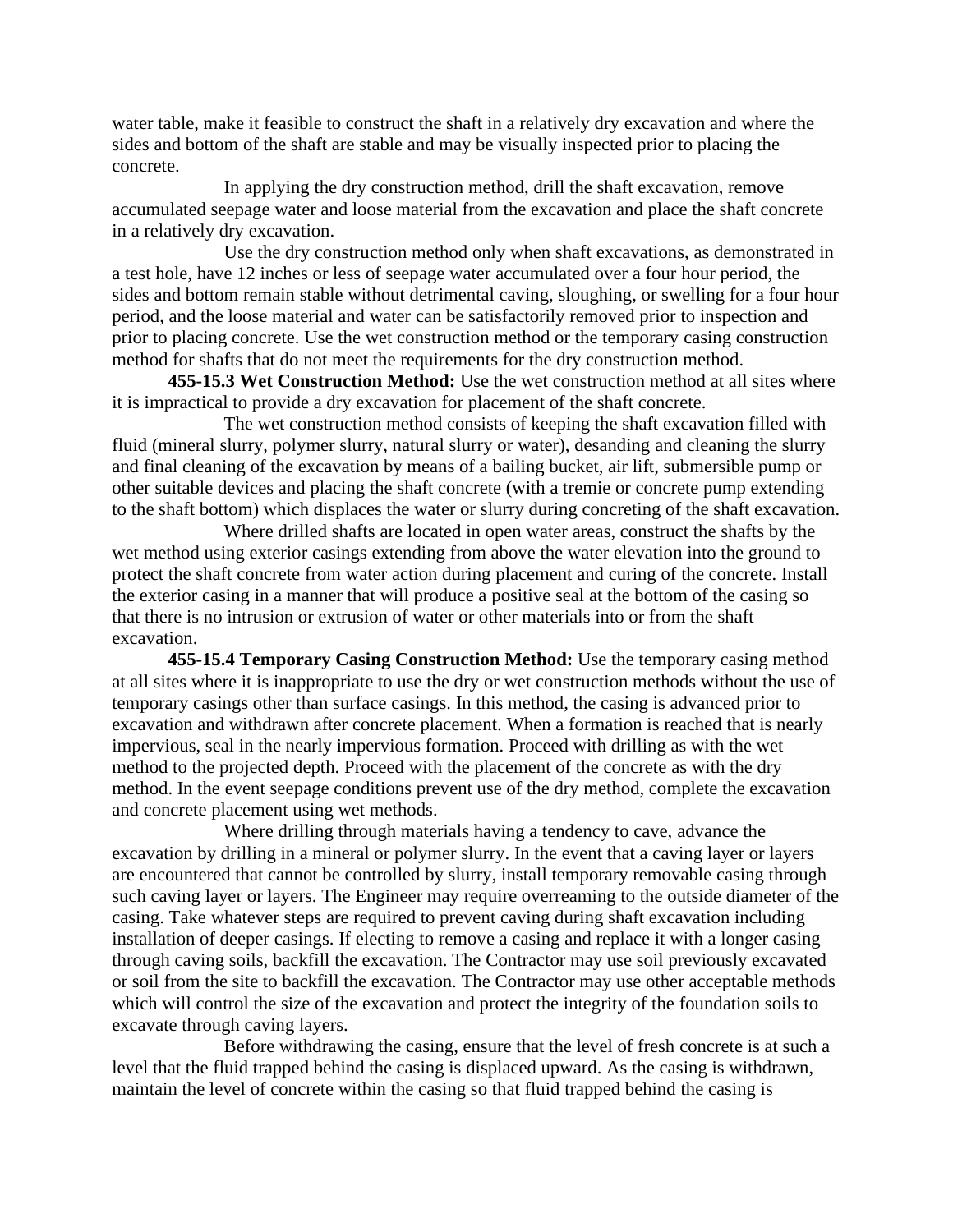displaced upward out of the shaft excavation without mixing with or displacing the shaft concrete.

The Contractor may use the casing method, when accepted by the Engineer, to construct shafts through weak caving soils that do not contribute significant shaft shear resistance. In this case, place a temporary casing through the weak caving soils before beginning excavation. Conduct excavation using the dry construction method where appropriate for site conditions and the wet construction method where the dry construction method is not appropriate. Withdraw the temporary casing during the concreting operations unless the Engineer accepts otherwise.

**455-15.5 Permanent Casing Construction Method:** Use the permanent casing method when required by the Plans. In this method, place a casing to the prescribed depth before beginning excavation. If the Contractor cannot attain full penetration, the Contractor may excavate through the casing and advance the casing until reaching the desired penetration.

Construct the shaft in accordance with 455-15.4 except for cutting the casing off at the prescribed elevation upon reaching the proper construction sequence and leaving the remainder of the casing in place.

**455-15.5.1 Temporary Extension of Permanent Casing:** When the wet method does not provide enough support to excavate and clean the drilled shaft extension below the permanent casing tip elevations shown in the Plans, the permanent casing may be temporarily extended to an elevation deeper than the tip elevation at no additional expense to the Department. The rock socket length must be extended as specified in 455-15.7 and the casing raised to the original casing tip elevation shown in the Plans after the concrete placement. Include details of this procedure in the DSIP for the Engineer's review and approval.

**455-15.5.2 Temporary Casing to Stabilize Excavation below Permanent Casing:** To stabilize the excavation below the permanent casing tip elevation, a temporary casing inside an oversized permanent casing may be used at no additional expense to the Department. The permanent casing must have an inside diameter no more than 6 inches larger than the drilled shaft diameter specified in the Plans.

The following requirements apply:

1. Excavate and clean the materials from inside the permanent casing. Ensure all materials are removed from the inside wall of the permanent casing.

2. Install the temporary casing prior to excavating below the permanent casing tip elevation. The temporary casing must have a minimum internal diameter equal to the shaft diameter required in the Plans.

3. If the temporary casing is advanced deeper than the minimum top of rock socket elevation as shown in the Plans, or the top of rock elevation if deeper, extend the rock socket length in accordance with 455-15.7.

4. Place concrete in accordance with 455-15.9.3 through the temporary casing. Do not allow concrete to fall or overflow into the annular space between the temporary and permanent casing.

5. After placement of the concrete, remove the temporary casing in accordance with 455-15.4, 455-15.7 and 455-17. During withdrawal of the temporary casing, maintain adequate concrete head in both the temporary and permanent casings to avoid breaching, caving, or contamination of the concrete.

Include details of this procedure in the DSIP for the Engineer's review and approval.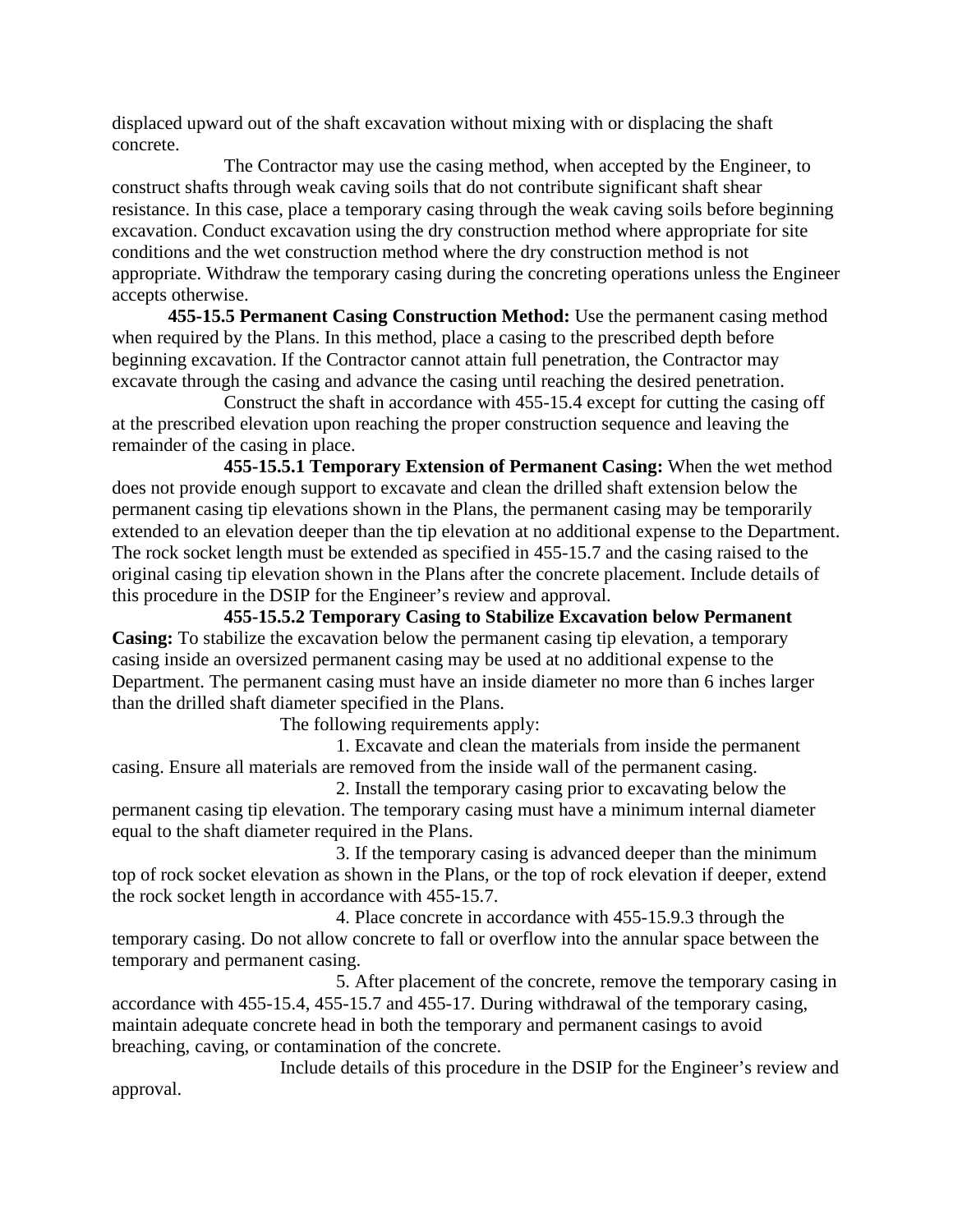**455-15.6 Excavations:** When pilot holes and/or load tests are performed, the GFDEOR shall use the pilot hole and load test results when load tests are performed to determine the production tip elevations and/or the installation criteria of the drilled shafts. Drilled shaft construction shall not begin until the proposed shaft tip elevations are accepted by the Engineer.

**455-15.6.1 Pilot Hole:** When pilot holes are shown in the Plans core a pilot hole, prior to shaft excavation, in accordance with ASTM D2113 Standard Practice for Rock Core Drilling and Sampling of Rock for Site Excavation and the Department's Soils & Foundations Handbook using a double or triple wall core barrel through part or all of the shaft, to a minimum depth of 3 times the diameter of the drilled shaft below the tip elevation shown in the Plans. Prior to excavating load test shafts, provide pilot holes to a minimum depth of three times the diameter of the drilled shaft below the tip elevation designed for these shafts. For test holes, provide pilot holes prior to excavation, to a minimum depth of 5 feet below the tip of the test hole.

**455-15.6.2 Cores:** Take cores to determine the character of the material directly below the shaft excavation when pilot borings are not performed at the shaft location. Provide equipment to retrieve the core from a depth of 5 times the diameter of the drilled shaft below the bottom of the drilled shaft excavation in accordance with ASTM D2113 Standard Practice for Rock Core Drilling and Sampling of Rock for Site Excavation. Cut the cores with an acceptable core barrel to a minimum depth of 3 times the diameter of the drilled shaft below the bottom of the drilled shaft excavation after completing the shaft excavation, as directed by the Engineer. For cores or pilot holes, use only a double or triple wall core barrel

designed:

1. to cut a core sample from 4 inches to 6 inches in diameter, at least 5 feet in length, and,

2. so that the sample of material cored can be removed from the shaft excavation and the core barrel in an undisturbed state.

When called for in the Plans and approved by the Engineer, substitute Standard Penetration Tests (SPT) using a drill rig equipped with an automatic hammer for coring.

Provide areas for the disposal of unsuitable materials and excess materials as defined in 120-5 that are removed from shaft excavations, and dispose of them in a manner meeting all environmental requirements.

Furnish the additional drilled shaft concrete over the theoretical amount required to complete filling any excavations for shafts which are larger than required by the Plans or authorized by the Engineer, at no expense to the Department.

**455-15.6.3 Production Shaft Tip Elevations:** After completion of load tests, pilot holes, rock cores and lab testing, the GFDEOR shall submit the required minimum rock socket lengths and shaft tip elevations to the Engineer in a signed and sealed letter for review and acceptance. This letter shall include the assumptions and geotechnical parameters used, the report of core borings of all pilot holes, rock core records, lab testing, load test reports prepared in accordance with 455-2.11, and numerical analysis and calculations. Submit this letter at least three working days, excluding weekends and Department observed holidays, prior to beginning production shaft construction. Additional data or analysis may be required by the Engineer.

Production shaft lengths may be based on the load transfer characteristics measured during the load test. End bearing characteristics may be based on load test results if the properties of the material below the tips of the production shafts meet or exceed the strength of the materials below the tip of the test shaft. If the theoretical bearing strength of the material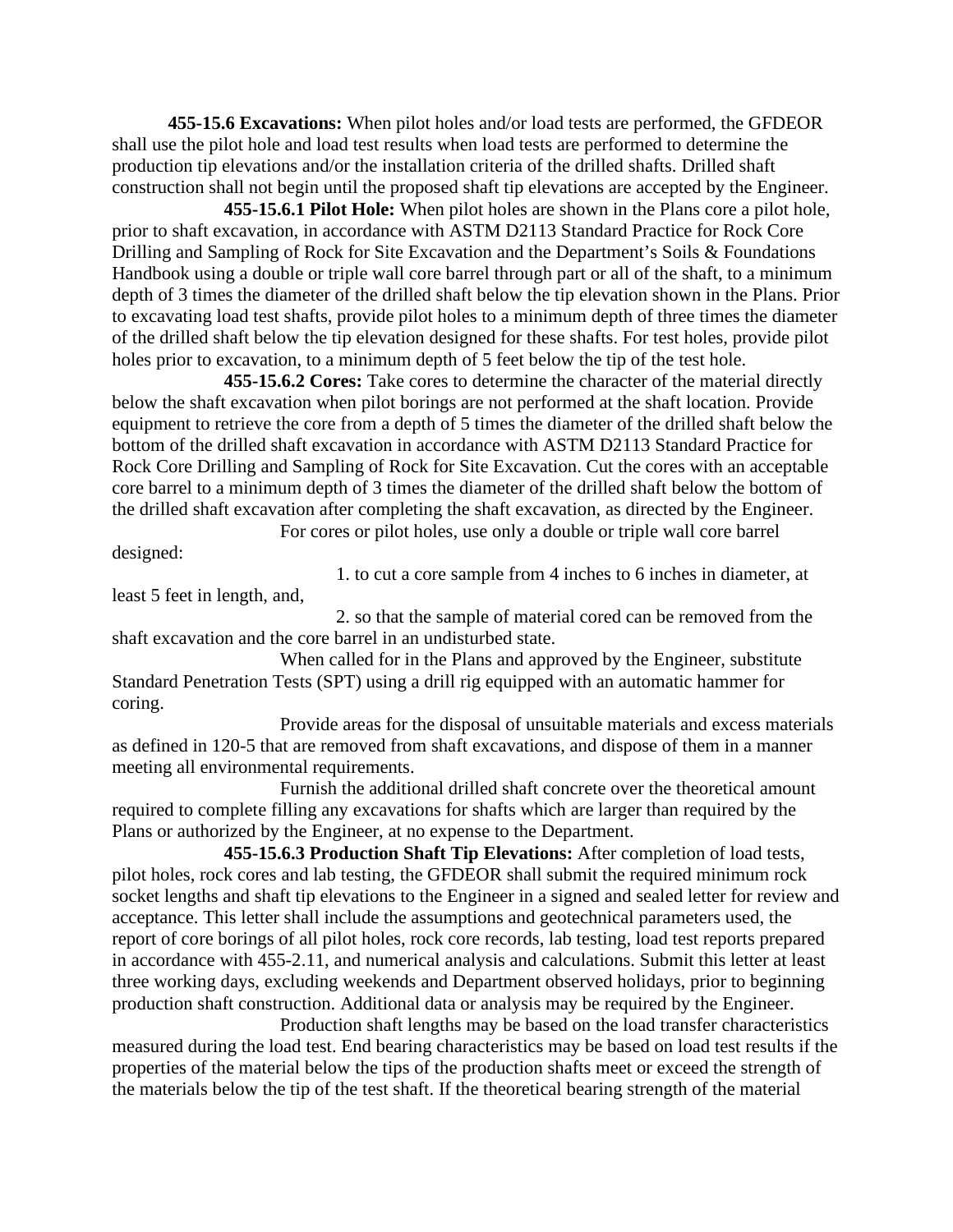below the tips of the production shafts is less than the theoretical bearing strength of the materials below the tip of the test shaft, the production shafts shall be extended to meet design capacity by side shear only, unless the end bearing resistance of the weaker material is verified by additional load testing.

**455-15.7 Casings:** Ensure that casings are metal, of ample strength to withstand handling and driving stresses and the pressure of concrete and of the surrounding earth materials, and that they are smooth and water tight. Ensure that the inside diameter of casing is not less than the specified size of shaft except as provided below. The Department will not allow extra compensation for concrete required to fill an oversize casing or oversize excavation.

The Engineer will allow the Contractor to supply casing with an outside diameter equal to the specified shaft diameter (O.D. casing) provided additional shaft length is supplied at the shaft tip. Determine the additional length of shaft required by the following relationship:

Additional Length = 
$$
\frac{(D_1 - D_2)L}{D_2}
$$

where:

 $D_1$  = casing inside diameter specified = shaft diameter specified  $D_2$  = casing inside diameter provided ( $D_2 = D_1$  minus twice the wall thickness).

L= authorized shaft length below ground for temporary casing methods or below casing for permanent casing methods.

Bear all costs relating to this additional length including but not limited to the cost of extra excavation, extra concrete, and extra reinforcing steel.

Install and remove casing by rotating, exerting downward pressure, or with a vibratory hammer, unless otherwise shown in the Contract Documents. Remove all casings from shaft excavations except those used for the Permanent Casing Method. Ensure that the portion of casings installed under the Permanent Casing Method of construction below the shaft cut-off elevation remains in position as a permanent part of the drilled shaft. When casings that are to be removed become bound in the shaft excavation and cannot be practically removed, submit a proposed redesign to the Engineer for review and acceptance.

If temporary casing is advanced deeper than the minimum top of rock socket elevation shown in the Plans or actual top of rock elevation if deeper, withdraw the casing from the rock socket and overream the shaft. If the temporary casing cannot be withdrawn from the rock socket before final cleaning, extend the length of rock socket below the authorized tip elevation one-half of the distance between the minimum top of rock socket elevation or actual elevation if deeper, and the temporary casing tip elevation.

Form drilled shafts extending through a body of water with permanent casings. When the shaft extends above ground or a body of water, the Contractor may form the exposed portion with removable casing, unless otherwise specified in the Plans. Remove the portion of metal casings between an elevation 2 feet below the lowest water elevation or 2 feet below ground whichever is higher and the top of shaft elevation after the concrete is cured. Remove casings to expose the concrete as required above in a manner which will not damage the drilled shaft concrete. Dismantle removable casings in accordance with the provisions of 455-17.5.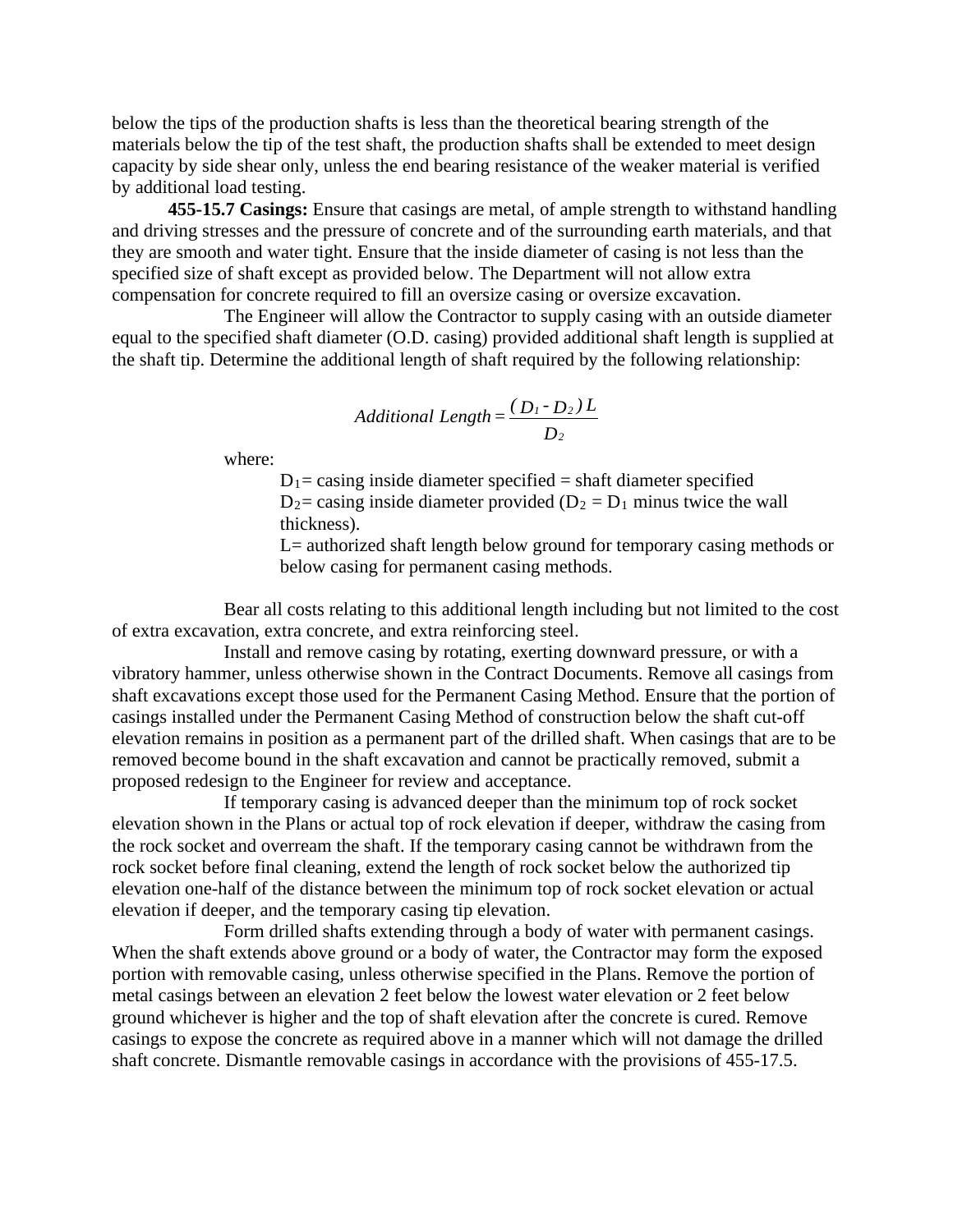When practical, do not start the removal until completing all concrete placement in the shaft. Extract casing at a slow, uniform rate with the pull in line with the axis of the shaft. Withdraw temporary casings while the concrete remains fluid.

When conditions warrant, the Contractor may pull the casing in partial stages. Maintain a sufficient head of concrete above the bottom of the casing to overcome the hydrostatic pressure of water outside the casing. At all times maintain the elevation of the concrete in the casing high enough to displace the drilling slurry between the outside of the casing and the edge of the hole while removing the casing.

Expandable or split casings that are removable are not permitted for use below water.

# **455-15.8 Slurry and Fluid in Excavation**:

**455-15.8.1 General:** Thoroughly premix the slurry with clean fresh water prior to introduction into the shaft excavation. Introduce slurry before the excavation advances below the bottom of the casing. Ensure that the percentage of polymer or mineral admixture used to make the suspension is such as to maintain the stability of the shaft excavation. The Engineer will require adequate water or slurry tanks when necessary to perform the work in accordance with these Specifications. The Engineer will not allow excavated pits on projects requiring slurry tanks without the written permission of the Engineer. Take the steps necessary to prevent the slurry from "setting up" in the shaft, including but not limited to agitation, circulation, and adjusting the composition and properties of the slurry. Provide suitable offsite disposal areas and dispose of all waste slurry in a manner meeting all requirements pertaining to pollution.

Provide a CTQP qualified drilled shaft inspector to perform control tests using suitable apparatus on the slurry mixture to determine the slurry and fluid properties as specified in sub-articles 455-15.8.2 to 455-15.8.4.

Measure the viscosity of the freshly mixed slurry regularly as a check on the quality of the slurry being formed using an approved measuring device.

Perform tests from the fluid in the excavation to determine density, viscosity, and pH value to establish a consistent working pattern, taking into account the mixing process and blending of freshly mixed slurry and previously used slurry. Repeat tests to determine density, viscosity, and pH value at intervals not exceeding 2 hours during the first 8 hours slurry is in use and every 4 hours thereafter, including overnight, until concrete placement. Perform density, viscosity and pH tests again when the excavation reaches the midpoint.

The Department may perform comparison tests as determined necessary during the mineral and polymer slurry operations.

If, at any time in the opinion of the Engineer, the wet construction method fails to stabilize the excavation discontinue this method of construction, backfill the excavation and submit modifications in procedure or alternate means of construction for approval.

**455-15.8.2 Mineral Slurry:** When mineral slurry is used in an excavation, use only processed attapulgite or bentonite clays with up to 2% (by dry weight) of added polymer. Use mineral slurry having a mineral grain size such that it will remain in suspension and having sufficient viscosity and gel characteristics to transport excavated material to a suitable screening system. Use a percentage and specific gravity of the material to make the suspension sufficient to maintain the stability of the excavation and to allow proper placement of concrete. Ensure that the material used to make the slurry is not detrimental to concrete or surrounding ground strata. During construction, maintain the level of the slurry at a height sufficient to prevent caving of the hole. In the event of a sudden significant loss of slurry such that the slurry level cannot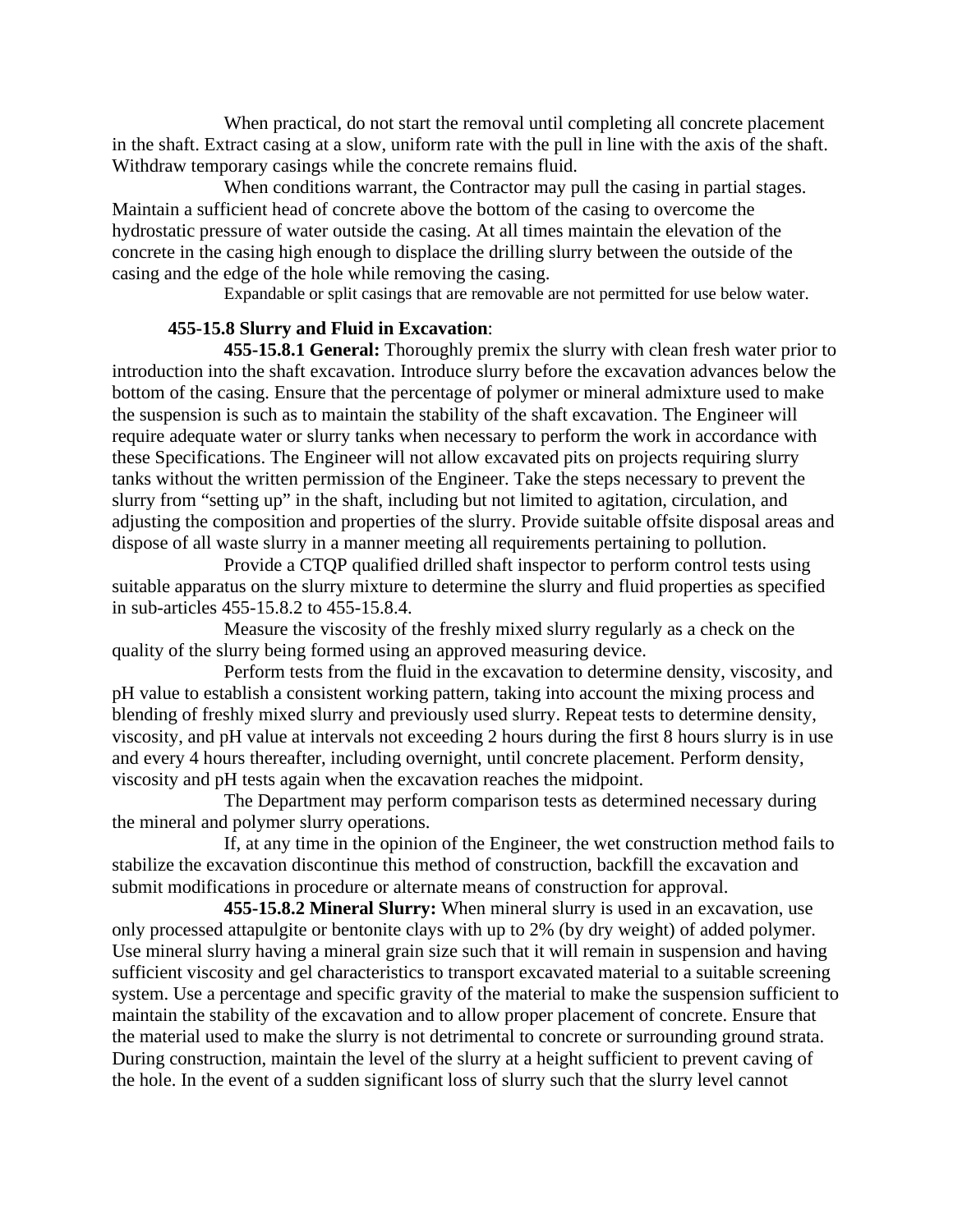practically be maintained by adding slurry to the hole, backfill the excavation and delay the construction of that foundation until an alternate construction procedure has been approved. Perform the following tests on the mineral slurry supplied to and in the

shaft excavation and ensure that the results are within the ranges stated in the table below:

| Item to be measured | Range of Results at 68°F                                                                                                             | <b>Test Method</b>                                                 |
|---------------------|--------------------------------------------------------------------------------------------------------------------------------------|--------------------------------------------------------------------|
| Density             | $\frac{}{64}$ to 73 lb/ft <sup>3</sup><br>(in fresh water environment)<br>66 to 75 lb/ft <sup>3</sup><br>(in salt water environment) | Mud density balance:<br>FM 8-RP13B-1                               |
| Viscosity           | 30 to 40 seconds                                                                                                                     | Marsh Cone Method:<br>FM 8-RP13B-2                                 |
| pH                  | 8 to 11                                                                                                                              | Electric pH meter or pH<br>indicator paper strips:<br>FM 8-RP13B-4 |
| <b>Sand Content</b> | 4\% or less                                                                                                                          | FM 8-RP13B-3                                                       |

The Contractor may adjust the limits in the above table when field conditions warrant as successfully demonstrated in a test hole or with other methods approved by the Engineer. The Engineer must approve all changes in writing before the Contractor can continue to use them.

During construction, maintain the level of mineral slurry in the shaft excavation within the excavation and at a level not less than 4 feet above the highest expected piezometric water elevation along the depth of a shaft.

**455-15.8.3 Polymer Slurry:** Materials manufactured expressly for use as polymer slurry for drilled shafts that meet the requirements of this subarticle may be used as slurry for drilled shaft excavations. A representative of the manufacturer must be on-site or available for immediate contact to assist and guide the construction of the first three drilled shafts at no additional cost to the Department. This representative must also be available for on-site assistance or immediate contact if problems are encountered during the construction of the remaining drilled shafts. Use polymer slurry only if the soils below the casing are not classified as organic, and the pH of the fluid in the hole can be maintained in accordance with the manufacturer's published recommendations. Submit the SDS for the product, the manufacturer's published mixing procedures, and the manufacturer's published range of values for pH and viscosity of the mixed slurry. Submit a report in accordance with Section 2.4, Volume II of the Department's Material Manual, which may be viewed at the following URL: <http://www.fdot.gov/programmanagement/Implemented/URLinSpecs/Section24V2.shtm> . The report must include test results, certification and documentation that demonstrate the polymer slurry and additives meet the following requirements:

1. The polymer slurries to be used on the project and their waste products are classified as non-hazardous as defined by Resource Conservation and Recovery Act (RCRA) Subpart C rules, Table 1 of 40 CFR 261.24 Toxicity Characteristic.

2. Pull out tests demonstrate the bond between the bar reinforcement and the concrete is not materially affected by exposure to the slurry under typical construction conditions, over the typical range of slurry viscosities to be used.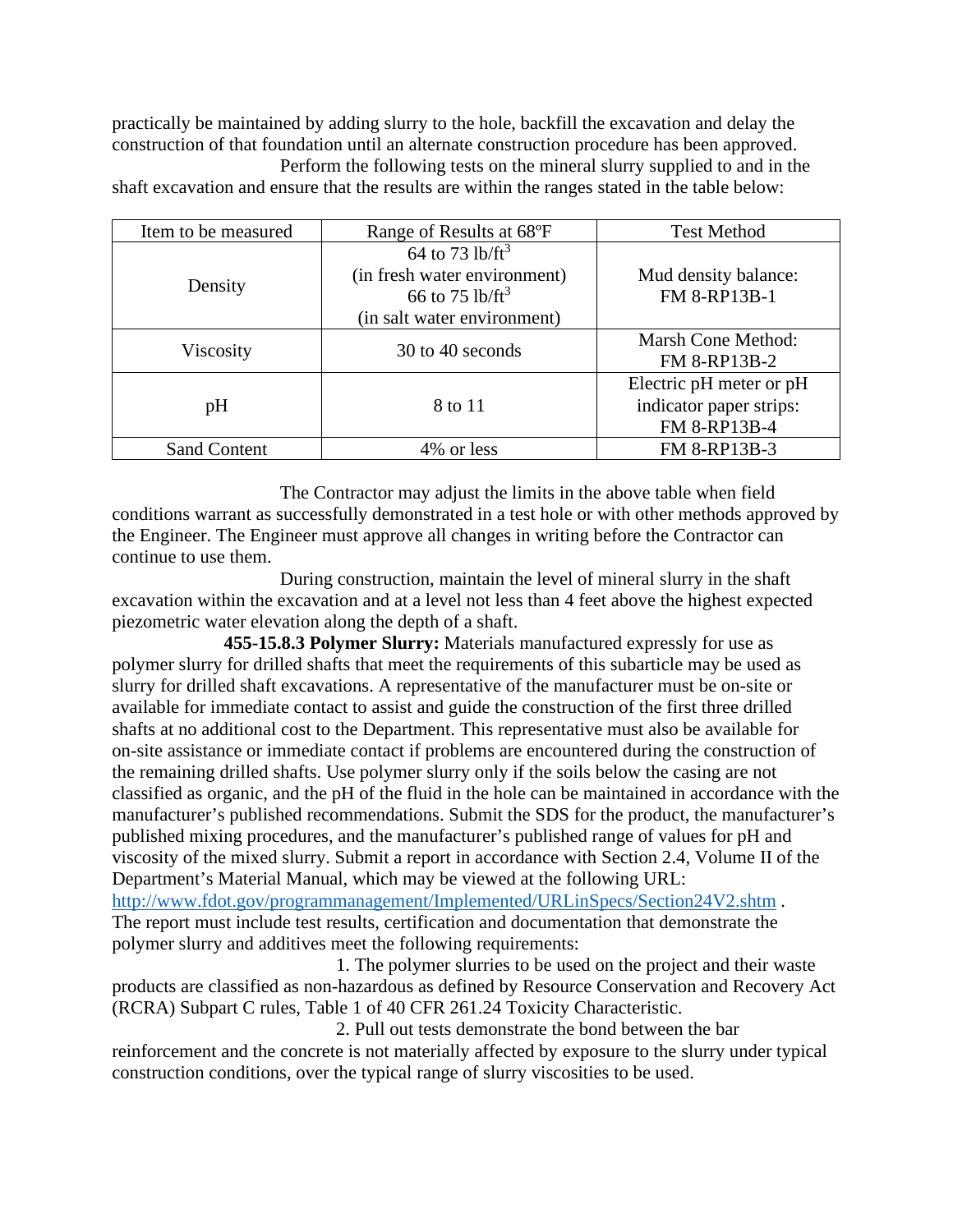3. Load tests demonstrate the bond between the concrete and the soil is not materially affected by exposure to the polymer slurry under typical construction conditions, over the typical range of polymer slurry viscosities to be used.

4. The method of disposal meets the approval of all federal, state and local regulatory authorities.

Perform the following tests on the polymer slurry supplied to and in the shaft excavation and ensure that the results are maintained within the ranges stated in the table below:

| <b>Mixed Polymer Slurry Properties</b> |                                                                                                                                         |                                                                    |  |
|----------------------------------------|-----------------------------------------------------------------------------------------------------------------------------------------|--------------------------------------------------------------------|--|
| Item to be measured                    | Range of Results at 68°F                                                                                                                | <b>Test Method</b>                                                 |  |
| Density                                | 62 to 65 lb/ $ft^3$<br>(fresh water)<br>64 to 67 lb/ft <sup>3</sup><br>(salt water)                                                     | Mud density balance:<br>FM 8-RP13B-1                               |  |
| Viscosity                              | 50 seconds to upper limit published by<br>the manufacturer, limited by 455-<br>15.8.3 $(2)$ and $(3)$ above, for materials<br>excavated | Marsh Cone Method:<br><b>FM 8-RP13B-2</b>                          |  |
| pH                                     | Range published by the manufacturer<br>for materials excavated                                                                          | Electric pH meter or pH<br>indicator paper strips:<br>FM 8-RP13B-4 |  |
| <b>Sand Content</b>                    | $0.5\%$ or less                                                                                                                         | FM 8-RP13B-3                                                       |  |

Premix polymer slurry in accordance with the manufacturer's published procedures. Do not mix in the excavation as a means to prepare slurry. When approved by the GFDEOR, adjustments to slurry properties can be made in the excavation.

During construction, maintain the level of the slurry at a height sufficient to prevent caving of the hole and which should not be lower than 4 feet above the highest expected piezometric water elevation along the depth of the shaft.

**455-15.8.4 Fluid In Excavation At Time Of Concrete Placement:** When any fluid is present in any drilled shaft excavation, including shafts to support sign, signal, lighting and ITS structures, the applicable test methods and reporting requirements described in 455-15.8.1, 455-15.8.2 and 455-15.8.3 apply to tests of fluid in the shaft prior to placing the concrete.

Test samples of the fluid in the shaft from within 1 inch of the base of the shaft and from the middle of the shaft height for shafts up to 60 feet in depth. Test samples of the fluid in the shaft from within 1 inch of the base of the shaft and at intervals not exceeding 30 feet up the shaft for shafts deeper than 60 feet. Use a sampling tool, approved by the Engineer, designed to sample over a depth range of 12 inches or less. Take whatever action is necessary prior to placing the concrete to bring the fluid within the specification and reporting requirements, outlined in the tables in 455-15.8.2 and 455-15.8.3, except as follows:

The Engineer will not require tests for pH or viscosity, nor require the fluid to meet the minimum density specified in 455-15.8.2 and 455-15.8.3 when neither polymer nor mineral slurry has been introduced into the shaft excavation.

**455-15.9 Tremies and Pumps:**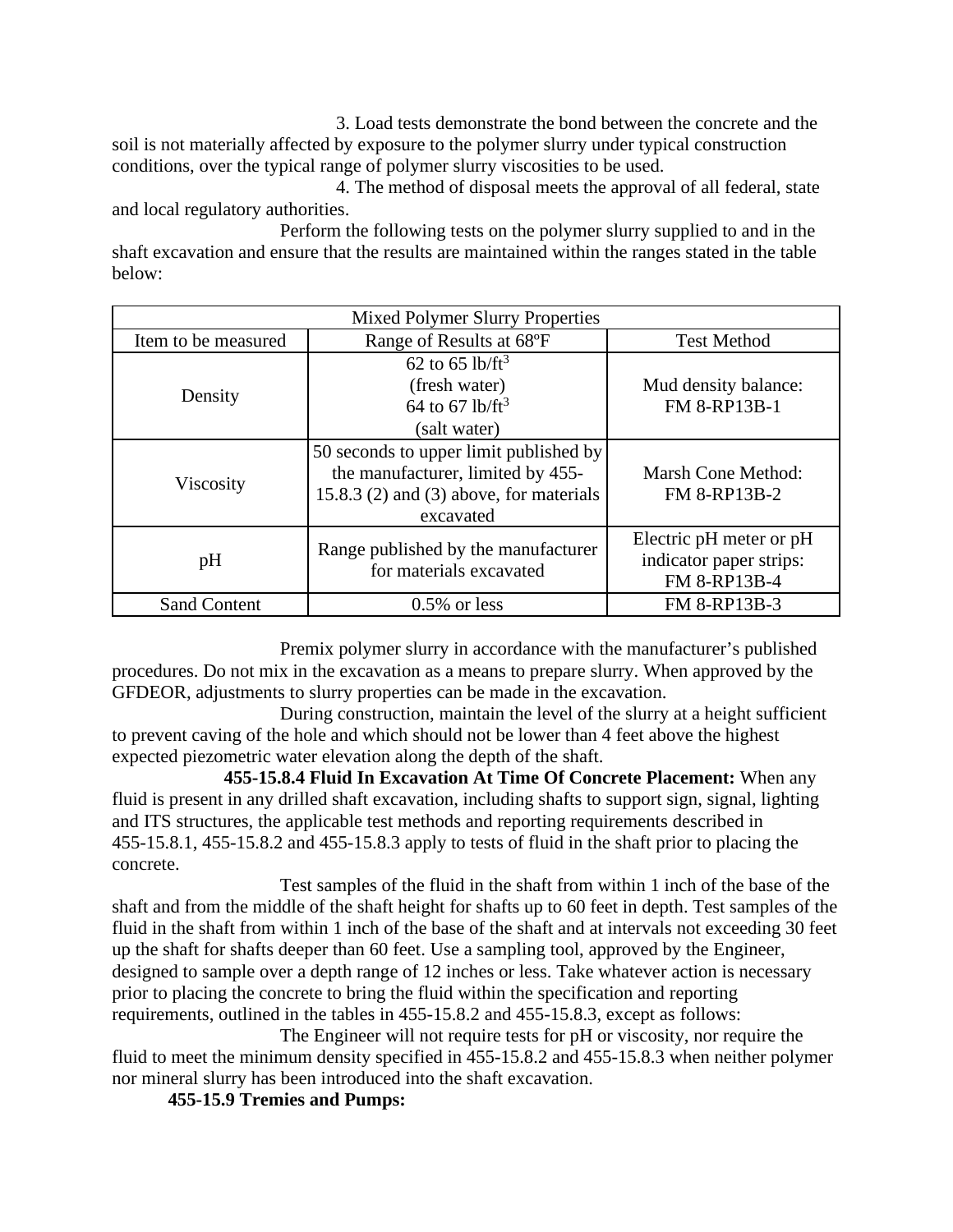**455-15.9.1 General:** The requirements of the applicable provisions of Section 400 will apply when using a tremie or a pump to place drilled shaft concrete.

**455-15.9.2 Dry Excavations:** Ensure that the tremie for depositing concrete in a dry drilled shaft excavation consists of a tube of solid construction, a tube constructed of sections which can be added and removed, or a tube of other accepted design. The Contractor may pass concrete through a hopper at the top of the tube or through side openings as the tremie is retrieved during concrete placement. Support the tremie so that the free fall of the concrete is less than 5 feet at all times. If the free falling concrete causes the shaft excavation to cave or slough, control the movement of concrete by reducing the height of free fall of the concrete and/or reducing the rate of flow of concrete into the excavation.

**455-15.9.3 Wet Excavations:** Construct the tremie or pump line used to deposit concrete beneath the surface of water so that it is water-tight and will readily discharge concrete. Construct the discharge end of the tremie or pump line to prevent water intrusion and permit the free flow of concrete during placement operations. Ensure that the tremie or pump line has sufficient length and weight to rest on the shaft bottom before starting concrete placement.

During placement operations, ensure that the discharge end of the tremie or pump line is within 6 inches of the bottom of the shaft excavation until at least 10 feet of concrete has been placed. Ensure the discharge end of the tremie or pump line is continuously embedded at least 10 feet into the concrete after 10 feet of concrete has been placed and until the casing is overpoured sufficiently to eliminate all contaminated concrete. Ensure that the free fall of concrete into the hopper is less than 5 feet at all times. Support the tremie so that it can be raised to increase the discharge of concrete and lowered to reduce the discharge of concrete. Do not rapidly raise or lower the tremie to increase the discharge of the concrete. Maintain a continuous flow of concrete and a positive pressure differential of the concrete in the tremie or pump line at all times to prevent water or slurry intrusion into the shaft concrete.

# **455-15.10 Excavation and Drilling Equipment:**

**455-15.10.1 General:** All shaft excavation is unclassified shaft excavation. Overream the drilled shaft sidewall when necessary. These terms are defined in 455-15.10.2, 455-15.10.3, and 455-15.10.4, respectively.

Use excavation and drilling equipment having adequate capacity, including power, torque, and crowd (downthrust), and excavation and overreaming tools of adequate design, size, and strength to perform the work shown in the Plans or described herein. When the material encountered cannot be drilled using conventional earth augers and/or underreaming tools, provide special drilling equipment, including but not limited to rock augers, core barrels, rock tools, air tools, blasting materials, and other equipment as necessary to continue the shaft excavation to the size and depth required. In the event blasting is necessary, obtain all necessary permits. The Contractor is responsible for the effects of blasting on already completed work and adjacent structures. The Engineer must approve all blasting.

**455-15.10.2 Unclassified Shaft Excavation:** Unclassified shaft excavation is defined as all processes required to excavate a drilled shaft of the dimensions shown in the Contract Documents to the depth indicated in the Plans plus 15 feet or plus 3 shaft diameters, whichever is deeper, completed and accepted. Include in the work all shaft excavation, whether the material encountered is soil, rock, weathered rock, stone, natural or man-made obstructions, or materials of other descriptions.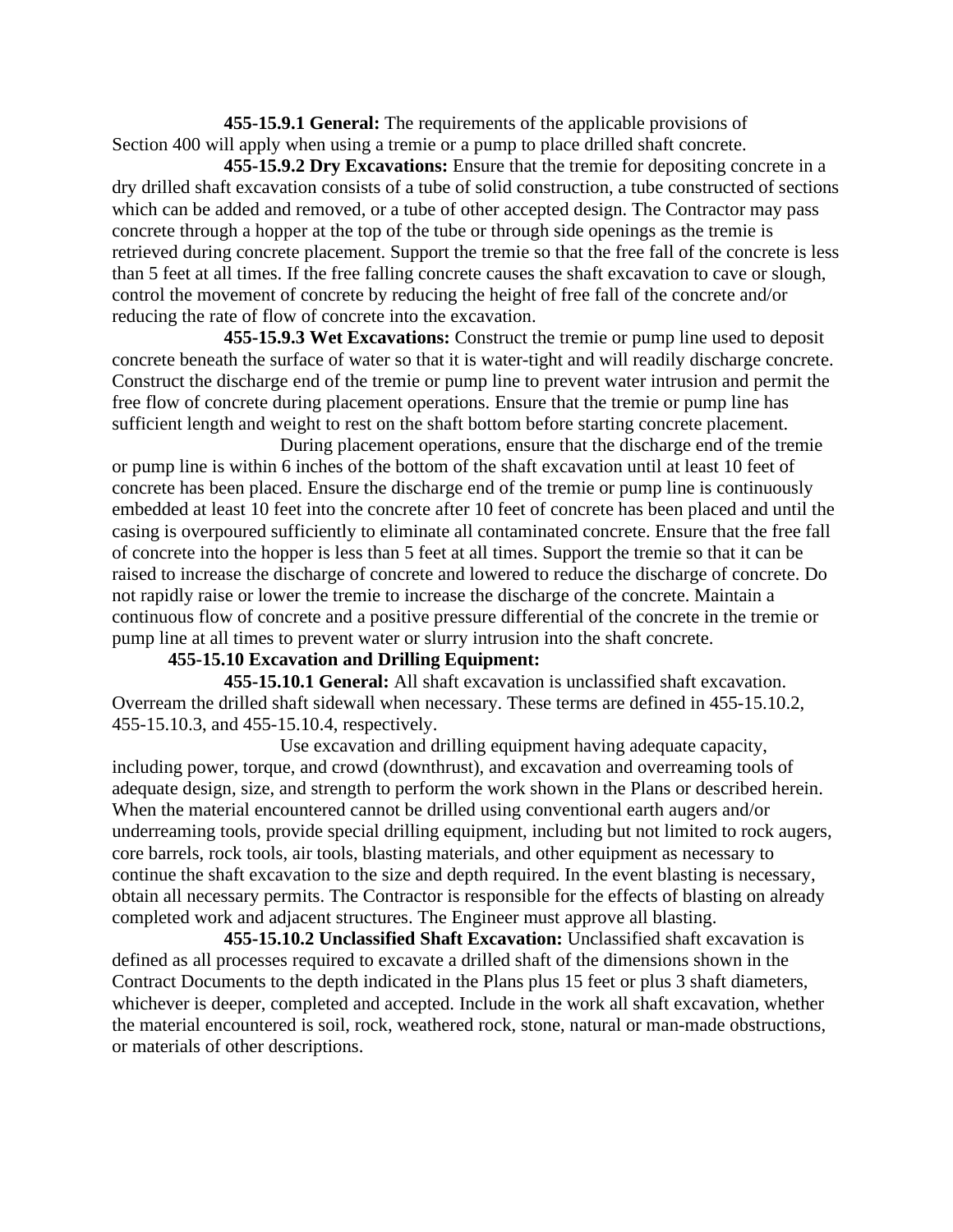**455-15.10.3 Unclassified Extra Depth Excavation:** Unclassified extra depth excavation is defined as all processes required to excavate a drilled shaft of plan dimensions which is deeper than the limits defined as unclassified shaft excavation.

**455-15.10.4 Drilled Shaft Sidewall Overreaming**: Drilled shaft sidewall overreaming is defined as the unclassified excavation required to roughen its surface or to enlarge the drilled shaft diameter due to softening of the sidewalls or to remove excessive buildup of slurry cake when slurry is used. Increase the shaft radius a minimum of 1/2 inch and a maximum of 3 inches by overreaming. The Contractor may accomplish overreaming with a grooving tool, overreaming bucket, or other suitable equipment.

Meet the limit for depth of sidewall overreaming into the shaft sidewall material and the elevation limits between which sidewall overreaming is required.

# **455-15.11 Inspection of Excavations:**

**455-15.11.1 Dimensions and Alignment:** Provide equipment for checking the dimensions and alignment of each permanent shaft excavation. Determine the dimensions and alignment of the shaft excavation under the observation and direction of the Department. Generally, check the alignment and dimensions by any of the following methods as necessary:

1. Check the dimensions and alignment of dry shaft excavations using reference stakes and a plumb bob. Verify that the bottom of the hole is level.

2. Check the dimensions and alignment of casing when inserted in the

excavation.

3.Use an acceptable caliper system

4. Insert any casing, rod or pipe assembly, or other device used to check dimensions and alignment into the excavation to full depth.

**455-15.11.2 Depth:** Generally, reference the depth of the shaft during drilling to appropriate marks on the Kelly bar or other suitable methods. Measure final shaft depths with a suitable weighted tape or other accepted methods after final cleaning.

**455-15.11.3 Shaft Inspection Device (SID):** Furnish all power and equipment necessary to inspect the bottom conditions of a drilled shaft excavation for bridge foundations and to measure the thickness of bottom sediment or any other debris using a SID. Provide a means to position and lower the SID into the shaft excavation to enable the bell housing to rest vertically on the bottom of the excavation. Continuously videotape the inspection of each drilled shaft excavation after final cleaning. Clearly identify in the recordings by audio or other means, the location and items being observed.

Furnish a SID meeting the following requirements:

1. A remotely operated, high resolution, color video camera sealed inside a watertight bell housing.

2. Provides a clear view of the bottom inspection on a video monitor at the surface in real time.

3. Provides a permanent record of the entire inspection with voice annotation on a quality DVD with a resolution of not less than 720 x 480.

4. Provides a minimum field of vision of 110 square inches, with at least two graduated measuring devices to record the depth of sediment on the bottom of the shaft excavation to a minimum accuracy of 1/2 inch and a length greater than 1-1/2 inches.

5. Provides sufficient lighting to illuminate the entire field of vision at the bottom of the shaft in order for the operator and inspector to clearly see the depth measurement scale on the video monitor and to produce a clear recording of the inspection.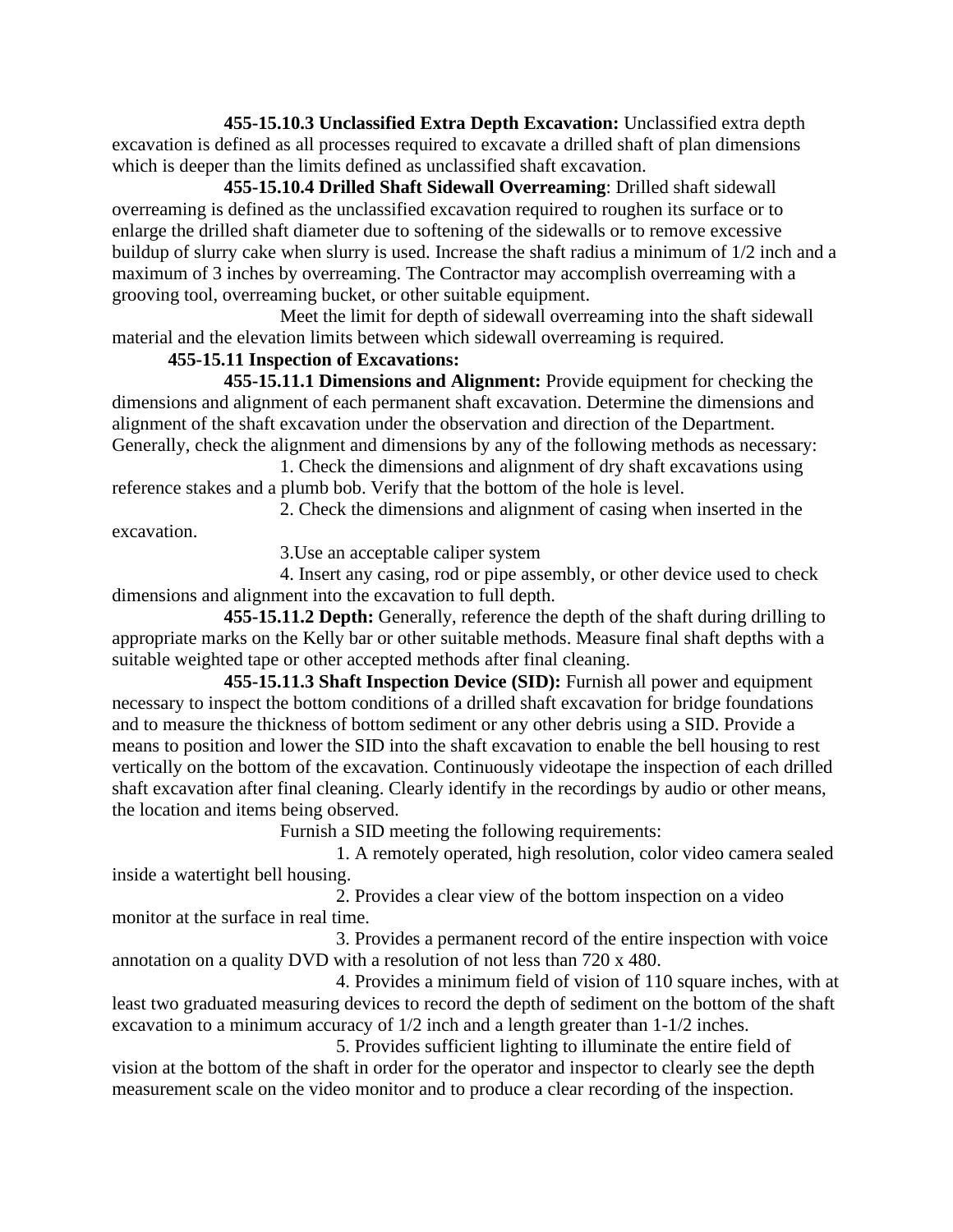6. Provides a regulated compressed air or gas system to precisely adjust the drilling fluid level within the bell housing, and a pressurized water system to assist in determination of bottom sedimentation depth

Obtain the Engineer's approval of the device in advance of the first inspection contingent on satisfactory field performance. Notify the Engineer for approval before a different device is used for any subsequent inspection.

**455-15.11.4 Shaft Cleanliness Requirements:** Adjust cleaning operations so a minimum of 50% of the bottom of each shaft will have less than 1/2 inches of sediment at the time of placement of the concrete. Ensure the maximum depth of sedimentary deposits or any other debris at any place on the bottom of the shaft excavation does not exceed 1-1/2 inches. Determine shaft cleanliness by visual inspection for dry shafts. For bridge foundations, use a shaft inspection device for wet shafts. For drilled shaft foundations for sign, signal, lighting and ITS structures the use of a weighted tape is permitted to verify level and clean hole bottom conditions at the time of concrete placement.

When using slurry, meet the requirements of 455-15.8 at the time of concrete placement.

**455-15.11.4.1 Exceptions for Shafts for Sign, Signal, Lighting and ITS Structures:** Ensure the depth of sedimentary deposits or other debris does not exceed 1 inch over the bottom of the shaft when installing drilled shafts to support sign, signal, lighting and ITS structures.

**455-15.11.5 Time of Excavation:** Overream the sidewalls of any unclassified excavation work using mineral slurry lasting more than 36 hours (measured from the beginning of excavation for all methods except the Temporary or Permanent Casing Method, which begins at the time excavation begins below the casing) before placement of the concrete. Ensure that the minimum depth of overreaming the shaft sidewall is 1/2 inch and the maximum depth is 3 inches. Provide any overreaming required at no expense to the Department when exceeding the 36 hour limit.

When using mineral slurry, adjust excavation operations so that the maximum time that slurry is in contact with the bottom 5 feet of the shaft (from time of drilling to concreting) does not exceed 12 hours. If exceeding the 12 hour time limit, overream the shaft socket or the full shaft when socket is not specified, at no additional expense to the Department prior to performing other operations in the shaft.

# **455-16 Reinforcing Steel Construction and Placement.**

**455-16.1 Cage Construction and Placement:** Completely assemble and place as a unit the cage of reinforcing steel, consisting of longitudinal bars, ties, and cage stiffener bars, immediately after the Drilled Shaft Inspector inspects accepts the shaft excavation and immediately prior to placing concrete. Tie all intersections of drilled shaft reinforcing steel with cross ties or "figure 8" ties. Use double strand ties, ties with larger tie wire, U-bolts, or similar when necessary.

**455-16.2 Splicing Cage:** If the bottom of the constructed shaft elevation is lower than the bottom of the shaft elevation in the Plans, extend a minimum of one half of the longitudinal bars required in the upper portion of the shaft the additional length. Continue the tie bars for the extra depth, spaced on 2 foot centers, and extend the stiffener bars to the final depth. The Contractor may lap splice these bars or use unspliced bars of the proper length. Do not weld bars to the planned reinforcing steel unless shown in the Contract Documents.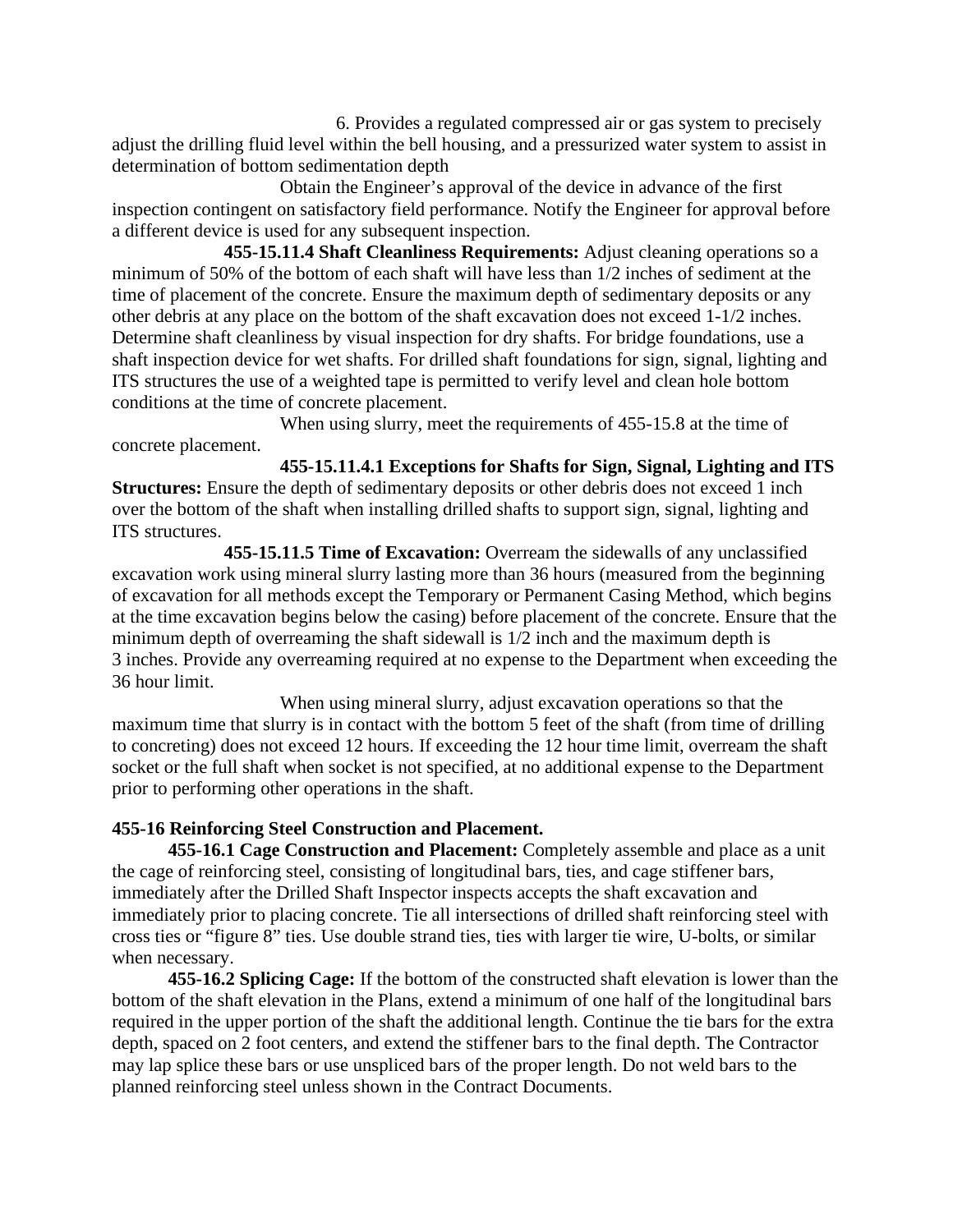For drilled shafts supporting sign, signal, lighting and ITS structures, if the shaft cleaning operations result in excavating below the required tip elevation, the reinforcing steel cage does not need to be extended. The reinforcing steel cage may be spliced to rest on the bottom of the excavation or suspended in place from the top.

**455-16.3 Support, Alignment, and Tolerance:** Tie and support the reinforcing steel in the shaft so that the reinforcing steel will remain within allowable tolerances as specified in 455-20 and Section 415.

Ensure concentric spacing for the entire length of the cage. As a minimum, use centering devices consisting of wheels or other approved noncorrosive spacing devices within 3 feet of the bottom, within 6 feet of the top, and intervals not exceeding 10 feet along the cage length. When a casing with an inside diameter (I.D.) larger than the required shaft diameter is used, provide, within the portion of the oversized casing, centering devices specially dimensioned, or other means to ensure the casing and the cage are concentric. Do not use block or wire type spacers. Ensure no permanent metallic elements will be within the concrete cover space. Use a minimum of one spacer per 30 inches of circumference of cage with a minimum of four at each level. Provide spacers at the bottom of the drilled shaft reinforcing cage as required to maintain the proper position of the cage.

Check the elevation of the top of the steel cage before and after placing the concrete. If the cage is not within the specified tolerances, correct, and submit a revised DSIP to the Engineer for approval. Do not construct additional shafts until receiving approval from the Engineer.

**455-16.4 Nondestructive Integrity Testing Access Tubes:** Install access tubes full length in all drilled shafts from the tip of shaft to a point high enough above top of shaft to allow Thermal Integrity Testing for Drilled Shafts (TITDS) and Cross-Hole Sonic Logging (CSL) testing, but not less than 30 inches above the top of the drilled shaft, ground surface or water surface, whichever is higher. Equally space tubes around circumference of drilled shaft. Securely tie access tubes to the inside of the reinforcing cage and align tubes to be parallel to the vertical axis of the center of the cage. Access tubes from the top of the reinforcing cage to the tip of the shaft shall be NPS 1-1/2 Schedule 40 black iron or black steel (not galvanized) pipe. Access tubes above the top of the reinforcing cage may be the same black iron or black steel pipe or Schedule 40 PVC pipe. Ensure that the access tubes are free from loose rust, scale, dirt, paint, oil and other foreign material. Couple tubes as required with threaded couplers, such that inside of tube remains flush. Seal the bottom and top of the tubes with threaded caps. The tubes, joints and bottom caps shall be watertight. Seal the top of the tubes with lubricated, threaded caps sufficient to prevent the intrusion of foreign materials. Stiffen the cage sufficiently to prevent damage or misalignment of access tubes during the lifting and installation of the cage. Exercise care in removing the caps from the top of the tubes after installation so as not to apply excess torque, hammering or other stress which could break the bond between the tubes and the concrete.

Provide the following number (rounded up to the next whole number of tubes) and configuration of access tubes in each drilled shaft based on the diameter of the shaft.

| <b>Shaft Diameter</b>  | Number of Tubes Required | Configuration around the inside<br>of Circular Reinforcing Cage |
|------------------------|--------------------------|-----------------------------------------------------------------|
| 36 to 48 inches        |                          | 90 degrees apart                                                |
| Greater than 48 inches | 1 tube per foot          | 360 degrees divided by the                                      |
|                        | of Shaft Diameter        | Number of Tubes                                                 |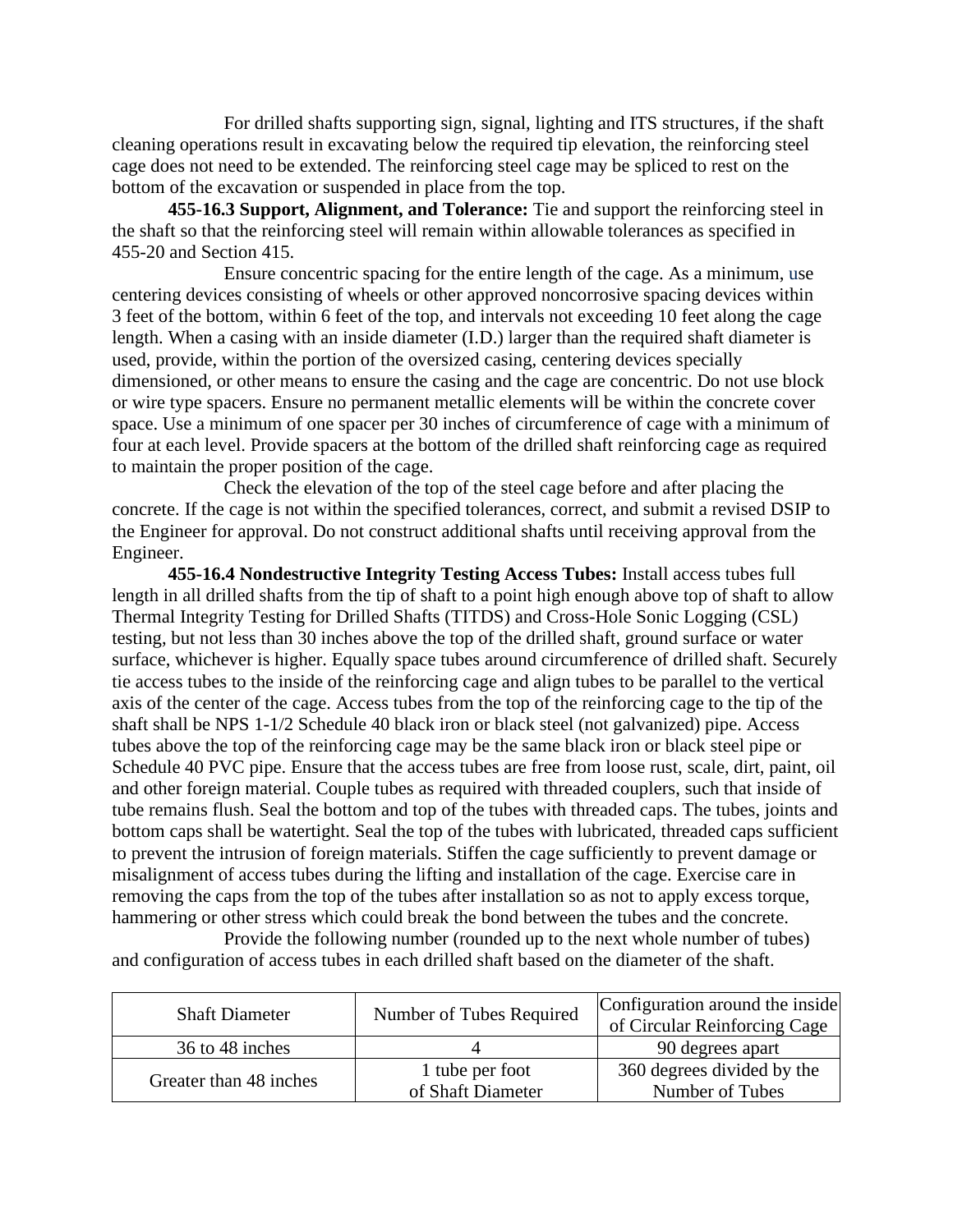Insert simulated or mock probes in each access tube prior to concreting to ensure the serviceability of the tube. Fill access tubes with clean potable water and recap prior to concreting. Repair or replace any leaking, misaligned or unserviceable tubes as in a manner acceptable to the Engineer prior to concreting.

For drilled shaft foundations requiring anchor bolts, verify access tubes will not interfere with anchor bolt installation before excavating the shaft. When access tube locations conflict with anchor bolt locations, move the access tube location plus or minus 2 inches along the inner circumference of the reinforcing cage.

For drilled shafts supporting sign, signal, lighting and ITS structures, if the shaft cleaning operations result in excavating below the required tip elevation, the access tubes do not need to be extended. If the reinforcing steel cage is suspended in place from the top rather than resting on the bottom of the excavation, clearly mark the top of shaft location on each tube.

When called for in the Contract Documents, provide embedded thermal wires and equipment to allow TITDS in accordance with ASTM D7949 Method B.

# **455-17 Concrete Placement.**

**455-17.1 General:** Place concrete in accordance with the applicable portions of Sections 346 and 400, 455-15.2, 455-15.3, 455-15.4, 455-15.5, 455-15.8, 455-15.9, and the requirements herein.

Place concrete as soon as possible after completing all excavation, cleaning the shaft excavation, inspecting and finding it satisfactory, and immediately after placing reinforcing steel. Continuously place concrete in the shaft to the top of the casing. Continue placing concrete after the casing is full until good quality concrete is evident at the top of the casing. Place concrete through a tremie or concrete pump using accepted methods. After the shaft is overpoured sufficiently to eliminate all contaminated concrete, additional concrete may be added to the shaft without the use of a tremie or pump in accordance with Section 400.

If the pressure head is lost during concrete placement for any reason, perform integrity testing at no expense to the Department.

Immediately after concreting, check the water levels in the CSL access tubes and refill as necessary. If tubes become unserviceable, core new holes in the drilled shaft as directed by the Engineer.

**455-17.2 Placement Time Requirements:** The elapsed time for placing drilled shaft concrete includes the concrete mixing and transit time, the concrete placement time, the time required to remove any temporary casing that causes or could cause the concrete to flow into the space previously occupied by the casing, and the time to insert any required column steel, bolts, weldments, etc. The elapsed time begins at the time the first truck load placed in the shaft is batched. Maintain a minimum slump of 5 inches throughout the elapsed time. Use materials to produce and maintain the required slump through the elapsed time that meets the class of concrete specified. Provide slump loss tests that demonstrate to the Engineer that the concrete will maintain a 5 inch or greater slump for the anticipated elapsed time before beginning drilled shaft construction.

**455-17.3 Forms:** When the top of shaft elevation is above ground or above water, form the portion of the shaft above ground and the portion of the shaft above water with a removable form or another suitable method to the dimensions shown in the Plans.

When the shaft extends above the ground through a body of water, the Contractor may form the portion through the water with removable forms except when the Permanent Casing Method is specified.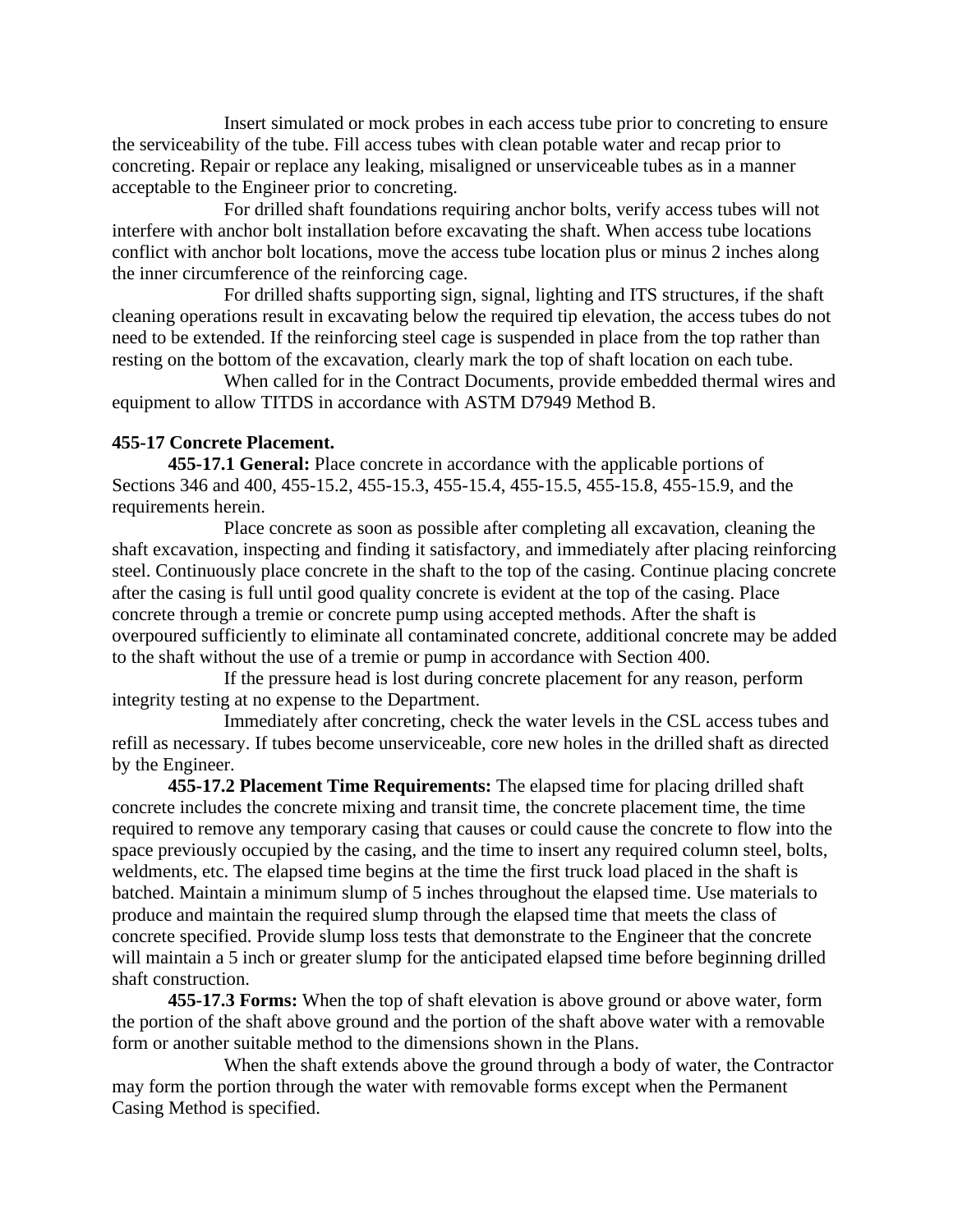**455-17.4 Riser Blocks:** The Contractor may cast a riser block of equal diameter as the column and of a maximum height of 6 inches at the top of the completed shaft. When this option is chosen, extend any dowel steel above the top of shaft an additional 6 inches.

**455-17.5 Curing:** Cure the top surface in accordance with the applicable provisions of Section 400, and construct any construction joint area as shown in the Plans. Protect portions of drilled shafts exposed to a body of water from the action of water by leaving the forms in place for a minimum of seven days after casting the concrete. The Contractor may remove forms prior to seven days provided the concrete strength has reached 2,500 psi or greater as evidenced by cylinder breaks.

# **455-17.6 Non-Destructive Testing of Drilled Shaft Integrity:**

**455-17.6.1 Thermal Integrity Testing for Drilled Shafts (TITDS):** Perform all TITDS testing in accordance with ASTM D7949. Test all drilled shafts in bridge bents or piers considered nonredundant in the Plans, using TITDS. For all other drilled shafts supporting bridges and sign, signal, lighting and ITS structures, perform TITDS on any shaft suspected of containing defects. The Engineer may select shafts for TITDS based on observations in the field or the review of the drilled shaft logs.

Engage a qualified Specialty Engineer to supervise the TITDS. The qualified TITDS Specialty Engineer must have a minimum six months experience of TITDS and have a Florida Licensed Professional Engineer and supervise the collection and interpretation of data. The individual performing the TITDS in the field must work for the Specialty Engineer firm and have a minimum of six months experience of TITDS. The Contractor shall provide all necessary access and assistance to the TITDS Specialty Engineer to satisfactorily perform the testing.

After acceptance of production shafts by the Engineer, remove all water from the access tubes or core holes and fill the tubes or core holes with a structural non-shrink grout meeting the requirements of Section 934 from the bottom via tremie tube. Place the grout utilizing enough pressure to fill the tubes or core holes completely.

If the Contractor determines at any time during the non-destructive testing and evaluation of the drilled shaft that the drilled shaft should be replaced, no further testing or evaluation of that shaft is required.

**455-17.6.1.1 Equipment:** Furnish TITDS test equipment in accordance with ASTM D7949 as follows:

1. Provide thermal probes with four orthogonally oriented infrared sensors able to be used in 1.5 inch I.D. pipes.

2. Provide a computer based TITDS data acquisition system for display of signals during data acquisition.

3. Provide a computer based TITDS data acquisition system for display of signals during data acquisition.

4. Provide an air compressor and power supply with sufficient pressure to air lift the water from the access tubes.

**455-17.6.1.2 Procedure:** Perform TITDS testing between the minimum and maximum times shown below after the batching time of the first truck load placed in the drilled shaft, unless otherwise accepted by the Engineer.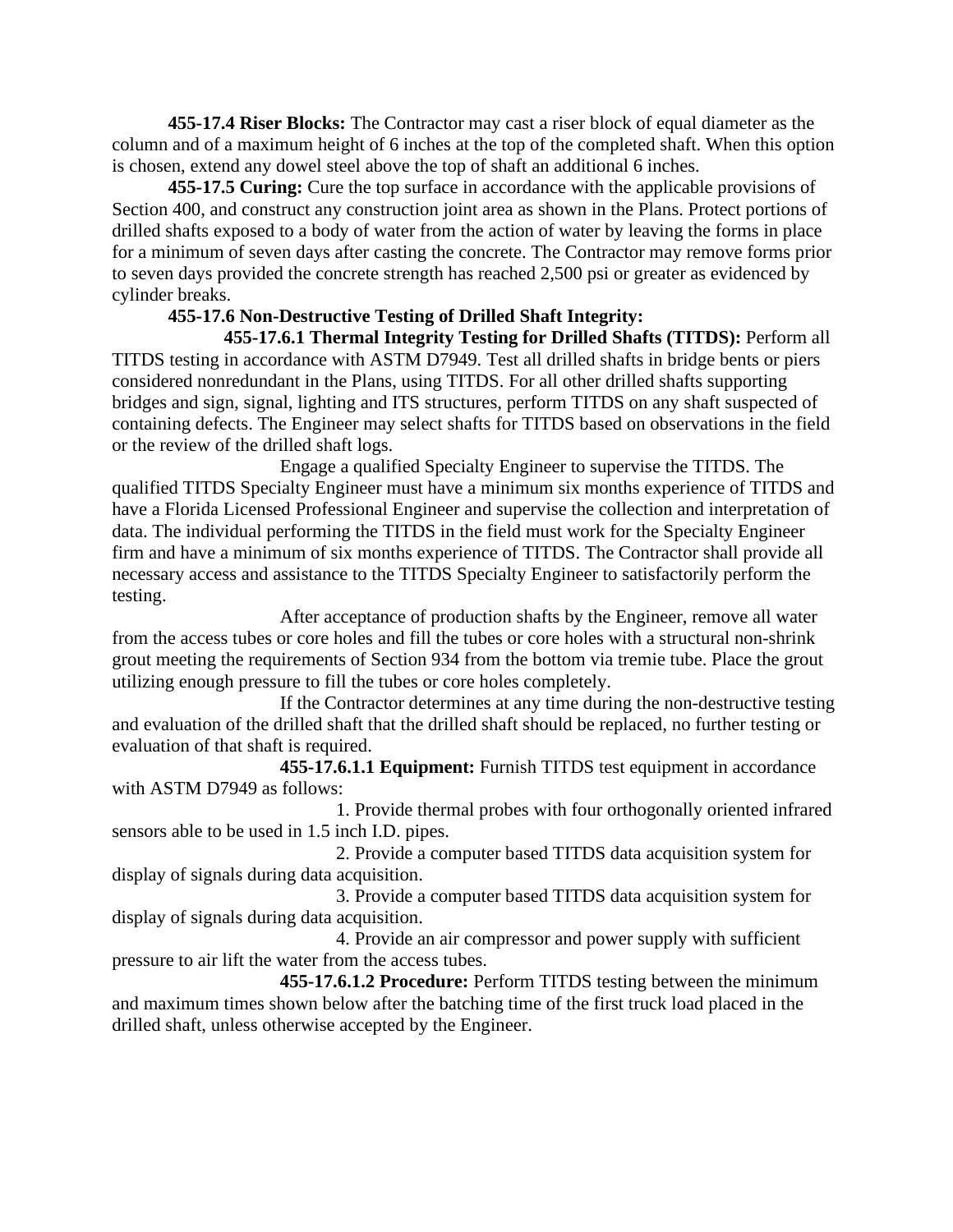| <b>Shaft Diameter</b><br>(inches) | Minimum time<br>(hours) | Maximum time<br>(hours) |
|-----------------------------------|-------------------------|-------------------------|
| 36-48                             | 24                      | 54                      |
| 49-60                             | 24                      | 72                      |
| 61-72                             | 24                      | 72                      |
| 73-84                             | 24                      | 90                      |
| 85-120                            | 24                      | 108                     |

The Contractor may propose modifications in the above table for site specific and special concrete mix conditions, as demonstrated from lab and field testing and instrumentation. The Engineer must approve all changes to the testing times prior to the Contractor using them.

Furnish information regarding the shaft, tube lengths and depths, construction dates, and other pertinent shaft installation observations and details to the Department at the time of testing. Verify access tube lengths and their condition in the presence of the Department, at the end of concrete placement. If the access tubes do not provide access over the full length of the shaft, repair the existing tube(s) or core additional hole(s), as directed by the Engineer, at no additional cost to the Department.

Just prior to inserting the thermal probe, remove water from the access tubes. Store the removed water in an insulated container for later replacement. Allow the thermal probe to acclimate in accordance with the equipment manufacturer recommendations. Continuously record temperatures at depth intervals of 3.0 inches or less from the top to the bottom of each access tube. Repeat the test at each access tube until two sets of data from the same access tube provide similar results. Return the warm water to the access tubes immediately after the testing has been completed.

Immediately report any potential defects indicated by lower temperature anomalies to the Engineer.

**455-17.6.1.3 Required TITDS Reports:** Submit the TITDS data and analysis to the Engineer in a signed and sealed report, together with all electronic data, within 48 hours of testing. The report shall include as minimum the following items:

1. Graphs displaying all temperature measurements and average temperature versus depth.

2. Indication of unusual temperatures, including cooler local deviations from the average at any depth from the overall average over the entire length.

3. A graph displaying the average temperature and theoretical temperature versus depth.

4. Variations in temperature between access tubes which may indicate variations in cage alignment.

5. The calculated radius of the shaft throughout the entire depth.

6. Calculated concrete cover throughout the entire depth.

7. Shaft Details, Probe Details, Environmental Details, Tube Run Selection and Shaft Adjustment Data that show the measurements, inputs and adjustments to the data. Screen captures of these pages from the "TIP Reporter" software will be acceptable.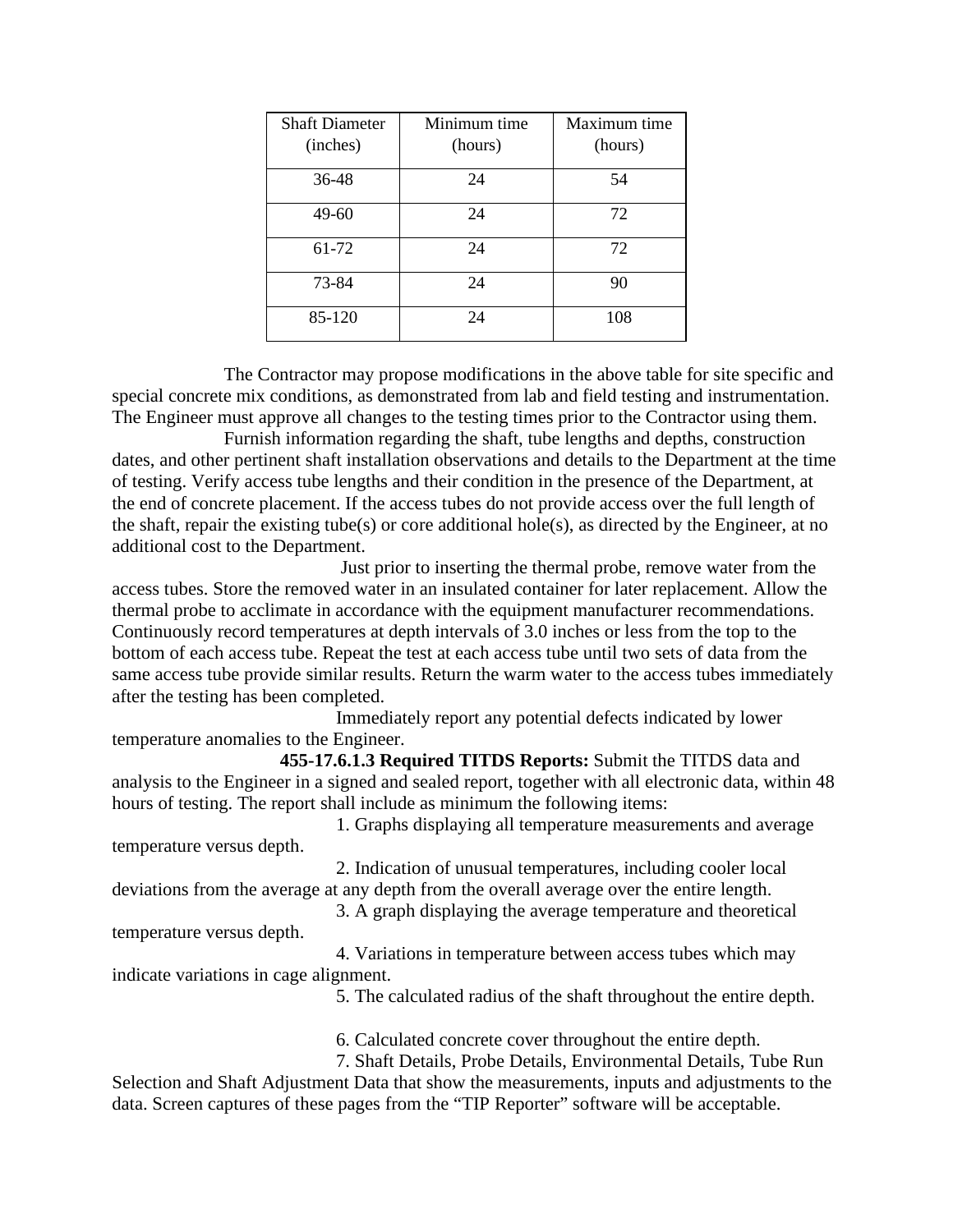8. A conclusion stating whether the tested shaft is free from integrity defects, meets the minimum concrete cover and diameter requirements by the specifications and the cage is properly aligned. When anomalies are detected, include in the report a three-dimensional rendering of the shape of the shaft.

**455-17.6.1.4 Evaluation of TITDS Test Results:** Drilled shafts not meeting the minimum cover and diameter requirements, or having integrity defects, are not acceptable without an engineering analysis.

**455-17.6.1.5 Coring and/or Repair of Drilled Shafts:** If a drilled shaft is unacceptable based on the TITDS tests and other testing, or problems observed during drilled shaft construction, core the shaft to allow further evaluation and repair, or replace the shaft. If coring to allow further evaluation of the shaft and repair is chosen, one or more core samples shall be taken from each unacceptable shaft for full depth of the shaft or to the depth directed by the GFDEOR. The GFDEOR shall determine, with concurrence of the Engineer, the number, location, and diameter of the cores based on the results of the TITDS. Keep an accurate log of cores. Properly mark and place the cores in a crate showing the shaft depth at each interval of core recovery. Deliver the cores to the GFDEOR and submit the coring log to the Engineer. Perform strength testing by an AASHTO certified lab on portions of the cores that exhibit questionable concrete as determined by the GFDEOR. If the TITDS and coring indicate the shaft is defective, propose remedial measures for approval by the Engineer. Such improvement may consist of, but is not limited to correcting defective portions of the shaft, providing straddle shafts to compensate for capacity loss, or providing a replacement shaft. Repair all detected defects and conduct post repair integrity testing using horizontal and offset CSL testing and 3-D tomographic imaging as described in 455-17.6.2. Engage a Specialty Engineer to perform gamma-gamma density logging calibrated to 1-1/2 inch black iron access tubes, prior to and after the repair is performed, to verify the integrity of the shaft outside the reinforcing cage in the same locations where the repair was required. When straddle shafts or replacement shafts are used to correct a deficient foundation perform TITDS in accordance with 455-17.6.1 through 455-17.6.3 to verify integrity of these shafts. Submit all results to the Engineer within five days of test completion for acceptance. Perform all work described in this sub-article at no additional cost to the Department, and with no increase in Contract Time.

**455-17.6.2 Cross Sonic Logging (CSL) and Tomography:** When required by the Engineer perform CSL testing in accordance with ASTM D6760. Engage a qualified Specialty Engineer to perform the CSL testing. The qualified CSL Specialty Engineer must be a Professional Engineer in the State of Florida and have a minimum six months experience of CSL testing, supervising the collection of CSL data and interpretation of CSL results. The individual performing the CLS testing in the field must work for the Specialty Engineer firm and have a minimum of six months experience of six months of CSL testing. The Contractor shall provide all necessary access and assistance to the CSL Specialty Engineer to satisfactorily perform the testing.

When a shaft contains four tubes, test every possible tube combination. For shafts with five or more tubes, test all pairs of adjacent tubes around the perimeter, and one-half of the remaining number of tube combinations, as chosen by the Engineer. Pull the probes simultaneously, starting from the bottoms of the tubes, over an electronic depth measuring device. Perform the CSL tests with the source and receiver probes in the same horizontal plane.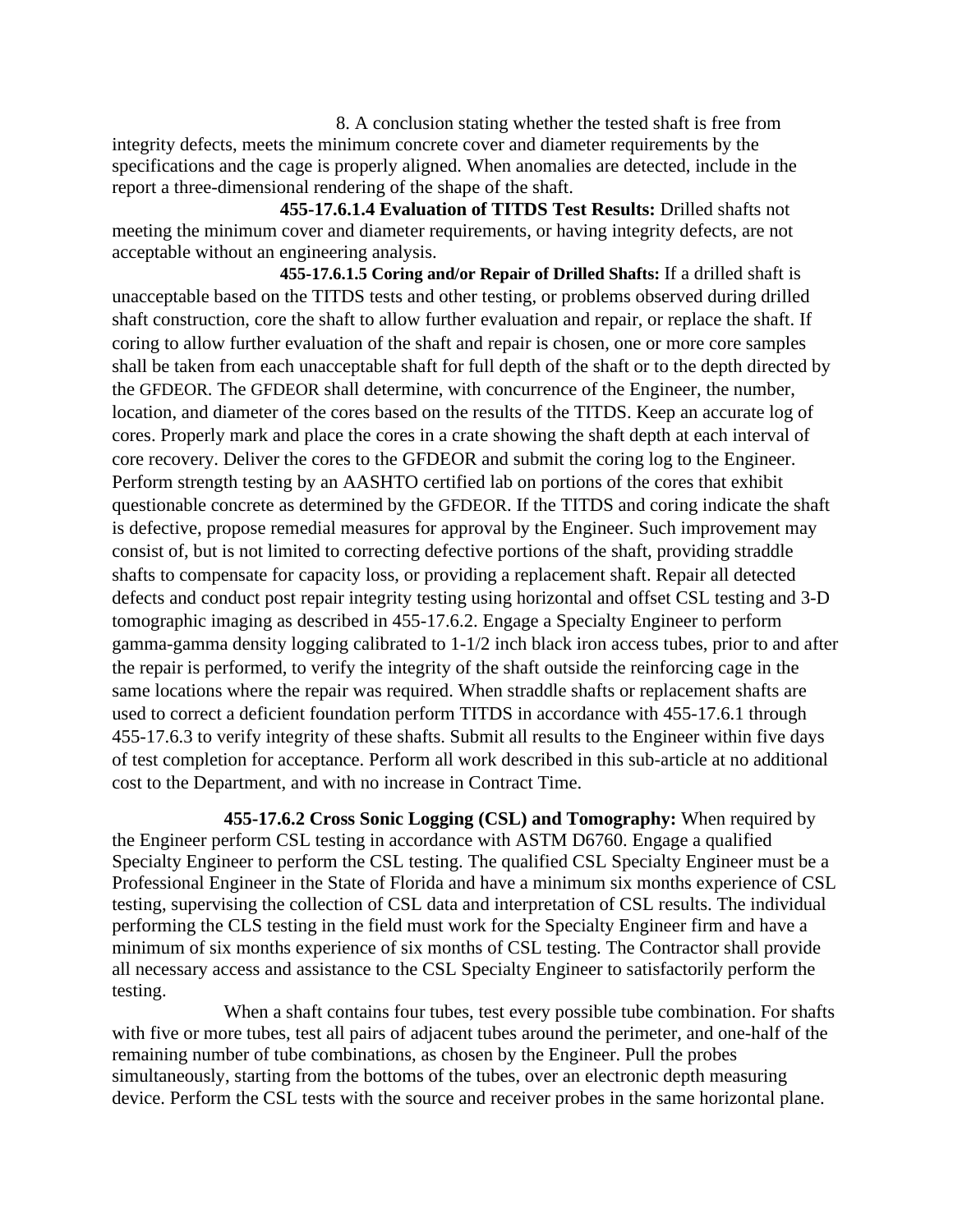Continuously record CSL signals at depth intervals of 2-1/2 inches or less from the bottom of the tubes to the top of each shaft. Remove all slack from the cables prior to pulling to provide accurate depth measurements in the CSL records. When the measurements indicate a 30% or greater reduction in velocity between one or more pairs take one or two concrete cores to allow further evaluation and repair, or replace the shaft as directed by the Engineer. Determine the location of the concrete cores by performing 3D tomographic analysis using the CSL measurements. The core depths shall be at least 5 feet deeper than the bottom of the anomaly determined by the 3D tomography analysis or full depth if the anomaly is within 5 feet of the bottom of the shaft. The Engineer may accept a drilled shaft without rock cores if an EAR demonstrates that the anomaly does not affect the structural and the geotechnical axial capacity, the structural and geotechnical lateral stability, the settlement behavior of the shaft, and that the anomaly will not impact the durability of the foundation.

When repairs are done, perform CSL measurements in all tube pair combinations with the source and receiver running at the same horizontal plane and at the vertical offsets of 45 degrees above and below. Perform all measurements including the offset measurements from the point where the higher probe is at least 5 feet below the lower limit of the repaired zone to the point where the lower probe is at least 5 feet above the upper limit of the repaired zone. Offset measurements must be as follows: plus 45 degrees (source below receiver) and minus 45 degrees (source above receiver). Use the measurements of these two offsets in combination with the horizontal measurements to perform the 3D tomography. Provide the CSL measurements, CSL logs and 3D tomographic analysis at no additional cost to the Department.

After acceptance of production shafts by the Engineer, fill the tubes or core holes with a structural non-shrink grout in accordance with 455-17.6.1.

If the Contractor determines at any time during the non-destructive testing and evaluation of the drilled shaft that the drilled shaft should be replaced, no further testing or evaluation of that shaft is required.

**455-17.6.2.1 Required CSL Reports:** Present the CSL data and analysis results to the Engineer in a signed and sealed report. Include CSL logs with analyses of first pulse arrival time (FAT) versus depth and pulse energy/amplitude versus depth. Present a CSL log for each tube pair tested with any defect zones identified on the logs and discussed in the test report as appropriate. When offset measurements are required, perform 3D tomographic analysis using all offset data, and include color coded 3D tomographic images in the report.

**455-17.6.2.2 Evaluation of Cross-Hole Sonic Logging Testing:** Drilled shafts with velocity reduction exceeding 30% are not acceptable without an engineering analysis. **455-17.6.2.3 Coring and/or Repair of Drilled Shafts:** If a drilled shaft is

unacceptable based on the CSL Testing and tomographic analyses and other testing, core the shaft to allow further evaluation and repair, or replace the shaft in accordance with 455-17.6.1.5.

If repairs are performed or additional shafts installed to correct a deficient foundation, conduct integrity testing and submit the results to the Engineer in accordance with 455-17.6.1.5.

## **455-18 Method Shafts.**

The Engineer will use the construction of method shafts (test holes) to determine if the methods and equipment used by the Contractor are sufficient to produce a shaft excavation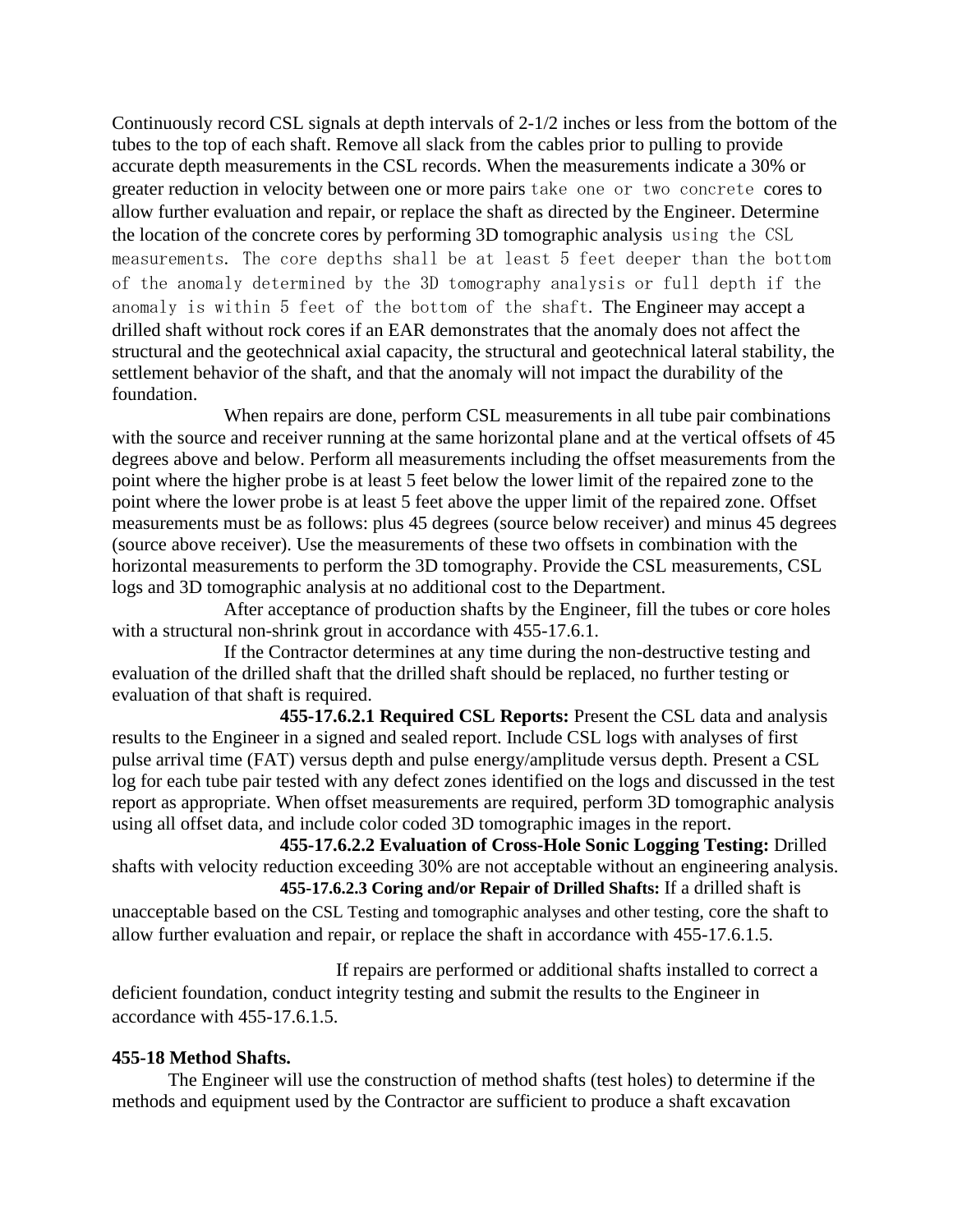meeting the requirements of the Contract Documents. During method shaft excavations, the Engineer will evaluate the ability to control dimensions and alignment of excavations within tolerances; to seal the casing into impervious materials; to control the size of the excavation under caving conditions by the use of slurry or by other means; to properly clean the completed shaft excavation; to construct excavations in open water areas; to determine the elevation of ground water; to place reinforcing steel and concrete meeting the requirements of these Specifications within the prescribed time frame; and to execute any other necessary construction operation. Revise the methods and equipment as necessary at any time during the construction of the method shaft when unable to satisfactorily carry out any of the necessary operations described above or when unable to control the dimensions and alignment of the shaft excavation within tolerances.

Successfully construct method shafts out of permanent position at the location shown in the Plans. Ensure the diameter and depth of the method shafts are the same diameter and maximum depth as the production drilled shafts. When there are shafts both on land and in water, successfully construct a method shaft for each condition. When there is more than one size of drilled shaft, perform a method shaft for the largest diameter for each condition. Reinforce the method shaft unless otherwise directed in the Contract Documents. Conduct integrity tests on each shaft, using both cross-hole sonic logging and TITDS test methods. Fill the method shaft with concrete in the same manner production drilled shafts will be constructed. Backfill method shafts which are not filled with concrete with suitable soil in a manner satisfactory to the Engineer. Leave concreted method shafts in place, except remove the top of the shaft to a depth of 2 feet below the ground line. Use the same procedure for shafts constructed in water. Restore the disturbed areas at the sites of method shafts drilled out of position as nearly as practical to their original condition. When the Contractor fails to demonstrate to the Engineer the adequacy of his methods or equipment, and alterations are required, make appropriate modifications and provide additional method shafts at no expense to the Department. Make no changes in methods or equipment after initial acceptance without the consent of the Engineer.

A separate method shaft is not required for drilled shafts installed under sign, signal, lighting and ITS structures. The first production shaft will serve as a method shaft for determining acceptability of the installation method.

### **455-19 Test Bells.**

Test bells are no longer used.

#### **455-20 Construction Tolerances.**

Meet the following construction tolerances for drilled shafts:

1. Ensure that the top of the drilled shaft is no more than 3 inches laterally in the X or Y coordinate from the position indicated in the Plans.

2. Ensure that the vertical alignment of the shaft excavation does not vary from the alignment shown in the Plans by more than 1/4 inches per foot of depth.

3. After placing all the concrete, ensure that the top of the reinforcing steel cage is no more than 6 inches above and no more than 3 inches below plan position.

4. Ensure that the reinforcing cage is concentric with the shaft within a tolerance of 1-1/2 inches. Ensure that concrete cover is a minimum of 4-1/2 inches unless shown otherwise in the Plans.

5. Ensure that the minimum diameter of the drilled shaft is not smaller than the specified diameter minus 1 inch. All casing diameters shown in the Plans refer to I.D. (inside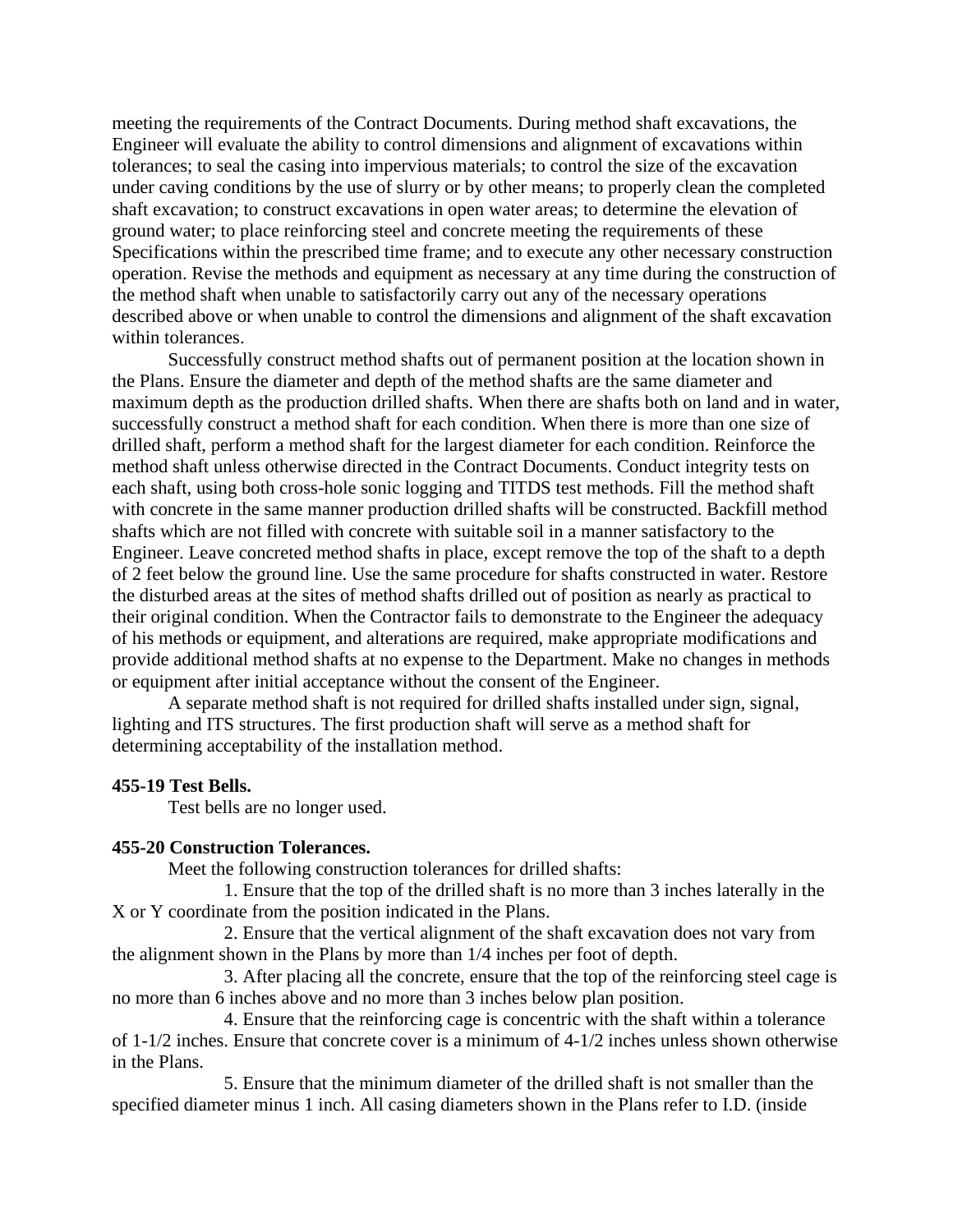diameter) dimensions. However, the Contractor may use casing with an outside diameter equal to the specified shaft diameter if the extra length described in 455-15.7 is provided. In this case, ensure that the I.D. of the casing is not smaller than the specified shaft diameter minus 1 inch. The Contractor may elect to provide a casing larger in diameter than shown in the Plans to facilitate meeting this requirement. When conditions are such that a series of telescoping casings are used, provide the casing sized to maintain the minimum shaft diameters listed above.

6. Except when a butting or encroaching within a sidewalk, ensure that the top elevation of the drilled shaft concrete has a tolerance of plus 1 inch and minus 3 inches from the top of shaft elevation shown in the Plans.

7. When abutting or encroaching within a sidewalk, ensure that the top elevation of the drilled shaft is flush with the sidewalk surface.

8. The dimensions of casings are subject to American Petroleum Institute tolerances applicable to regular steel pipe.

9. Use excavation equipment and methods designed so that the completed shaft excavation will have a flat bottom. Ensure that the cutting edges of excavation equipment are normal to the vertical axis of the equipment within a tolerance of plus or minus 3/8 inches per foot of diameter.

## **455-21 Drilled Shaft Excavations Constructed out of Tolerance.**

Do not construct drilled shaft excavations in such a manner that the concrete shaft cannot be completed within the required tolerances. The Contractor may make corrections to an unacceptable drilled shaft excavation by any combination of the following methods:

1. Overdrilling the shaft excavation to a larger diameter to permit accurate placement of the reinforcing steel cage with the required minimum concrete cover.

2. Increasing the number and/or size of the steel reinforcement bars. When the tolerances are not met, the Contractor may propose a redesign to incorporate shafts installed out of tolerance into caps or footings. Incorporate shafts installed out of tolerance at no expense to the Department. Ensure the Contractor's Engineer of Record performs any redesign and signs and seals the redesign drawings and computations. Do not begin any proposed construction until the redesign has been reviewed and accepted by the Engineer.

Backfill any out of tolerance shafts in an accepted manner when necessary until the redesign is complete and accepted. Furnish additional materials and work necessary, including engineering analysis and redesign, to effect corrections of out of tolerance drilled shaft excavations at no expense to the Department.

## **455-22 Recording, Certification and Verification.**

**455-22.1 Recording:** Inspect and record all the drilled shaft operations. Keep a set of drilled shaft logs for each drilled shaft including test holes, load test shafts and production shafts. Use the Department's Drilled Shaft Log forms to record the information. Submit to the Engineer drilled shaft logs and concrete logs within 24 hours of concrete placement. The documentation shall include the drilled shaft installation procedures, actual dimensions and quantities of the materials used, fluid testing results, bottom cleanliness inspection results, sequencing, as well as any problems encountered during construction and concrete placement. Allow two working days, excluding weekends and Department observed holidays, for the Department to review the data and determine whether shafts will be selected for CSL integrity testing. Perform CSL testing on any shaft selected by the Department at this stage in accordance with 455-17.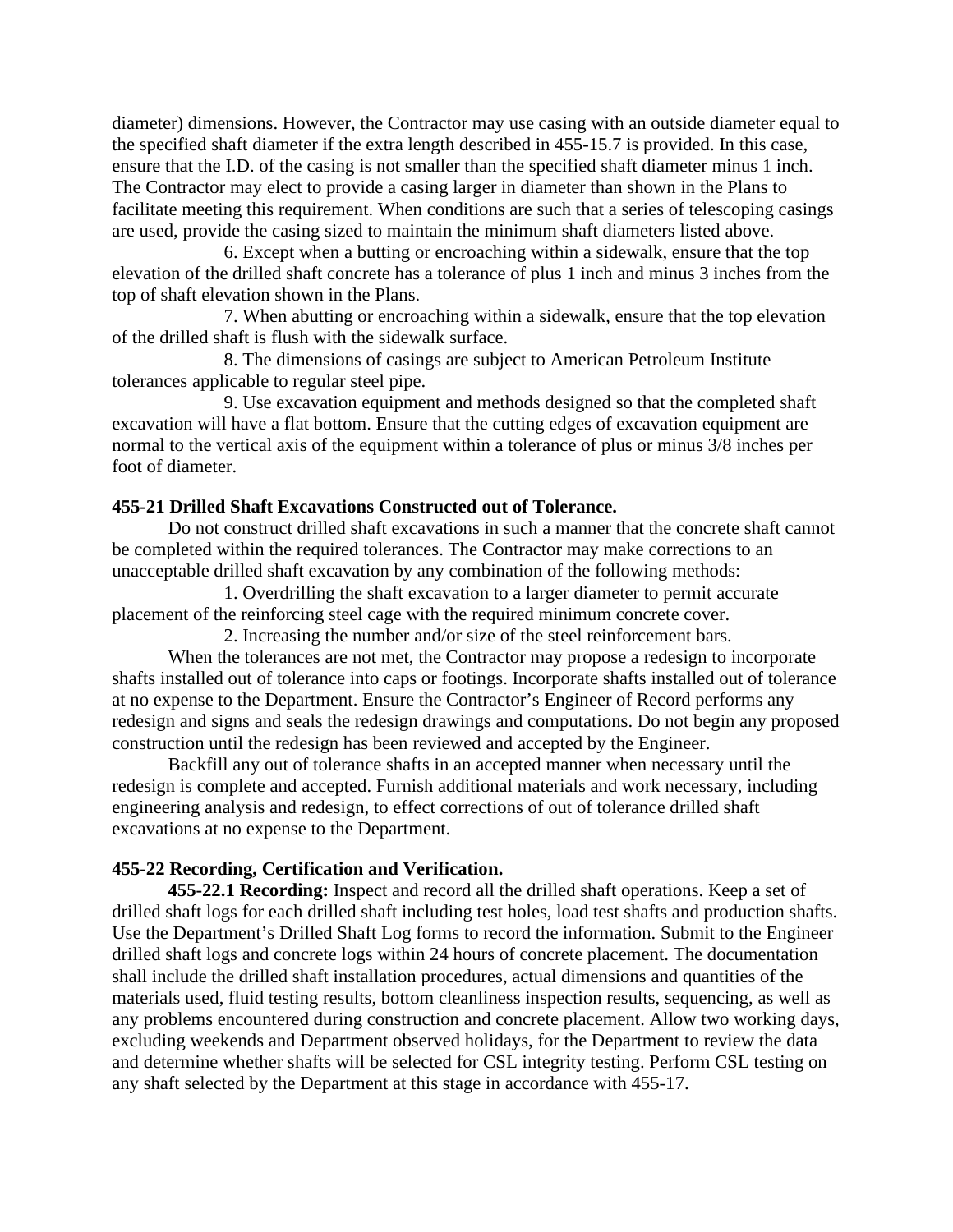**455-22.2 Foundation Certification Packages:** Submit certification packages of drilled shaft foundations to the Engineer prior to Verification Testing. Each Foundation Certification Package shall include a letter signed and sealed by the GFDEOR certifying the drilled shafts have the required axial capacity, torsional capacity, uplift capacity, overturning and lateral stability, integrity deficiencies have been corrected, settlements will not affect the functionality of the structure, and that the inspection of the drilled shaft installation was performed under the supervision of the GFDEOR. Include all shaft excavation and concreting logs, videos of visual shaft bottom inspections, all CSL reports and electronic data, gamma-gamma testing reports, slurry test data, supplemental testing data, analyses for the foundation unit and the concrete strength test results of the lots sampled. The certification shall not be contingent on any future repair or testing, or any approval by the Engineer. Submit a separate Foundation Certification Package for each foundation unit. A foundation unit is defined as all the shafts within one bent or pier for a specific bridge for each phase of construction. For sign, signal, lighting and ITS structures, a foundation unit is defined as all the shafts within one intersection/interchange, for each phase of an intersection/interchange or all the shafts included in the structure.

**455-22.3 Verification:** The Engineer reserves the right to observe and perform verification testing on any drilled shafts during any phases of the foundation operation.

Provide safe access and cooperate with the Engineer for verification of the drilled shafts, both during construction of shafts and after submittal of the certification package. The Engineer may verify the bottom cleanliness by over the shoulder review of the Contractor's visual inspection methods and/or by independent means. The Engineer may verify properties of drilling fluid at the time of concreting.

Within one working day, excluding weekends and Department observed holidays, of receipt of the Foundation Certification Package, the Engineer will examine the Certification Package and determine whether shafts in that foundation unit will be selected for Verification Testing. The Engineer may select every shaft for Verification Testing if defects are suspected, or choose not to require verification testing on any or all foundation units. The Engineer will provide equipment and personnel as needed for Verification Testing. Methods used for Verification Testing of a completed shaft are at the discretion of the Engineer and may include coring, cross-hole sonic logging, gamma-gamma density logging, low-strain dynamic integrity testing, or other methods.

After Verification Testing for a foundation unit is performed, the Engineer will provide the results within five working days, excluding weekends and Department observed holidays. Integrity testing access tubes shall not be grouted and construction of footings, caps, columns or any superstructure elements shall not occur until the Engineer has notified the Contractor that additional Verification Testing is not required.

If any shaft is found to be deficient, correct the deficiency (i.e. repair or replace the shaft) and/or modify the design to compensate for the deficiency. After the deficiency is corrected, retest and recertify the shaft. The Engineer may then perform additional Verification Testing. In case of disagreement of test results, the Engineer's results will be final and used for determination of acceptance.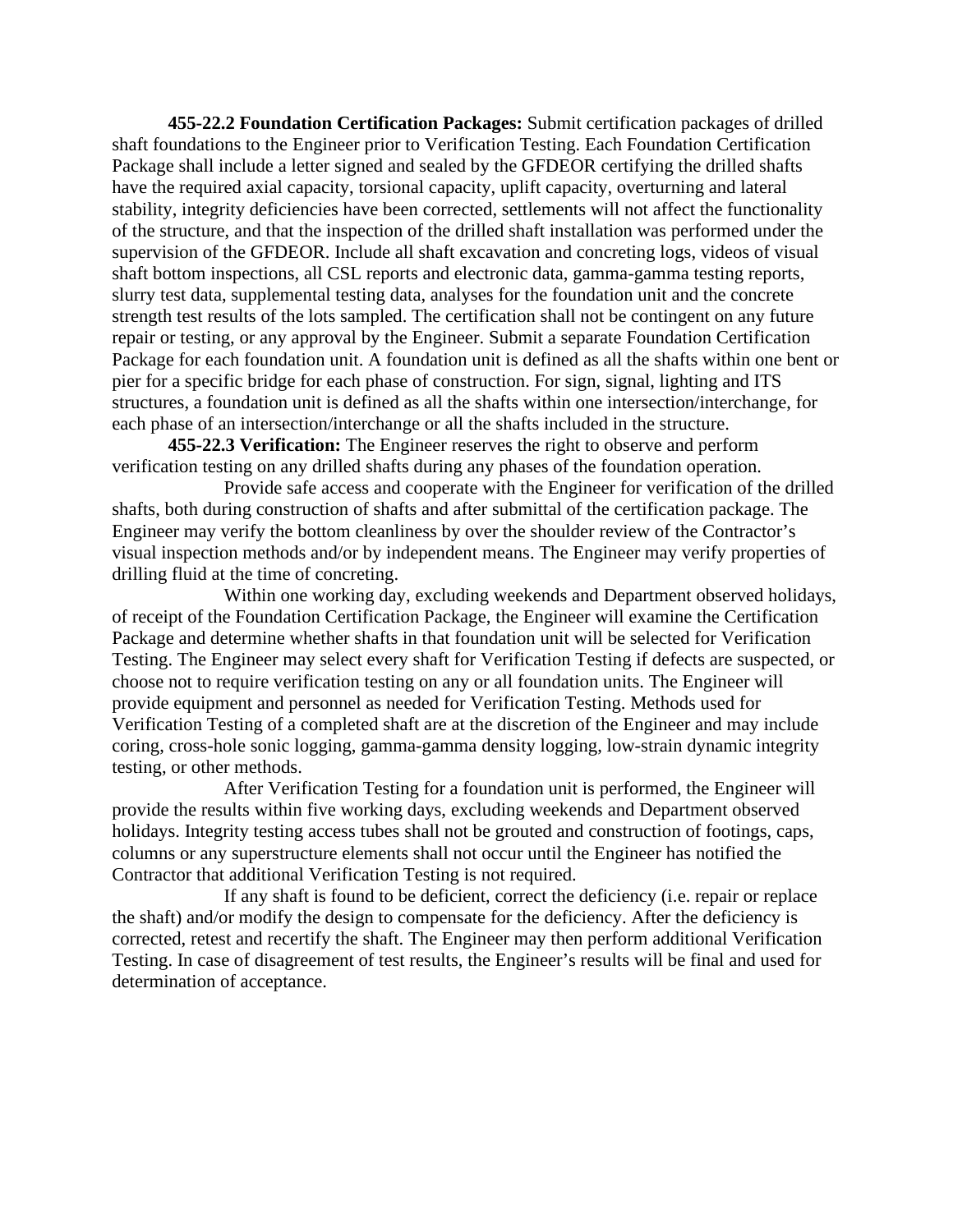ARTICLE 455-23 is deleted:

## **455-24 Basis of Payment.**

Contract Price includes all labor, equipment and materials required for furnishing, installing, and certifying drill shaft foundations, in place and accepted. No separate payment will be made for any items of work associated with construction of drill shaft foundations.

## **D. SPREAD FOOTINGS**

## **455-25 Description.**

Construct reinforced concrete spread footing foundations, including dewatering when necessary, excavating to the required limits, compacting the underlying soil as required, and constructing seals when required.

## **455-26 General Requirements.**

Meet the following requirements for all spread footings:

1. Perform excavations, including the removal of all material, of whatever nature, necessary for the construction of spread footings. As used herein, the term "soil" shall constitute any material, whether soil, rock, or other materials.

2. Slope excavations as required, or support them with sheeting, and shore them if necessary, to provide a safe excavation that is adequate for construction purposes and that will adequately protect any existing adjacent structures.

3. Ensure that the foundation soils are firm, stable, and meet or exceed the design bearing and compressibility requirements before constructing the footings or any required seals. The Department may elect to use any type of tests to evaluate the foundation soils that is appropriate in the opinion of the Engineer. Cooperate with the Engineer in the evaluation of the foundation soils, and assist the Engineer as necessary to provide access to the site.

4. Modify the elevation of the bottom of footings or seals and the depth of over-excavation shown in the Plans as may be necessary to secure a satisfactory foundation.

5. Place all spread footing concrete in the dry.

Provide safe access and cooperate with the Engineer to perform verification of the spread footing construction.

## **455-26.1 Foundation Certification Packages:**

Submit two copies of a letter signed and sealed by the GFDEOR to the Engineer certifying each spread footing has the required axial, lateral and torsional capacity, overturning stability and integrity; and settlement will not affect the functionality of the structure. A separate Foundation Certification Package must be submitted for each foundation unit. A foundation unit is defined as a spread footing. Spread footings must be certified and the certification accepted before continuing with the construction of any structural element above the foundation unit. Correct all integrity problems and non compliance issues prior to submitting the certification packages. The certification shall not be contingent on any future repair or testing, or any approval by the Engineer.

Within one working day, excluding weekends and Department observed holidays, after receipt of the Foundation Certification Package, the Engineer will examine the records and determine the acceptability of the shallow foundation.

## **455-27 Monitor Existing Structures.**

Monitor existing structures in accordance with Section 108.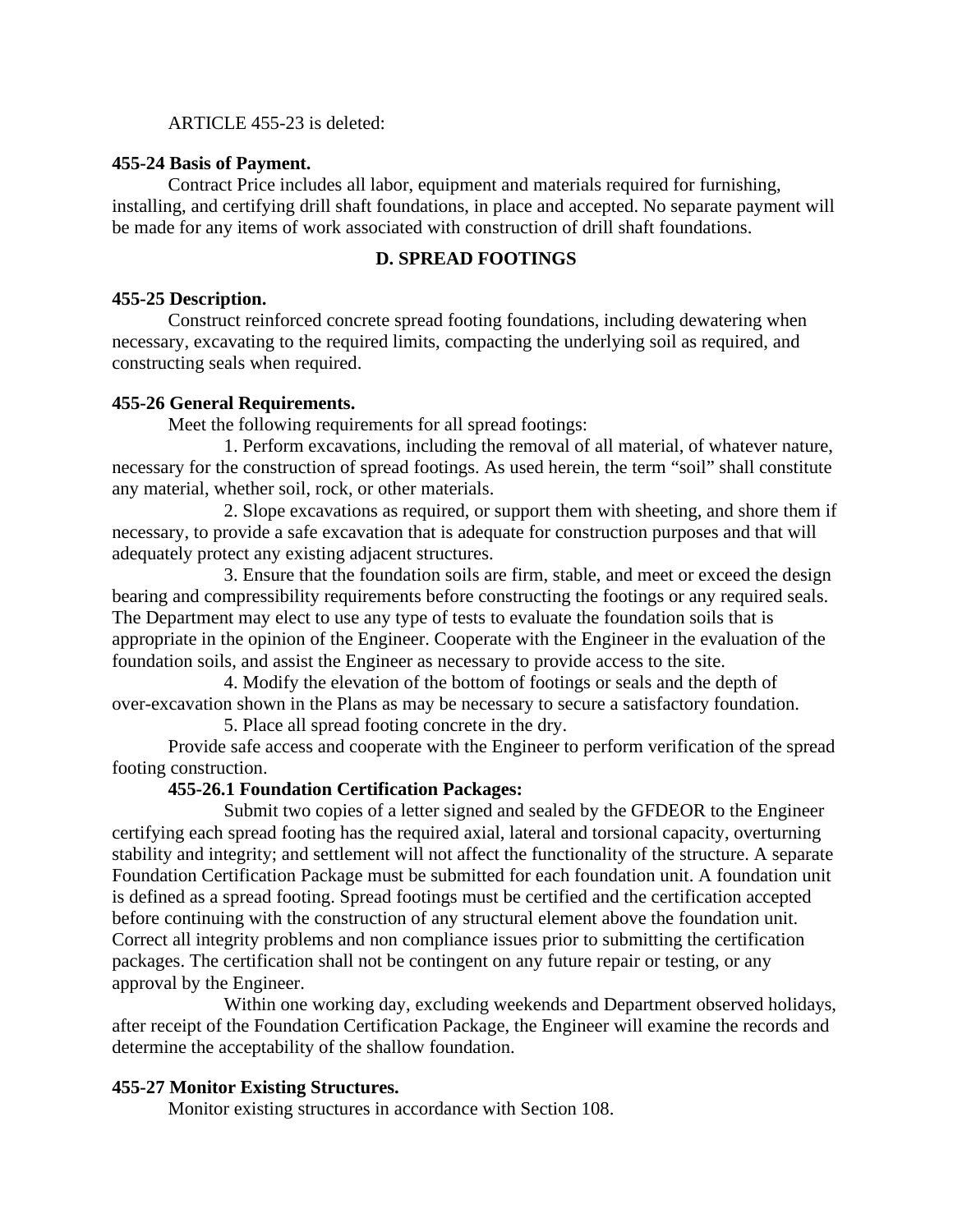#### **455-28 Dewatering.**

The Contractor is responsible for the design, installation, and operation of an adequate dewatering system to dewater excavations for spread footings. Use a well point or well system. Submit a dewatering plan to the Engineer for his records before beginning construction.

Use well points or wells where the piezometric water level is above an elevation 3 feet below the bottom of the excavation. Maintain the water table 3 feet or more below the maximum depth of excavation. Provide continuous dewatering until completing construction of the footing and backfill the excavation at least 3 feet above the piezometric water table elevation. In the event of a dewatering failure, determine the effects of such a failure on the foundation soils, and take whatever corrective measures are required at no additional expense to the Department. When discontinuing dewatering, decrease the rate of pumping, allowing the water level to rise slowly. Use a rate, in feet per hour, that the water table is allowed to rise equal to the total number of feet the water table was lowered, divided by ten hours or a rate of 1 foot per hour, whichever is less.

Install one piezometer well approximately every 15 feet of footing perimeter. Provide a minimum of two piezometers at locations within 2 feet from the outside of the footing perimeter. Install piezometer wells to a depth at least 10 feet below the bottom of footing elevation. Measure water elevation in the piezometer wells prior to excavation and at 12-hour intervals between excavation and discontinuation of dewatering. Maintain the piezometers in working condition throughout the dewatering process, and repair or replace them when damaged at no expense to the Department.

### **455-29 Excavations**

If the excavation must be carried deeper than shown in the Plans to obtain a satisfactory foundation, revise the Plans.

**455-29.1 Dry Excavations:** Dry excavations are excavations that can be completed without the need to lower the piezometric water level. Perform dry excavations when the piezometric water level at the time of construction is and, in the opinion of the Engineer, will remain at least 3 feet below the bottom of the authorized excavation or over-excavation. Demonstrate to the Engineer that a stable excavation can be made without dewatering. Make adequate provisions to divert surface runoff and to collect and remove any water entering the excavation.

Excavate to the bottom of footing, to the over-excavation limits shown in the Plans or as required for forming. Save any suitable materials for backfill. Provide areas for the disposal of all unsuitable materials, and dispose of them in a satisfactory method. Compact the foundation soils below the footing as described herein before constructing the footing.

**455-29.2 Dewatered Excavations:** Dewatered excavations are excavations made after first lowering the piezometric water level with wellpoints or wells. Perform dewatering as described in 455-28. Excavate in the dry after lowering of the water table.

When dewatering is required, the Contractor may excavate within 3 feet of the ground water table before dewatering begins if the dewatering system is operating and the Contractor has demonstrated that the water level has been lowered to and maintained at acceptable limits. Where large excavations require stage lowering of the water table (additional wellpoint systems installed at lower elevations), the Contractor may continue excavating as long as the water elevation is maintained at least 3 feet below the excavation.

Ensure that surface runoff is diverted from the excavation. Compact the foundation soils as shown in the Plans or as described herein before constructing the footing.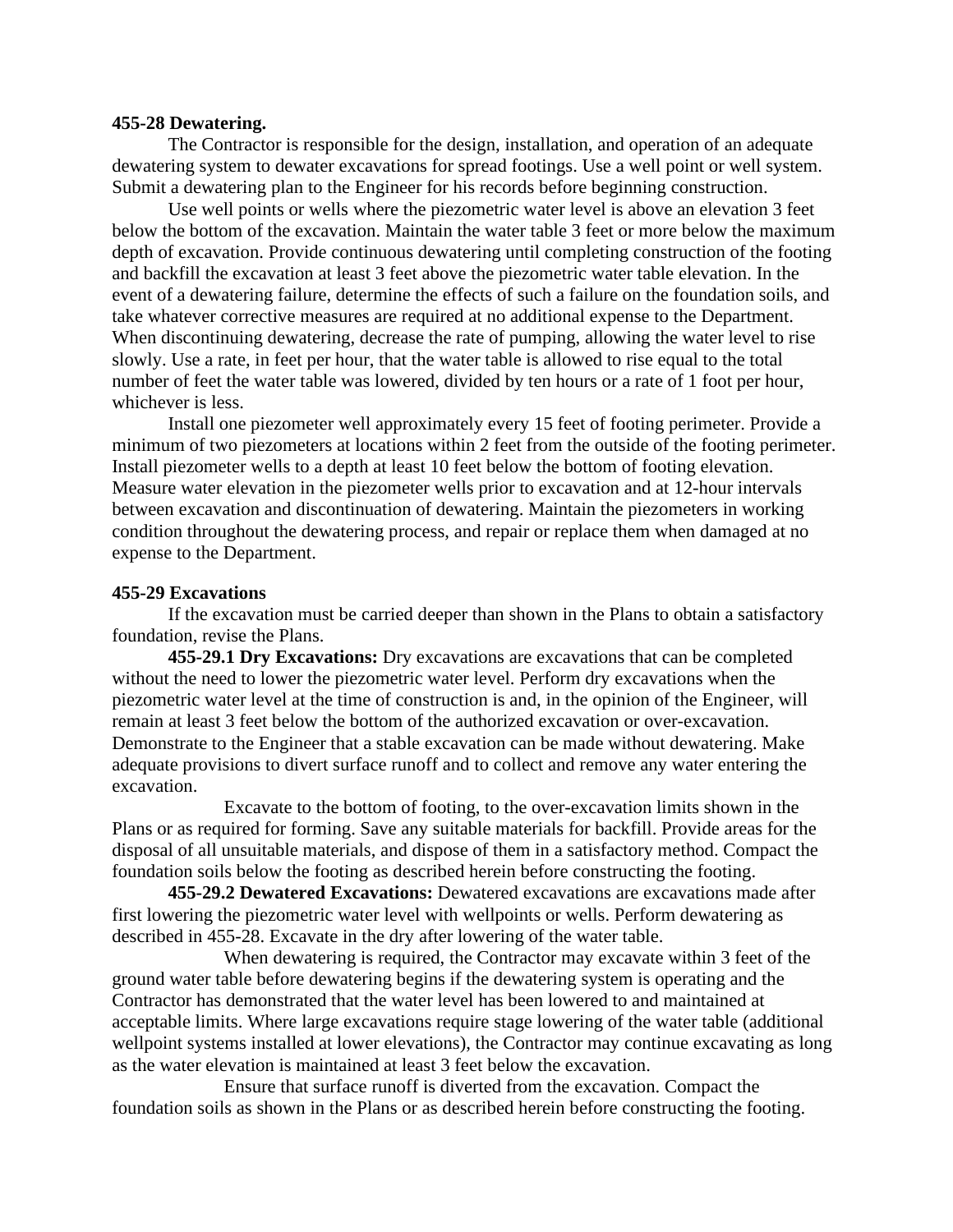**455-29.3 Wet Excavations:** Wet excavations are excavations made below the existing water table without prior dewatering. When the Plans show a cofferdam and seal, perform the excavation in the wet. Maintain the water level during excavation at or above the water level outside the cofferdam.

Place the seal directly upon the foundation soils or rock when using wet excavations. Do not compact foundation soils for wet excavations. Ensure that the foundation soils or rock are disturbed as little as practical. Remove all loose or disturbed materials before placing the seal concrete.

### **455-30 Fill or Backfill.**

In all excavations, including over-excavations below the footing, use only fill or backfill materials considered Select in accordance with Standard Plans, Index 120-001. Ensure the material is free of rubble, debris, or rocks that would prevent uniform placement and compaction. Ensure the material below the top of the footing is free of Recycled Asphalt Pavement (RAP). Perform sampling and testing in accordance with 120-10.1.4, except replace FM 1-T99 with FM 1-T180,.

### **455-31 Compaction and Density Requirements.**

Compact the bottom of the excavation with suitable equipment. Compact the soil beneath footing excavation (whether dug to the bottom of footing or over-excavated) to a density not less than 95% of the maximum density as determined by FM 1-T180 for a minimum depth of 2 feet below the bottom of the excavation or to the depth shown in the Plans before backfilling begins. For every 500 feet of excavation or isolated compaction operation, perform two Quality Control (QC) density tests with a 12 inch depth of measurement: one QC density test with the gauge placed at an elevation of 1 foot below the bottom of the excavation and one QC density test with the gauge placed at the bottom of the excavation in accordance with FM 1-T238. Compact the backfill in footing excavations which have been over-excavated to a density not less than 95% of the maximum density as determined by FM 1-T180. Ensure that the maximum lift thickness after compaction does not exceed 6 inches. For every 500 feet of backfill or isolated compaction operation, perform at least one QC density test. The Engineer will conduct one density verification test per every four QC test with a minimum of one density test below the bottom of the excavation and one density test in the backfill. Verification comparison criteria and resolution procedures will be in accordance with 120-10.4 except replace FM 1-T99, with FM 1- T180.

For compaction, use a suitable heavy vibratory roller with a static drum weight of at least 4 tons. Compact each lift to the required density. Also, compact the final lift below the footing with a suitable sled vibratory compactor to remove any upper disturbance caused by the drum roller. When conditions require use of smaller compaction equipment, obtain the Engineer's acceptance for the equipment, and reduce the lift thickness to achieve the required density.

Perform backfilling to the original ground surface, finished grade, or subgrade as required by the Plans in the immediate vicinity by suitable mechanical compactors weighing less than 1,000 pounds. The Contractor may compact backfill located more than 15 feet away from the exterior periphery of the footing with heavier compactors. Do not place backfill on the footing until the Engineer has given permission and until the concrete is at least seven days old.

When the plans indicate spread footing abutments on mechanically stabilized earth (MSE) walls, place and compact the backfill material underneath the footing in accordance with the requirements of 548-8.5. Meet the density requirements of 548-9.4.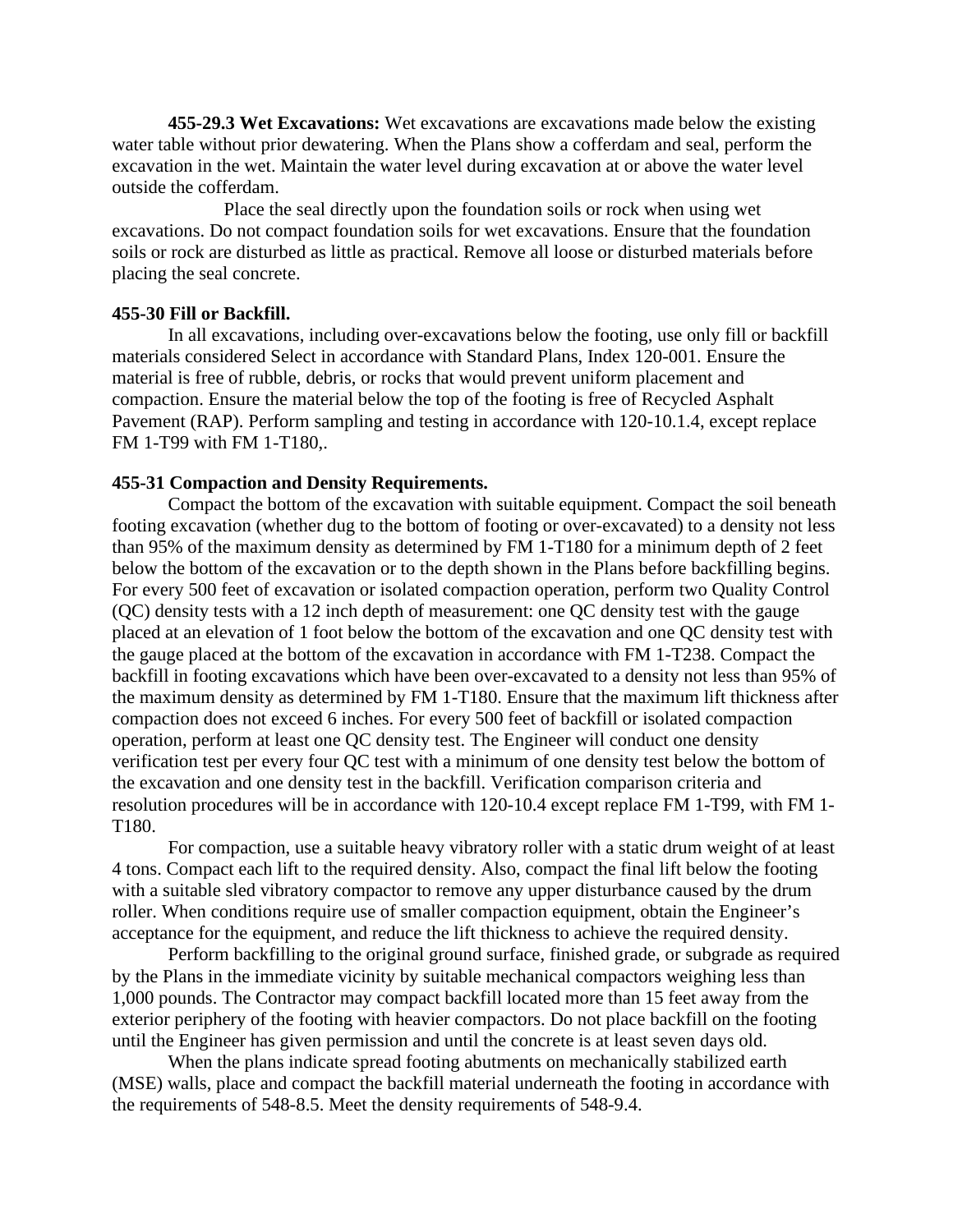### **455-32 Forming.**

Form spread footings if it cannot be demonstrated that the natural soil or rock is strong enough to prevent caving during construction. For forms, meet the applicable requirements of 400-5. When forms are not required, meet the requirements of 400-5.4.4.

# **455-33 Materials.**

**455-33.1 Concrete:** Meet the requirements of Section 346.

**455-33.2 Reinforcing Steel:** Meet the requirements of Section 415. For spread footing reinforcing steel, use Grade 60.

## **455-34 Reinforcing Steel Placement.**

Place and fasten reinforcing steel for footings according to the applicable provisions of 415-5.

## **455-35 Concrete Placement.**

**455-35.1 Placement:** Place all footing concrete in the dry and according to the applicable provisions of Section 400. Do not construct joints in footings.

**455-35.2 Finish:** After placing and consolidating the concrete, strike-off the top surface to the grades shown in the Contract Documents, leaving the surface smooth and free of undesirable cavities and other defects. Do not provide a special finish unless the footing will be visible after construction, in which case, meet the applicable provisions of Section 400.

**455-35.3 Curing:** Provide continuous-moisture-curing for footings. For cover materials, use clean sand, sawdust, or other materials accepted by the Engineer. Continuously wet the cover materials for a period of 72 hours.

ARTICLE 455-36 is deleted:

## **455-37 Basis of Payment.**

Contract Price includes all labor, equipment and materials required for furnishing, installing, and certifying the completed foundations, in place and accepted. No separate payment will be made for any items of work associated with spread footing construction.

# **E. STRUCTURES (OTHER THAN BRIDGE) FOUNDATIONS-AUGER CAST PILES**

## **455-38 Description.**

Furnish and install auger cast piles (ACP) or augered cast-in-place (ACIP) piles used for structural support, other than bridge foundations.

ACP piles are defined as a foundation made by rotating a hollow-stem auger into the ground to the required pile depth with sufficient crowd (downward thrust) to prevent mining of the soil. A fluid cement grout is injected through the auger shaft under continuous positive pressure as the auger is being withdrawn. A reinforcing steel cage, as specified, is inserted into the column of fluid grout following the completion of grout placement.

# **455-39 General Requirements.**

**455-39.1 Contractor's Operations:** Submit an Auger Cast Pile Installation Plan in accordance with 455-47. Prior to the start of production piles, demonstrate to the satisfaction of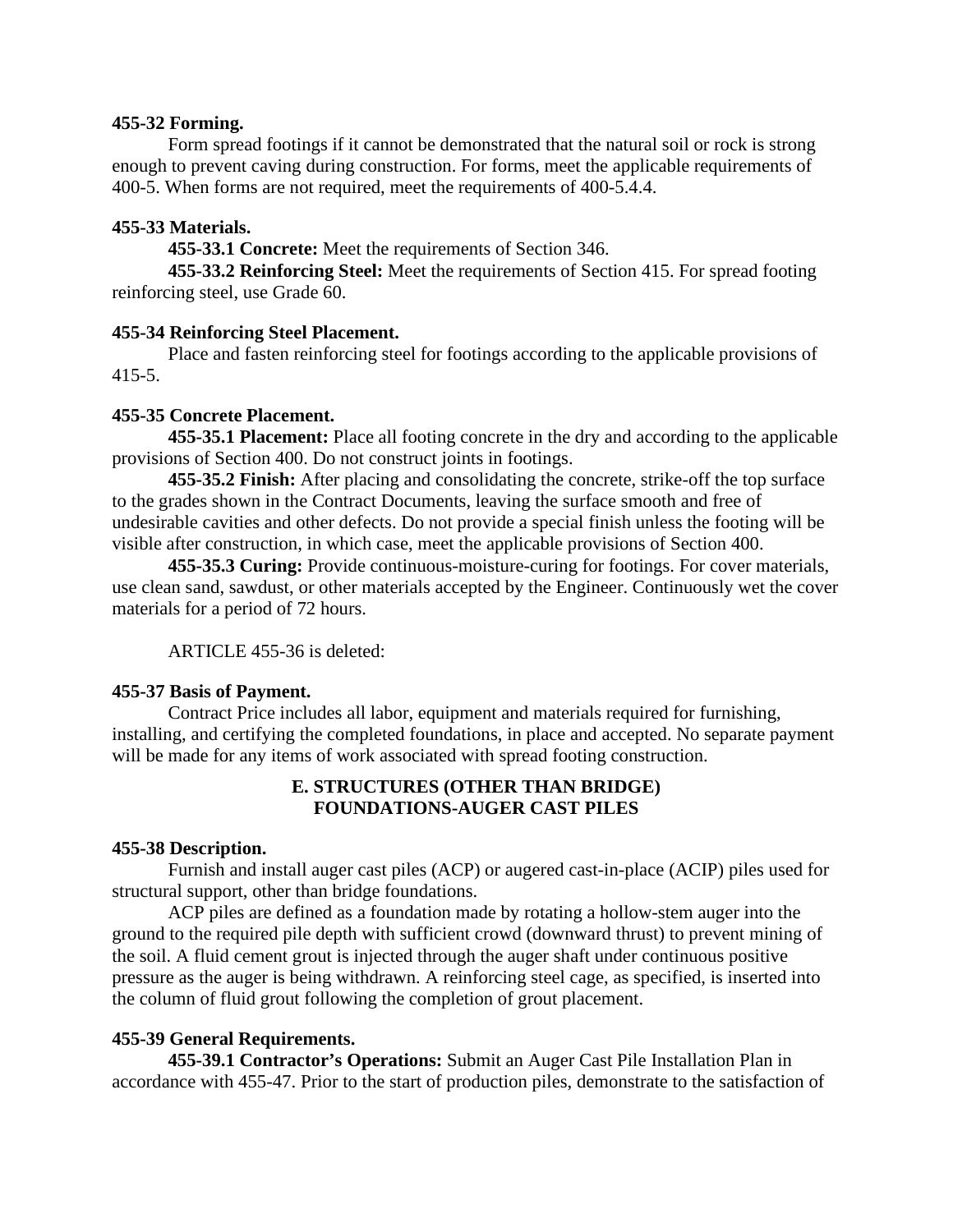the Engineer, the dependability of the equipment, techniques, and source of materials by construction of a demonstration pile.

Provide safe access and cooperate with the Engineer to perform verification of the auger cast pile installation.

**455-39.2 Monitor Existing Structures:** Monitor existing structures in accordance with Section 108.

## **455-40 Materials.**

Meet the following material requirements:

| Portland Cement and Blended CementSection 921   |
|-------------------------------------------------|
| Supplementary Cementitious MaterialsSection 929 |
|                                                 |
|                                                 |
|                                                 |
|                                                 |
|                                                 |
|                                                 |

\* The Engineer will only permit Silica Sand except as provided in 902-5.2.3.

\*\* The fluidifier shall not contain chlorides.

# **455-41 Grout Mix Proportions.**

Use a grout mix consisting of a mixture of cementitious materials, admixtures, sand and water. Proportion and mix to produce a grout capable of maintaining the solids in suspension without appreciable bleed water which may be pumped without difficulty and fill open voids in the adjacent soils and rock. The grout mix may include a fluidifier used in accordance with the manufacturer's technical representative. Proportion these materials to produce a hardened grout of the required strength.

## **455-42 Mixing and Pumping Cement Grout.**

Meet the following requirements:

1. Only use pumping equipment accepted by the Engineer in the preparation and handling of the grout. Before using the mixers, remove all oil or other rust inhibitors from the mixing drums, stirring mechanisms, and other portions of the equipment in contact with the grout.

2. Use a quantity of water and mixing time that will produce a homogenous grout having an efflux of not less than 21 seconds, when tested with a flow cone in accordance with ASTM D6449. Reject loads with efflux of less than 21 seconds. Notify the production facility to adjust the mix design. Calibrate the flow cone in accordance with ASTM D6449. Conduct the calibration initially before its first use and as directed by the Engineer, when there is a question of the flow cone's accuracy.

Technicians performing the efflux test must take the Auger Cast Pile course and pass the final examination to be qualified to test for any auger cast pile installations in the field. Assist the Engineer in verifying the technicians meet these requirements.

Conduct test for efflux time at the beginning of each day's grouting operation and as directed by the Engineer to ensure the Specification requirements are met.

3. Mix the grout at least one minute. If agitated continuously, the grout may be held in the mixer or agitator for a period not exceeding 2.5 hours at grout temperatures below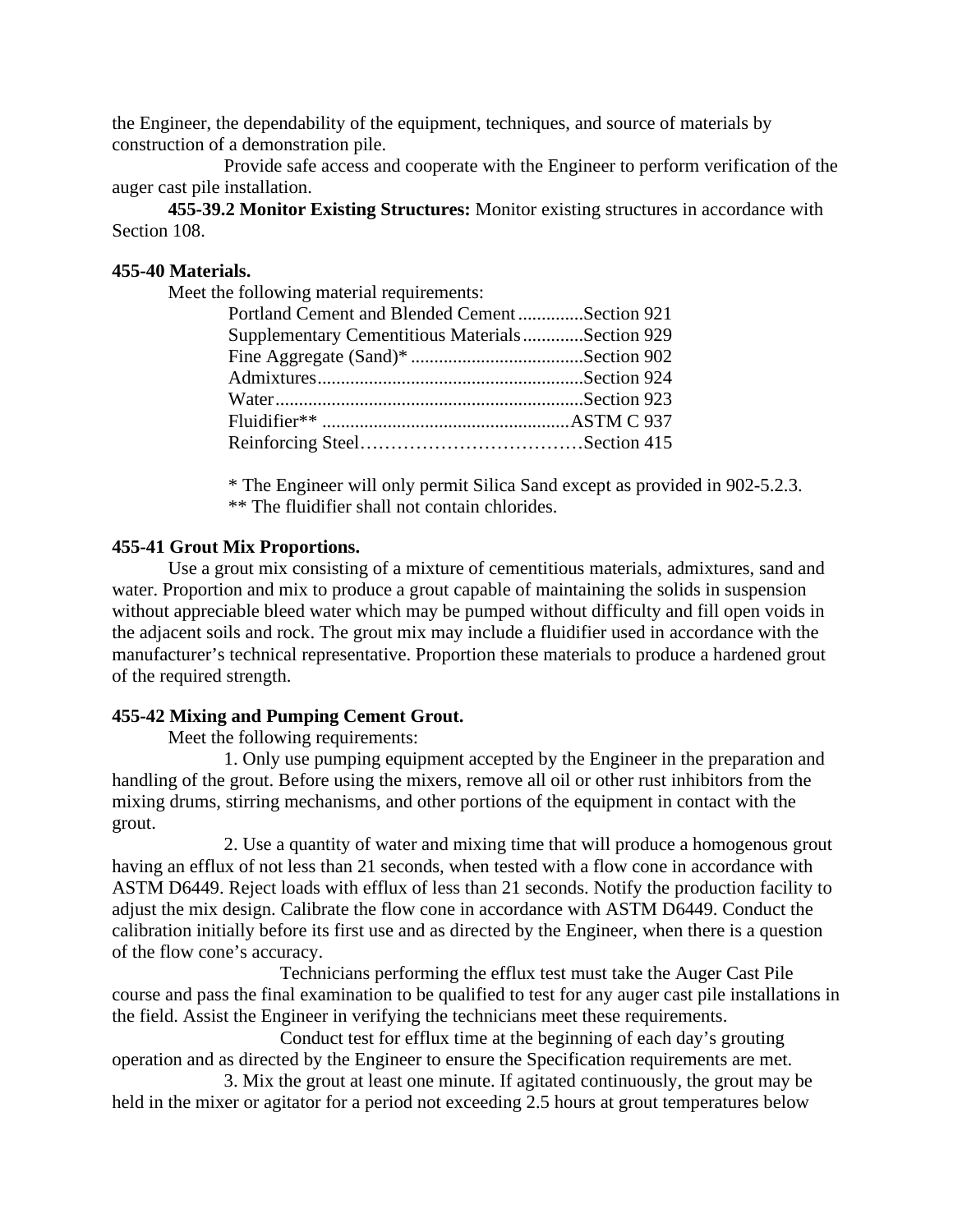70ºF; two hours for temperatures from 70°F to 100ºF. Do not place grout when its temperature exceeds 100ºF. If there is a lapse in the operation of grout injection, recirculate the grout through the pump, or through the mixer drum or agitator.

4. Use mixers capable of combining components into a thoroughly mixed and uniform mass, free from balls or lumps and capable of discharging the grout with a satisfactory degree of uniformity. The Engineer's acceptance of grout mixers and all other equipment will be contingent on proper performance during construction of the demonstration pile and subsequent production work.

5. Use a screen no larger than 3/4 inch mesh between the mixer and pump to remove large particles which might clog the injection system.

6. Use a positive displacement piston type grout pump equipped with a pressure gauge, capable of developing displacing pressures at the pump not less than 350 psi. The pump must be appropriately sized to the pile diameter. Provide a grout pressure gage in clear view of the equipment operator. Provide a second pressure gauge near the drill rig where it can be observed by the Engineer.

7. Accurately monitor the volume and pressure of the grout flow. Provide a pump stroke counter in good working condition on the grout pump. Perform a calibration test of the pumping equipment, prior to construction of the demonstration piles, to determine the average volume of grout for every pump stroke, in accordance with FM 5-612. When the Contractor's installation procedure includes priming the grout pump, grouting lines or auger conduit after drilling the hole, perform a priming demonstration to determine the minimum number of pump strokes required to deliver fresh grout throughout the entire system and flow from the grout injection hole at the bottom of the auger. Perform this grout priming demonstration prior to any calibration test.

The Engineer may require additional pump calibrations and priming demonstrations when the pump is repaired, a different pump is used, when the length of the grout lines or hollow auger lengths increase from previous piles for which priming demonstrations were performed and at any time the Engineer determines the grout pump performance may have changed.

### **455-43 Testing Cement Grout.**

Prepare three 4 inches x 8 inches cylinders for each LOT in accordance with ASTM C31, except pour grout in a single lift into cylinders molds without rodding. Plastic properties in accordance with ASTM C31 are not required. A LOT is defined as the lesser of 50 cubic yards of cement grout placed or one day of pile placement. Prepare three additional QC "hold" cylinders on the LOT selected by the Engineer for Verification. Provide curing facilities for all QC and Verification test cylinders in accordance with ASTM C31. Test the cylinders at 28 days, in accordance with ASTM C39.

When one of the three QC cylinders from a LOT is lost, missing, damaged or destroyed, determination of compressive strength will be made by averaging the remaining two cylinders. If more than one QC cylinder from a LOT is lost, missing, damaged or destroyed, core the structure at no additional expense to the Department to determine the compressive strength. Acceptance of LOT may be based on verification data at the discretion of the Engineer. Obtain the approval of the Engineer to core, and of the core location prior to coring. Repair core holes after samples are taken with a product meeting the approval of the Engineer, at no additional cost to the Department.

For each QC cylinder that is lost, missing, damaged or destroyed, payment for that LOT will be reduced by \$750.00 per 1,000 psi of the specified design strength [Example: For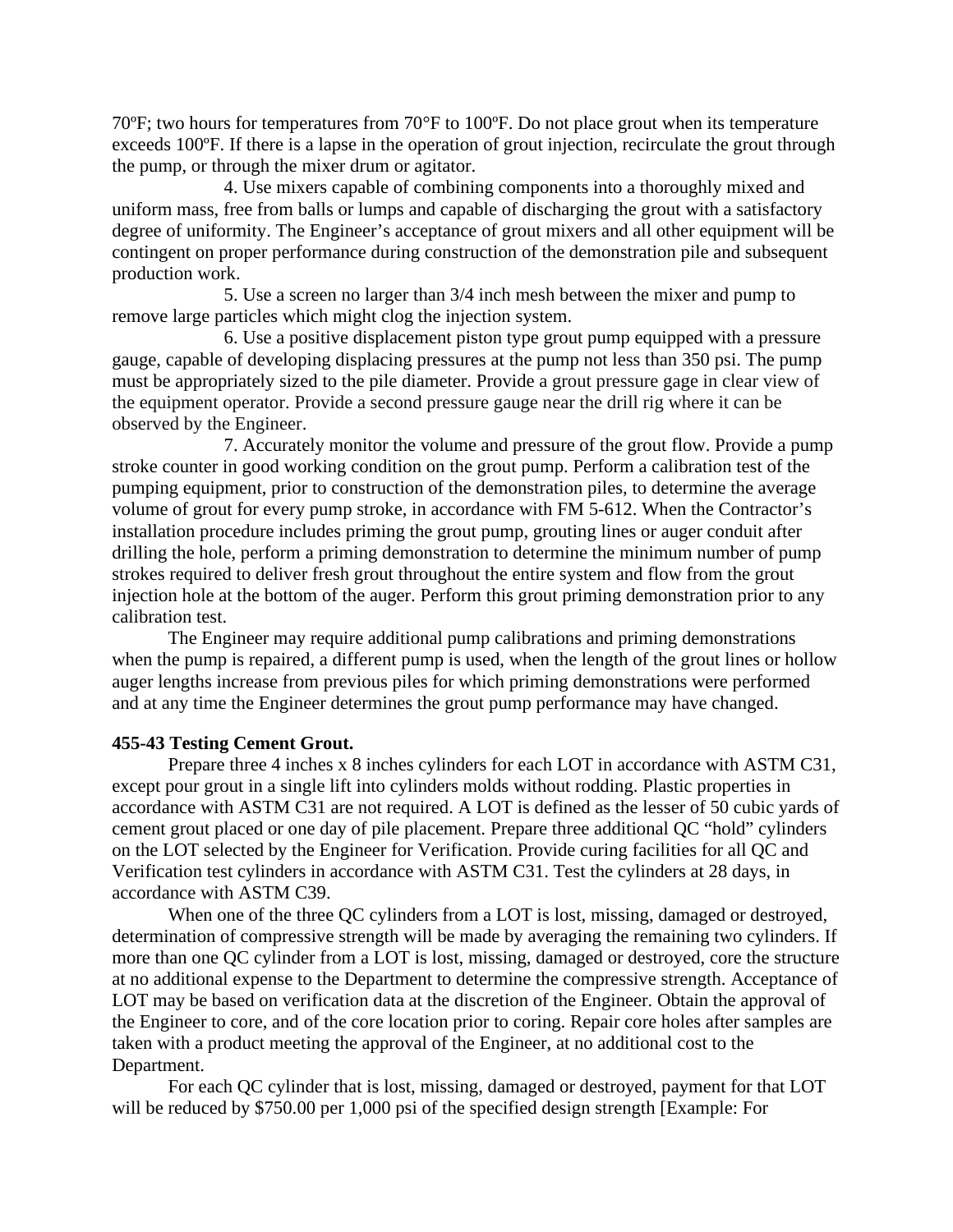$f'_{c}=5,500$  psi, and the loss of two auger cast pile grout QC cylinders that have no verification data will require the element to be cored and a pay reduction will be assessed (5,500 psi / 1,000) psi) x  $$750 \times 2 = $8,250$ . This reduction will be in addition to any pay adjustment for low strength.

The Engineer will cast three verification cylinders and three "hold" cylinders from one of every four consecutive Lots, randomly selected. The Engineer will compare QC and Verification results in accordance with Section 346. If the results do not compare, the Engineer will initiate a Resolution Investigation in accordance with Section 346

Personnel making/curing grout cylinders shall be certified as ACI Concrete Field Testing Technician Grade I. Personnel performing tests on hardened properties of grout, such as strength determination of cylinders or beams, shall be certified as ACI Concrete Strength Testing Technician.

All low strength cement grout accepted by the Engineer will be subject to reduced payment as follows: \$0.80 per cubic yard for each 10 psi of strength test value below the specified minimum strength. The Engineer will use the average compressive strength of the LOT tests for the computation of this pay reduction.

The Engineer will compute the volume of grout for which the reduction will be applied as 115% of the theoretical volume of the auger cast pile diameter required in the Contract Documents. Reduction in pay will be applied to the entire length of all piles containing low strength cement grout, in any quantity. The quantity of cement grout affected by the payment reduction may exceed the quantity of cement grout contained in the LOT.

When a cement grout acceptance strength test falls more than 500 psi below the specified minimum strength, perform one of the following:

1. Remove and replace the piles affected fully or partially by the low strength LOT at no additional cost to the Department, or

2. Submit a structural analysis performed by the Contractor's Engineer of Record. If the results of the analysis, approved by the Department, indicate adequate strength to serve the intended purpose with adequate durability, the concrete may remain in place.

Otherwise, abandon and install additional piles to the foundation, or remove and replace the piles affected fully or partially by the low strength LOT of grout at no additional cost to the Department. When installing additional piles to resolve the strength deficiency, submit a foundation redesign to add piles into pile caps or footings, at no expense to the Department in accordance with 455-46.

### **455-44 Pile Installation.**

Meet the following requirements:

1. Locate the piles as shown on the drawings.

2. Should soft, compressible muck, organics, clay or other unsuitable materials (non A-1, A-3, A-2-4 or limestone materials) be encountered, remove the unsuitable material to a maximum depth of 5 feet and a radial distance around the pile centerline of two pile diameters unless otherwise indicated in the Plans. Backfill with clean granular backfill materials (A-1, A-3, A-2-4), placed and compacted in maximum 12 inch lifts to at least 95% of maximum dry density as determined by FM 1-T180. Complete this work to the Engineer's satisfaction prior to ACP construction. Should more than 5 feet depth or excessive quantities of unsuitable material be encountered, submit a revised design to the Engineer for review and acceptance prior to proceeding with pile construction.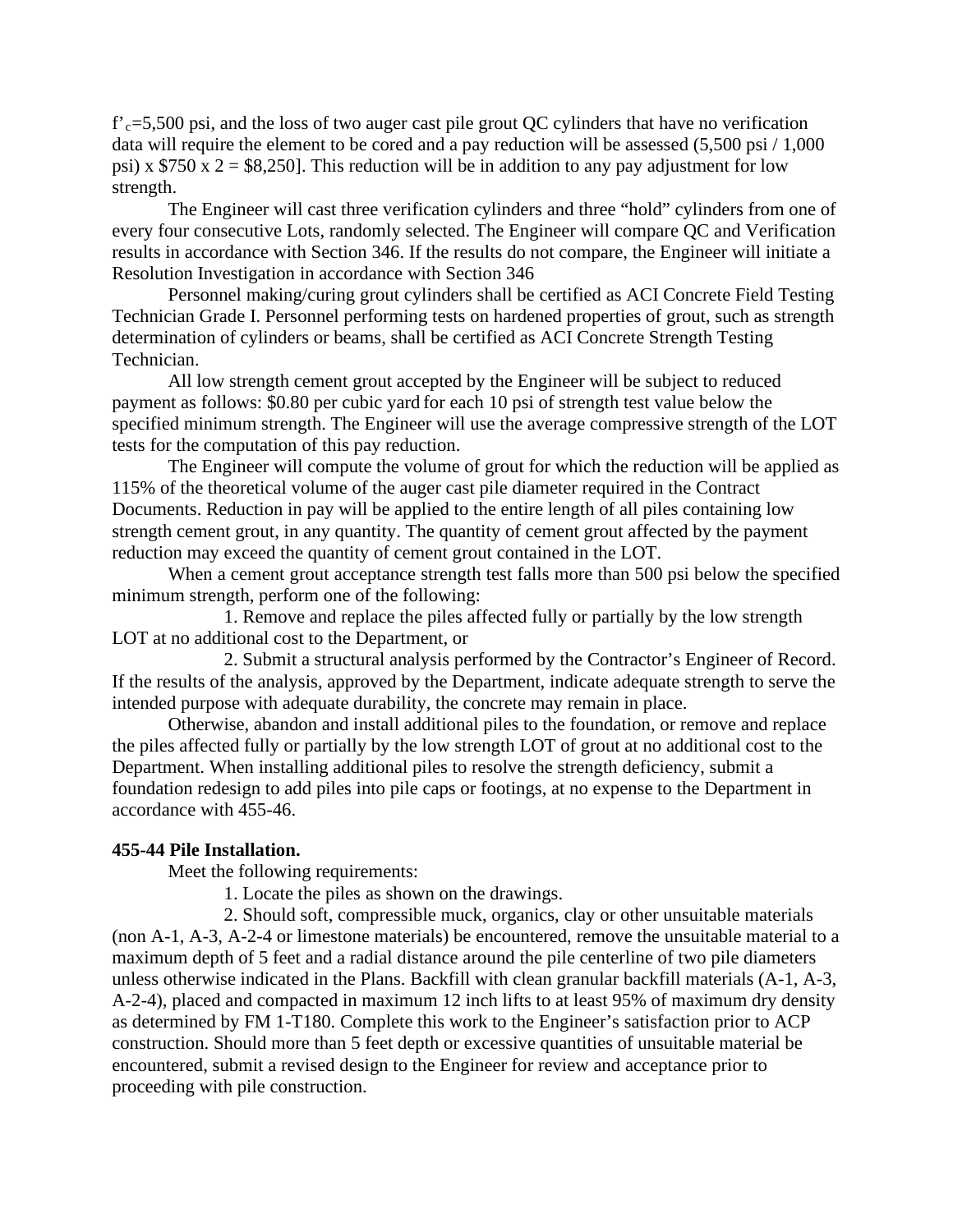3. Provide continuous auger flighting from the bottom of the pile to the top of ground at the time of drilling with no gaps or other breaks except for connections. Ensure the auger flights are uniform in diameter throughout its length, and of the diameter specified for the piles less a maximum of 3%. Provide augers with a distance between flights of approximately half the diameter of the auger.

4. Use augers with the grout injection hole located at the bottom of the auger tip below the cutting teeth, and with pile auger leads containing a bottom guide.

5. Construct piles of the length and diameter shown on the Plans.

6. Clearly mark the auger leads to facilitate monitoring of the incremental drilling and grout placement. Provide individual foot marks with 5 foot increments highlighted and clearly visible. Provide a clear reference mark on the moving auger assembly to facilitate accurately monitoring the vertical movement of the auger.

7. Place piles by rotating a continuous flight hollow shaft auger into the ground at a continuous rate that prevents removal of excess soil. Stop advancement after reaching the predetermined depth.

8. Should auger penetration to the required depth prove difficult due to hard materials/refusal, the pile location may be predrilled, upon concurrence by the GFDEOR and acceptance of the Engineer, through the obstruction using appropriate drilling equipment, to a diameter no larger than 1/2 the prescribed finish diameter of the ACP. Commence ACP grouting immediately upon reaching the required tip elevation to minimize ground loss and soil relaxation.

ground.

9. Plug the injection hole at the bottom of the auger prior to advancing into the

10. Pump the grout with sufficient pressure as the auger is withdrawn to completely fill the auger hole, preventing hole collapse and to cause the lateral penetration of the grout into soft or porous zones of the surrounding soil or rock. Prior to commencing withdrawal of the auger, establish a head of at least 5 feet of grout by pumping a volume of grout equivalent to 5 feet of pile volume. Do not include the volume or strokes required to prime the grout pumping system in the volume required to build this initial head. Maintain this head of at least 5 feet of grout above the injection point around the perimeter of the auger to displace and remove any loose material from the hole. Maintain positive rotation of the auger at least until placement of the grout.

11. Once the grout head has been established, greatly reduce the speed of rotation of the auger and commence extraction at a rate consistent with the pump discharge. Maintain extraction at a steady rate to prevent a locked-in auger, necking of the pile, or a substantially reduced pile section. Ensure grout starts flowing out from the hole when the cutting head is at least 5 feet below the ground surface. Place a minimum volume of grout in the hole of at least 115% of the column of the auger hole from a depth of 5 feet to the tip. Place a minimum volume of grout in the hole of at least 105% of the column of the auger hole from the ground surface to a depth of 5 feet. Do not include any grout needed to create surplus grout head in the volume of grout placed into the hole. If the grout does not flow out from the hole when the cutting head is at least 5 feet below the ground surface, redrill the pile. If grouting is interrupted for any reason, reinsert the auger by drilling at least 5 feet below the tip of the auger when the interruption occurred, and then regrout.

Use this method of placement at all times. Do not depend on the stability of the hole without the earth filled auger.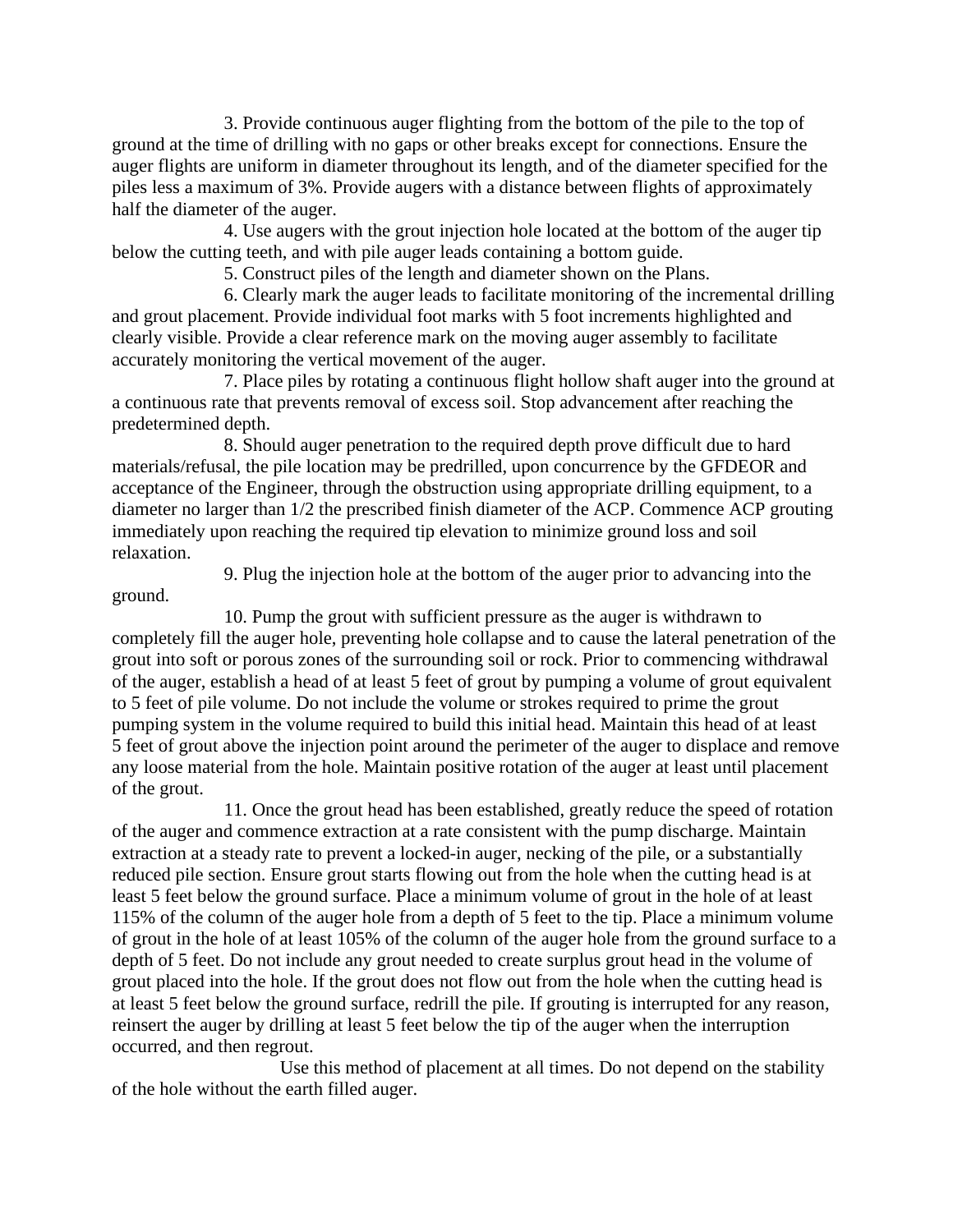12. Assume responsibility for the grout volume placed. If less than 115% of the theoretical volume of grout is placed in any 5 foot increment (100% in the top 5 foot increment), redrill 10 feet below that increment, or to the tip of the pile, whichever is less and resume pumping, followed by controlled removal and grout injection.

13. Furnish and install the reinforcing steel and anchoring bolts as shown in the Contract Documents. For ACP for miscellaneous structures and low clearance post options for noise walls, use wheels or other approved noncorrosive spacing devices within 3 feet of the bottom, within 3 feet of the top, and intervals not exceeding 10 feet along the pile to ensure concentric spacing for the entire length of the cage. Do not use block or wire type spacers. Use a minimum of one spacer per 30 inches of circumference or perimeter of cage with a minimum of three at each level. For noise wall ACP in which the full reinforcement is attached to the post, spacing devices within 3 ft of the top of the pile are not required.

14. Use reinforcement that is without kinks or nonspecified bends, free of mud, oil or other coatings that could adversely affect the bond. Make splices in reinforcement as shown on the Contract Documents, unless otherwise accepted by the Engineer. Place the required steel reinforcement while the grout is still fluid, and immediately after finishing grouting and clearing it from any contaminating material. Install the steel cage into the grout by its own weight or manually. Do not use a mechanical equipment or tool to impact the steel cage or to force it into the grout. If the steel cage cannot be placed completely following this procedure, remove the cage, redrill and regrout the pile.

15. Leave any temporary supports of/for items placed into a grouted pile (reinforcement template, anchor bolt template, precast column supports, etc.) in place for a minimum of 12 hours after completion of the pile. Do not place wall panels or other significant loads, before the grout has set a minimum of seven days or reached the 28-day strength.

### **455-45 Construction Tolerances.**

Locate piles as shown on the Plans. Locate pile centers to an accuracy of plus or minus 3 inches. Ensure that the top of pile elevation is within plus or minus 3 inches of the Plan elevation. Ensure the tolerances of 534-5.1 can be met.

### **455-46 Unacceptable Piles.**

Repair or replace unacceptable piles and/or modify the design to compensate for the deficiency at no cost to the Department. Unacceptable piles are defined as piles that fail for any reason, including but not limited to the following: piles placed out of position or to improper elevation; piles with reduced cross section, contaminated grout, lack of grout consolidation (honeycombed), or deficient grout strength; and piles with reinforcement, anchor devices or other components cast or placed into the fluid grout out of position. When the Engineer determines that a pile is unacceptable, the Contractor may propose a foundation redesign to add piles to the foundation, at no expense to the Department. The Contractor's Engineer of Record must perform any redesign, and sign and seal the redesign drawings and calculations. Do not begin any proposed construction until the redesign has been reviewed and approved by the Engineer.

#### **455-47 Auger Cast Pile Installation Plan (ACPIP).**

No later than 15 days before ACP construction begins, submit the ACPIP for acceptance by the Engineer. The ACPIP shall govern all ACP construction activities. In the event that deviations from this installation plan are observed, the Department may perform Independent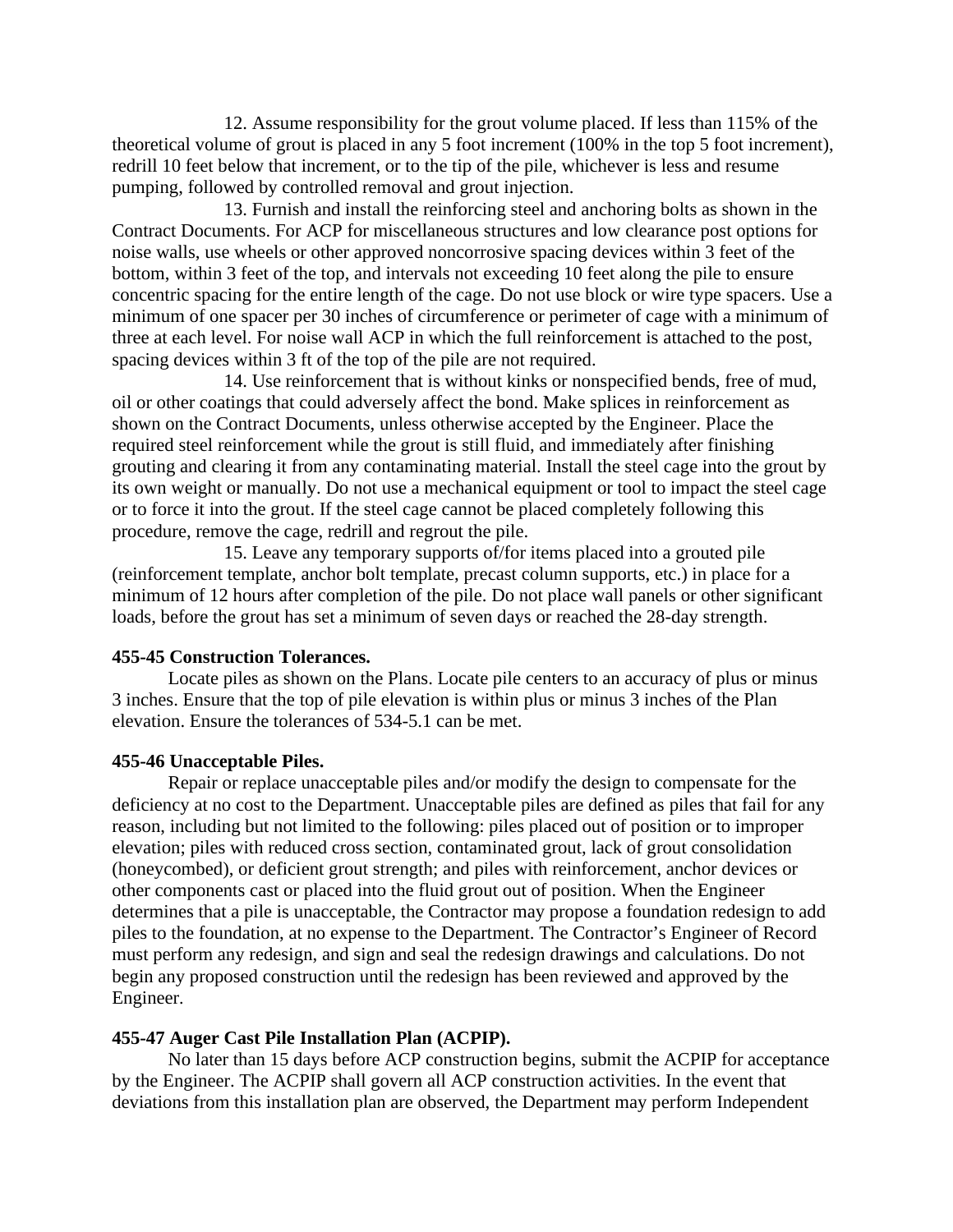Verification Testing/Review of the Contractor's equipment, procedures, personnel and ACP construction at any time during ACP construction. If, as determined by the Department, construction equipment, procedures and/or personnel is deemed inadequate to consistently provide auger cast piles meeting the contract requirements, the Contractor's ACPIP acceptance may be withdrawn pending corrective actions. All ACP construction activities shall then cease and not restart until corrective actions have been taken and the ACPIP has been re-accepted.

Provide the following detailed information on the ACPIP:

1. Name and experience record of ACP superintendent or foreman in responsible charge of ACP operations. Place a person in responsible charge of day to day ACP operations meeting the experience requirements of 105-8.13 constructing ACP similar to those described in the Contract Documents. The Engineer will give final acceptance subject to satisfactory performance in the field.

2. List and size of the proposed equipment, including cranes, augers, concrete pumps, mixing equipment etc.

3. Details of grout mixing procedures and proposed pump calibration procedures.

4. Details of pile installation methods.

5. Details of reinforcement placement and method of centering in pile, including details of all temporary supports for reinforcement, anchor bolts, precast columns, etc.

6. Details of how and by whom the grout volumes will be determined, monitored and documented.

7. Required submittals, including shop drawings and cement grout design mixes.

8. Equipment and procedures for visual inspection, and any methods to identify and remediate auger cast pile deficiencies.

9. Name of the inspectors assigned to monitor the installation of the auger cast piles, including evidence of the inspectors having taken and passed the CTQP computer based training course for auger cast piles.

10. Other information requested by the Engineer.

11. A letter from the GFDEOR certifying concurrence with the ACPIP.

The Engineer will evaluate the ACPIP for conformance with the Contract Documents. Within five working days after receipt of the plan, excluding weekends and Department observed holidays, the Engineer will notify the Contractor of any comments and additional information required and/or changes that may be necessary to satisfy the Contract Documents. The Engineer will reject any part of the plan that is unacceptable. Submit changes agreed upon for reevaluation. The Engineer will notify the Contractor within two working days, excluding weekends and Department observed holidays, after receipt of proposed changes of their acceptance or rejection. All equipment and procedures are subject to trial and satisfactory performance in the field. Acceptance by the Engineer does not relieve the Contractor of the responsibility to perform the work in accordance with the Contract Documents. The Engineer's acceptance is not a guarantee that the chosen methods and equipment are capable of obtaining the required results, this responsibility lies with the Contractor.

## **455-48 Inspection and Records.**

Monitor and record pile installation utilizing the most recent version of the Department Auger Cast-In-Place Pile Installation Record form.